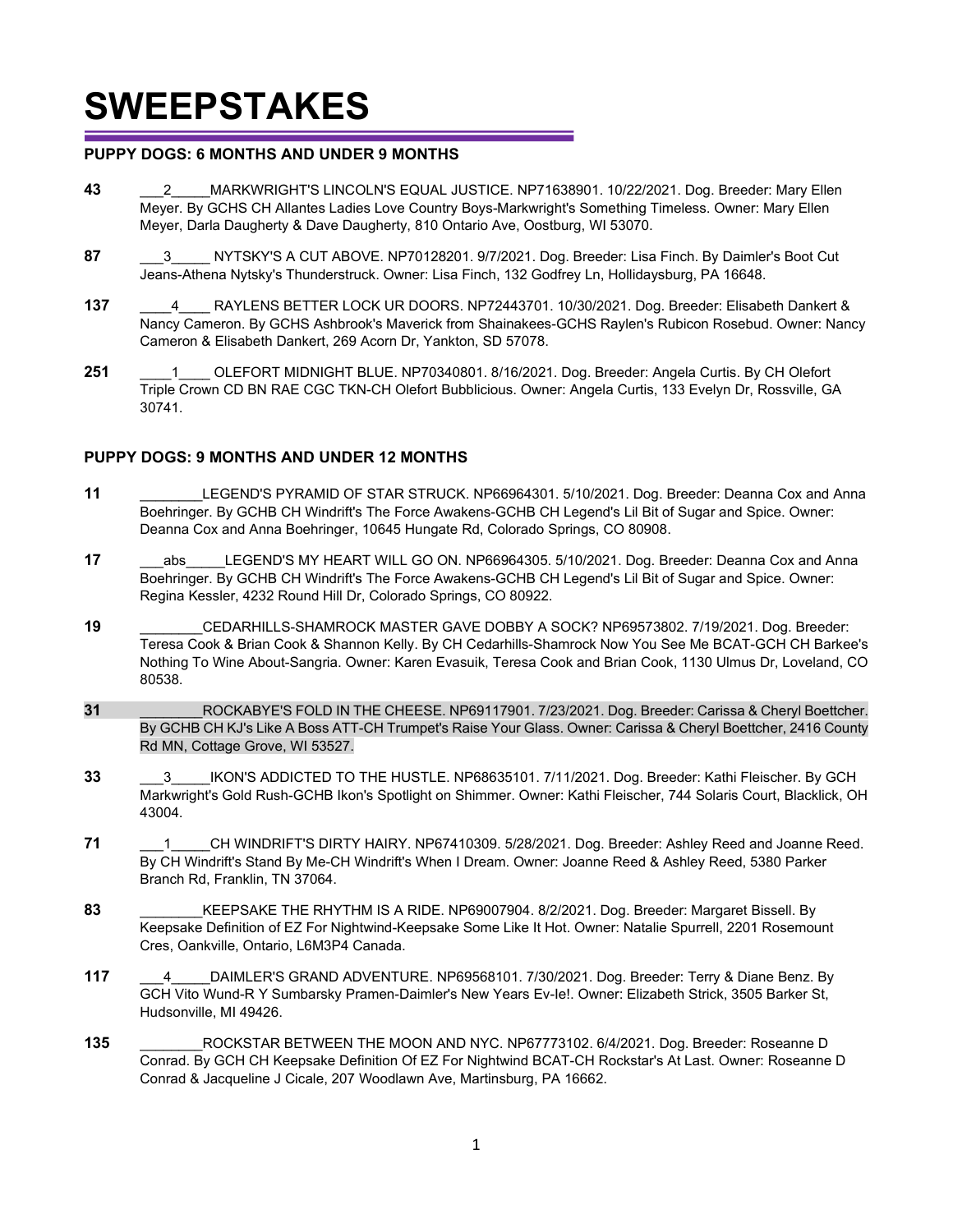#### **PUPPY DOGS: 9 MONTHS AND UNDER 12 MONTHS continued…..**

- **157** \_\_\_\_\_\_\_\_KEEPSAKE LEADER OF THE BAND. NP69007901. 8/2/2021. Dog. Breeder: Margaret Bissell. By GCH Keepsake Deginition Of EZ For Nightwind BCAT-GCH Keepsake Some Like It Hot. Owner: Margaret Bissell, 202 Canter Court, Winchester, VA 22602.
- **173** \_\_\_\_\_\_\_\_ SKYLINE'S PATH TO THE PERFECT PINOT. NP67882901. 5/29/2021. Dog. Breeder: Susan Cullen & Kristen Cullen DVM. By CH JoLyn's Sound Of Silence-GCH Skyline's Mine Eyes Have Seen. Owner: Stacey Cromer Berman PhD & Gregg Berman, 7315 Browns Bridge Rd, Fulton, MD 20759.
- **187** \_\_\_\_\_\_\_\_CARMELLO GREAT SILVANUS. NP73767001. 7/10/2021. Dog. Breeder: Ariel Palka. By Bargamin Elda Harma-Krotochwilka Zybszkowisko. Owner: Nancy J Knight, 646 Heine St, Frankenmuth, MI 48734.
- **255** \_\_\_2\_\_\_\_\_WINDRIFT'S NO ONE GETS LEFT BEHIND AT STARSTRUCK. NP68301501. 6/10/2021. Dog. Breeder: Julie Jakubigz & Edward Lasek. By GCHS CH Windrift's The Force Awakens-CH Windrift's Let's Get Purrsonal. Owner: Anna Boehringer, 7050 FM 660, Ennis, TX 75119.

#### **JUNIOR DOGS: 12 MONTHS AND UNDER 15 MONTHS**

- **101** \_\_\_\_\_\_\_\_ENCHANTED'S HEARTBREAKER. NP67051902. 4/2/2021. Dog. Breeder: Kathy Dodge. By CH Jo-Lyn's Sound Of Silence-GCH CH Windrift's Dream Girl. Owner: Jimmy Wu & Kathy Dodge, 330 Palmetto St, Brooklyn, NY 11237.
- **105** \_\_\_\_\_\_\_\_TRUMPET'S I'M ADDICTED TO MAJIK. NP66304801. 3/2/2021. Dog. Breeder: Beth Blankenship. By GCHB CH Ashbrook Just'A Truckin'-CH Trumpet's she's got the look. Owner: John and Joan Malak, 5602 Bacon Rd, Petersburg, MI 49270.
- **109** \_\_\_1\_\_\_\_\_SHAMROCK-CEDARHILL I'VE GOT MY DUCKS IN A ROW. NP66448101. 4/28/2021. Dog. Breeder: Shannon Kelly & Teresa Cook & Brian Cook & Sueanne Nelson. By GCHG Shamrock-Cedarhill It's Got To Be Guinness-GCH Shamrock-Cedarhill Sydney's Outback Adventure. Owner: Lori Elizabeth Hooper, 15186 Woods North Dr, Kemp, TX 75143.
- **129** \_\_\_3\_\_\_\_\_CORNERSTONE'S VICTORIOUS. NP66178301. 3/12/2021. Dog. Breeder: Jean Leiker. By CH Cornerstone's Solid Ground-CH JenNDi's My Tribute. Owner: Jean Leiker, 892 280th Ave, Hays, KS 67601.
- **151** \_\_\_\_\_\_\_\_KEE-ROYALE'S BEST KEPT SECRET. NP67214405. 3/16/2021. Dog. Breeder: Suzanne A Vessella. By CH Kee-Royale Bugle Boy-CH Markwright's Ms. Fitzgerald. Owner: Barbara Linert, Suzanne Vessella, 3883 Artmar Dr, Youngstown, OH 44515.
- **177** \_\_\_\_2\_\_\_\_ CH ALLANTE'S JACK IS BACK OF BRITTLAF. NP65223002. 2/18/2021. Dog. Breeder: Jeri Kissling. By CH Allante's Crackerjack HOF ROMX-CH Allante's Easy On The Eyes. Owner: Nancy Thomas & Jeri Kissling, 1805 Whiteoak Court, Henderson, KY 42420.
- **181** \_\_\_\_\_\_\_\_KEE-ROYALE'S PIANO MAN. NP67214401. 3/16/2021. Dog. Breeder: Suzanne A Vessella. By CH Kee-Royale's Bugle Boy-GCH Markwright's Ms. Fitzgerald. Owner: Suzanne A Vessella, 317 Golf Ave, Ellwood City, PA 16117.
- **183** \_\_\_\_\_\_\_\_KEE-ROYALE'S KING OF JAZZ. NP67214403. 3/16/2021. Dog. Breeder: Suzanne A Vessella. By CH Kee-Royale's Bugle Boy-GCH Markwright's Ms. Fitzgerald. Owner: Suzanne A Vessella, 317 Golf Ave, Ellwood City, PA 16117.
- **211** \_\_\_\_4\_\_\_\_CH KEEPSAKE MOONSTRUCK AT ROCKSTAR. NP66326902. 3/30/2021. Dog. Breeder: Margaret Bissell. By GCHS Ikon's To The Moon and Back CGC TKN-GCH Keepsake American Pi. Owner: Jacqueline Cicale & Margaret Bissell, 202 Canter Court, Winchester, VA 22602.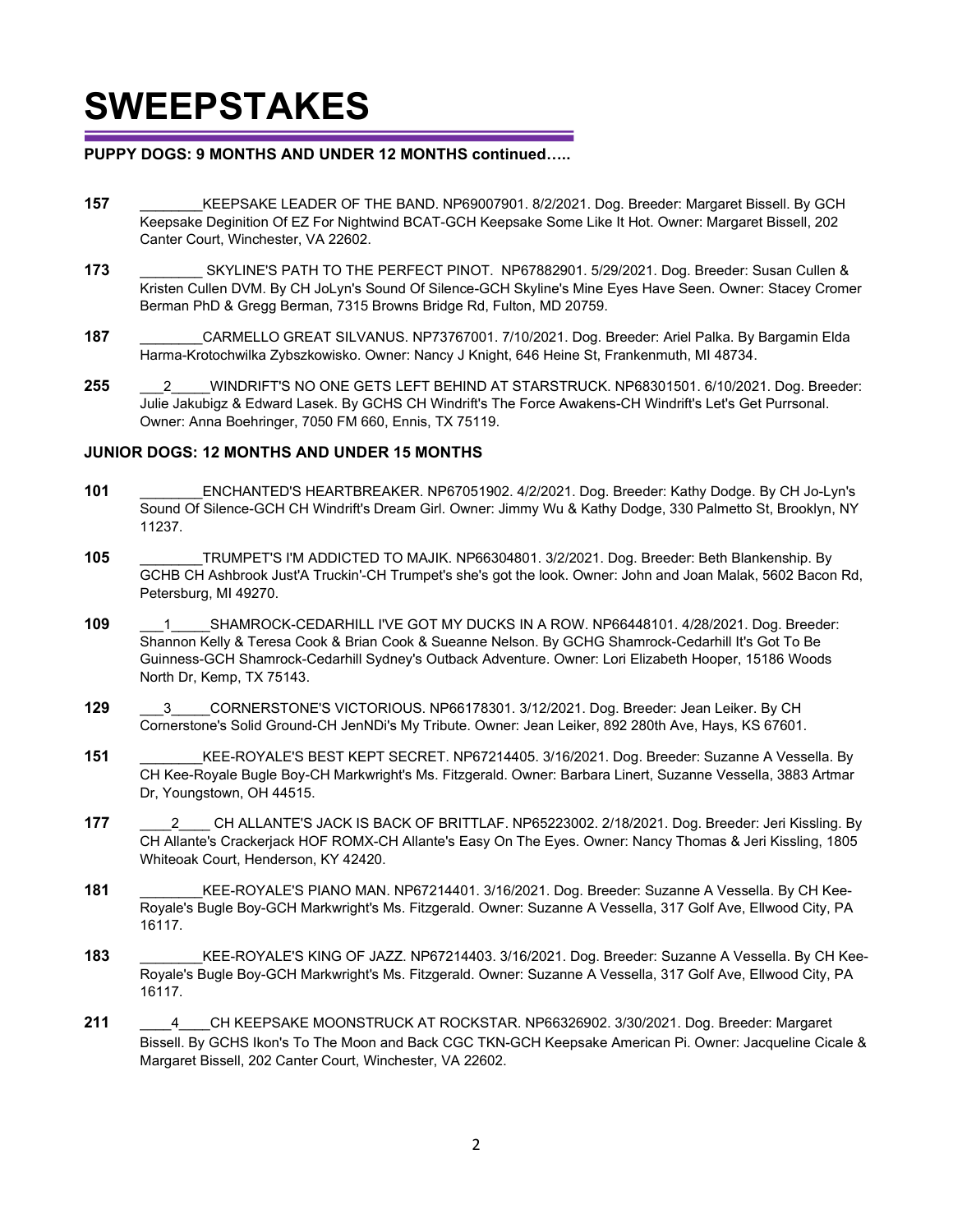#### **JUNIOR DOGS: 15 MONTHS AND UNDER 18 MONTHS**

- **115** \_\_\_2\_\_\_\_\_ WINDRIFT'S OUT OF THE ASHES. NP65911801. 12/20/2020. Dog. Breeder: Julie Jakubigz, Edward Lasek. By GCHS CH Windrift's The Force Awakens-CH Windrift's Let's Get Purrsonal. Owner: Edward Lasek, PO Box 27, Elkhart Lake, WI 53020.
- **189** \_\_\_1\_\_\_\_\_ CH KEENORTH LOCKED & LOADED AT MARKWRIGHT. NP63434703. 11/20/2020. Dog. Breeder: Elizabeth Fortino. By GCH CH Ikons Horrah For Hollywood-CH Markwright's Packing My Pearls. Owner: Mary Ellen Meyer, 810 Ontario Ave, Oostburg, WI 53070.

#### **PUPPY BITCHES: 6 MONTHS AND UNDER 9 MONTHS**

- **170** \_\_\_\_\_\_\_\_ SUMMERMIST SPECIAL JEWEL. NP69327001. 9/10/2021. Bitch. Breeder: Laura Kokaska, Sarah Sherwin, Jennifer McClure. By GCH CH Jen'nDi's Banking on A Creed-CH Jen'nDi's Spilled Perfume. Owner: Roslyn Harrelson & Alec Harrelson, 8704 N 124th E Pl, Owasso, OK 74055.
- **198** \_\_\_\_2\_\_\_\_ RAYLEN'S IT'S JUST BEGINNING. NP72443702. 10/30/2021. Bitch. Breeder: Elisabeth Dankert & Nancy Cameron. By GCHS CH Ashbrook's Maverick From Shainakees-GCHS CH Raylen's Rubicon Rosebud. Owner: Elisabeth Dankert & Nancy Cameron, 22425 Tulip ST NW, Oak Grove, MN 55303.
- **222** \_\_\_1\_\_\_\_\_ KEESHOND HEAVEN WUND-R Y I'M A STAR. NP69382206. 9/18/2021. Bitch. Breeder: Collene Easterly Hamm. By GCH Keeshond Heavens Facing The Storm with Sherwood-CH Keeshond Heavens Ivy's Bloom Violets. Owner: Terri VanSchyndel, 4795 Hazel Lane, Abrams, WI 54101.
- **232** \_\_\_3\_\_\_\_\_ MARKWRIGHT'S FULL CIRCLE. NP71638903. Bitch. Breeder: Mary Ellen Meyer. By GCH CH Allante's Girls Love Country Boys-Markwright's Something Special. Owner: Mary E Meyer, Mathew Proctor, 810 Ontario Avenue, Oostburg, WI 63070. Handler: Darla Daugherty.
- 240 **4** RAYLEN'S CARA FOR SHAINAKEES. NP72443704. 10/30/2021. Bitch. Breeder: Elisabeth Dankert & Nancy Cameron. By GCHS CH Ashbrook's Maverick From Shainakees-GCHS CH Raylen's Rubicon Rosebud. Owner: Rev. Ruthann Seibert, 22 Krall Rd, Myerstown, PA 17067.

#### **PUPPY BITCHES: 9 MONTHS AND UNDER 12 MONTHS**

- **18** \_\_\_2\_\_\_\_\_LEGEND'S POETRY IN MOTION AT STAR STRUCK. NP66964302. 5/10/2021. Bitch. Breeder: Deanna Cox and Anna Boehringer. By GCHB CH Windrift's The Force Awakens-GCHB CH Legend's Lil Bit of Sugar and Spice. Owner: Deanna Cox and Anna Boehringer, 10645 Hungate Rd, Colorado Springs, CO 80908.
- **36** \_\_\_4\_\_\_\_\_ROCKABYE'S A LITTLE BIT ALEXIS. NP69117902. 7/23/2021. Bitch. Breeder: Carissa & Cheryl Boettcher. By GCHB CH KJ's Like A Boss ATT-CH Trumpet's Raise Your Glass. Owner: Carissa & Cheryl Boettcher, 1963 Cascade Dr, Waukesha, WI 53188.
- **62** \_\_\_\_\_\_\_\_KEEPSAKE KASTLES IN THE AIR. NP69007903. 8/2/2021. Bitch. Breeder: Margaret Bissell. By GCH CH Keepsake Definition Of EZ For Nightwind BCAT-GCH CH Keepsake Some Like It Hot. Owner: Jean Munger, 47W656 Shirewood Farm Rd, Hampshire, IL 60140.
- **68** \_\_\_\_\_\_\_\_ADONAI'S WHEN I GET WHERE I'M GOING. NP67814201. 5/8/2021. Bitch. Breeder: MeLinda Hughes. By CH KJ's Boss Man Comes To Town-CH Adonai's Breath of Heaven. Owner: MeLinda Hughes, 13875 Cass County Rd, Vivian, LA 71082.
- **82** \_\_\_\_1\_\_\_\_WINDRIFT'S DIRTY TALK. NP67410302. 5/28/2021. Bitch. Breeder: Ashley Reed and Joanne Reed. By CH Windrift's Stand By Me-CH Windrift's When I Dream. Owner: Ashley Reed & Joanne Reed, 5380 Parker Branch Rd, Franklin, TN 37064.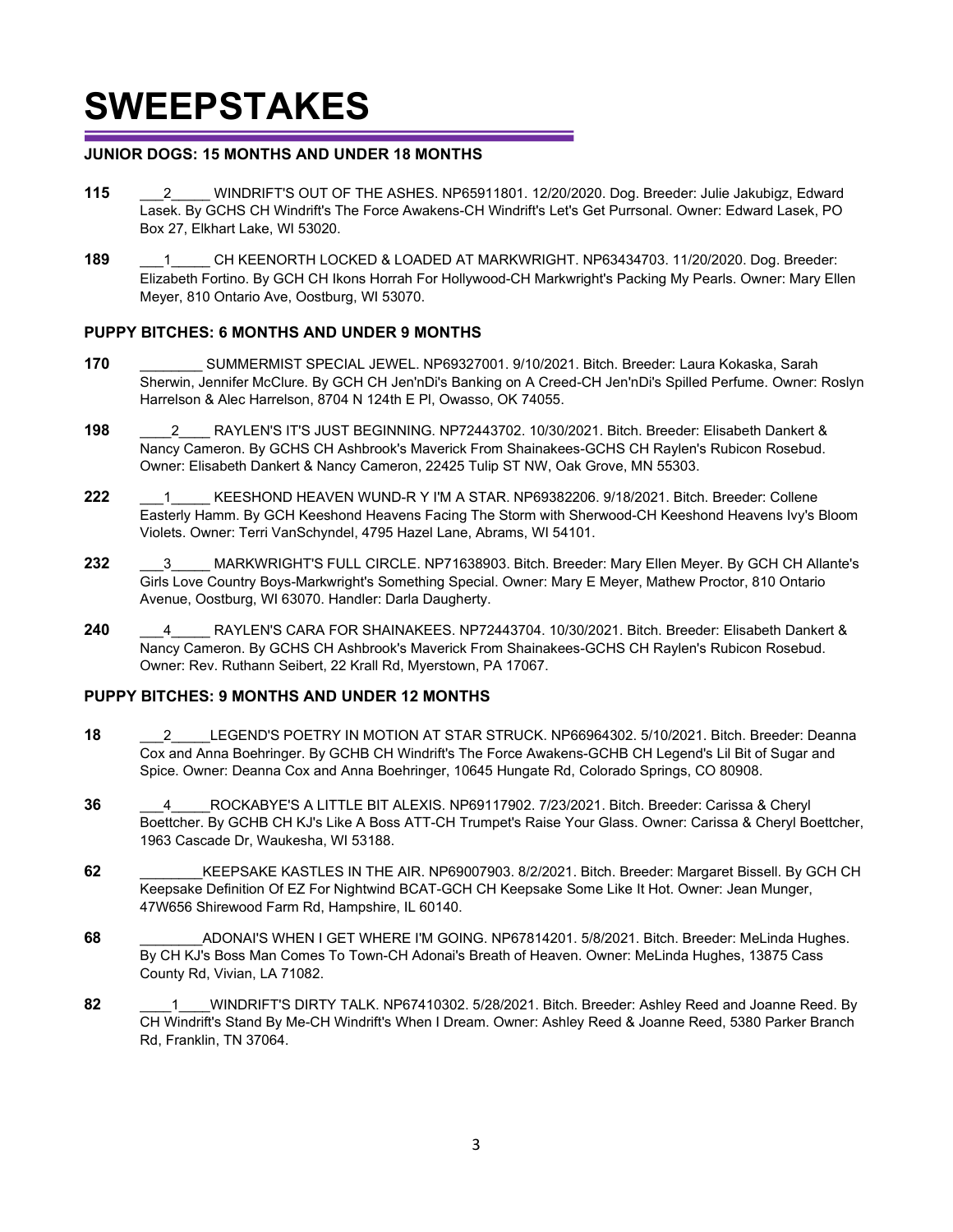#### **PUPPY BITCHES: 9 MONTHS AND UNDER 12 MONTHS continued….**

- **146** \_\_\_\_\_\_\_\_WINDRIFT'S PRIVATE LUAL. NP68301504. 6/10/2021. Bitch. Breeder: Julie Jakubigz, Edward Lasek. GCHS CH Windrift's The Force Awakens-CH Windrift's Let's Get Purrsonal. Owner: Edward Lasek, PO Box 27, Elkhart Lake, WI 53020.
- 154 abs ROCKSTAR SING YOU A LOVE SONG. NP67773103. 6/4/2021. Bitch. Breeder: Roseanne D Conrad. By GCH CH Keepsake Definition Of EZ For Nightwind BCAT-CH Rockstar's At Last. Owner: Roseanne D Conrad, 207 Woodlawn Ave, Martinsburg, PA 16662.
- **180** KEEPSAKE JASMINE IN MY MIND. NP69007902. 8/2/2021. Bitch. Breeder: Margaret Bissell. By GCH Keepsake Deginition Of EZ For Nightwind BCAT-GCH Keepsake Some Like It Hot. Owner: Margaret Bissell, 202 Canter Court, Winchester, VA 22602.
- **186** \_\_\_\_\_\_\_\_SKYLINE'S PATH TO THE CHERRY ON TOP. NP67882902. 5/29/2021. Bitch. Breeder: Susan Cullen & Kristen Cullen DVM. By CH JoLyn's Sound Of Silence-GCH Skyline's Mine Eyes Have Seen. Owner: Stacey Cromer Berman PhD & Gregg Berman, 7315 Browns Bridge Rd, Fulton, MD 20759.
- **200** \_\_\_\_\_\_\_\_ CAMELLIA GREAT SILVANUS. NP73767002. 7/10/2021. Bitch. Breeder: Ariel Palka. By Bargamin Elda Harma-Krotochwilka Zybszkowisko. Owner: Nancy J Knight, 646 Heine St, Frankenmuth, MI 48734.
- **228** \_\_\_\_\_\_\_\_CHIC'S RISE OF CHAOS. NP69432901. 7/31/2021. Bitch. Breeder: Robin Hite. By CH Smokee Ridge Sure Shot At Tapestry-CH Chic's Love Will Rise Again. Owner: Robin Hite, 100 Woodbourne Lane, Ormond Beach, FL 32174.
- **250 \_\_\_\_\_\_\_**PURRKEES WRITINGS ON THE WALL. JJ4110350. 5/29/2021. Bitch. Breeder: Sheila Taylor. By Cedarhills-Shamrock Beer For My Horses At Purrkees-Purrkees Rumour Has It. Owner: Sheila Taylor, 521 Gladwish Dr, Sarnia, Ontario Canada.
- **282** \_\_\_3\_\_\_\_\_ LEGEND'S THE TRIUMPH OF SONNET AT STARSTRUCK. NP66964303. 5/10/2021. Bitch. Breeder: Deanna Cox & Anna Boehringer. By GCHS CH Windrift's The Force Awakens-CH Legend's Lil Bit Of Sugar And Spice. Owner: Anna Boehringer & Deanna Cox, 7050 FM 660, Ennis, TX 75119.

#### **JUNIOR BITCHES: 12 MONTHS AND UNDER 15 MONTHS**

- **76** \_\_\_3\_\_\_\_\_WUND-R Y LET'S GET FIZZY. NP65885801. 2/27/2021. Bitch. Breeder: Terri VanSchyndel & Sherri Kovach. By GCH Vito Wund-R Y Sumbarsky Pramen-CH Wund-R Y K-Central Gin Fizz. Owner: Terri VanSchyndel, 4795 Hazel Lane, Abrams, WI 54101.
- 86 **86 1** KEENORTH SHINE LIKE AN IKON ROCKSTAR. NP68128501. 4/26/2021. Bitch. Breeder: Elizabeth Fortino. By GCH CH IKON"S Shine In The Spotlight-CH Keenorth Riveria Maya. Owner: Elizabeth Fortino & Kathi Fleischer, 531 S 5th St, Roscommon, MI 48653.
- **164** \_\_\_4\_\_\_\_\_GEATLAND'S LITTLE SISTER. NP6798502. 3/5/2021. Bitch. Breeder: Richard G Su & Judith Nye. By GCH Sherwood's Singing In The Rain At Keeshond Heaven DCAT-GCH Geatland's Sparkly Celebration. Owner: Richard G Su & Judith Nye, 320 Jersey Ave, Elberon, NJ 07740.
- **178** \_\_\_2\_\_\_\_\_KEEPSAKE EVERYBODY'S DANCING IN THE MOONLIGHT. NP66326901. 3/30/2021. Bitch. Breeder: Margaret Bissell. By GCHS Ikon's To The Moon and Back CGC TKN-GCH Keepsake American Pi. Owner: Margaret Bissell, 202 Canter Court, Winchester, VA 22602.
- **190** \_\_\_\_\_\_\_\_CH ALLANTE'S JACK LOOKS GOOD ON YOU. NP65223001. 2/18/2021. Bitch. Breeder: Jeri Kissling. By CH Allante's Crackerjack HOF ROMX-CH Allante's Easy On The Eyes. Owner: Jeri & Bobby Kissling, 5824 S Keystone Ave, Indianapolis, IN 46227.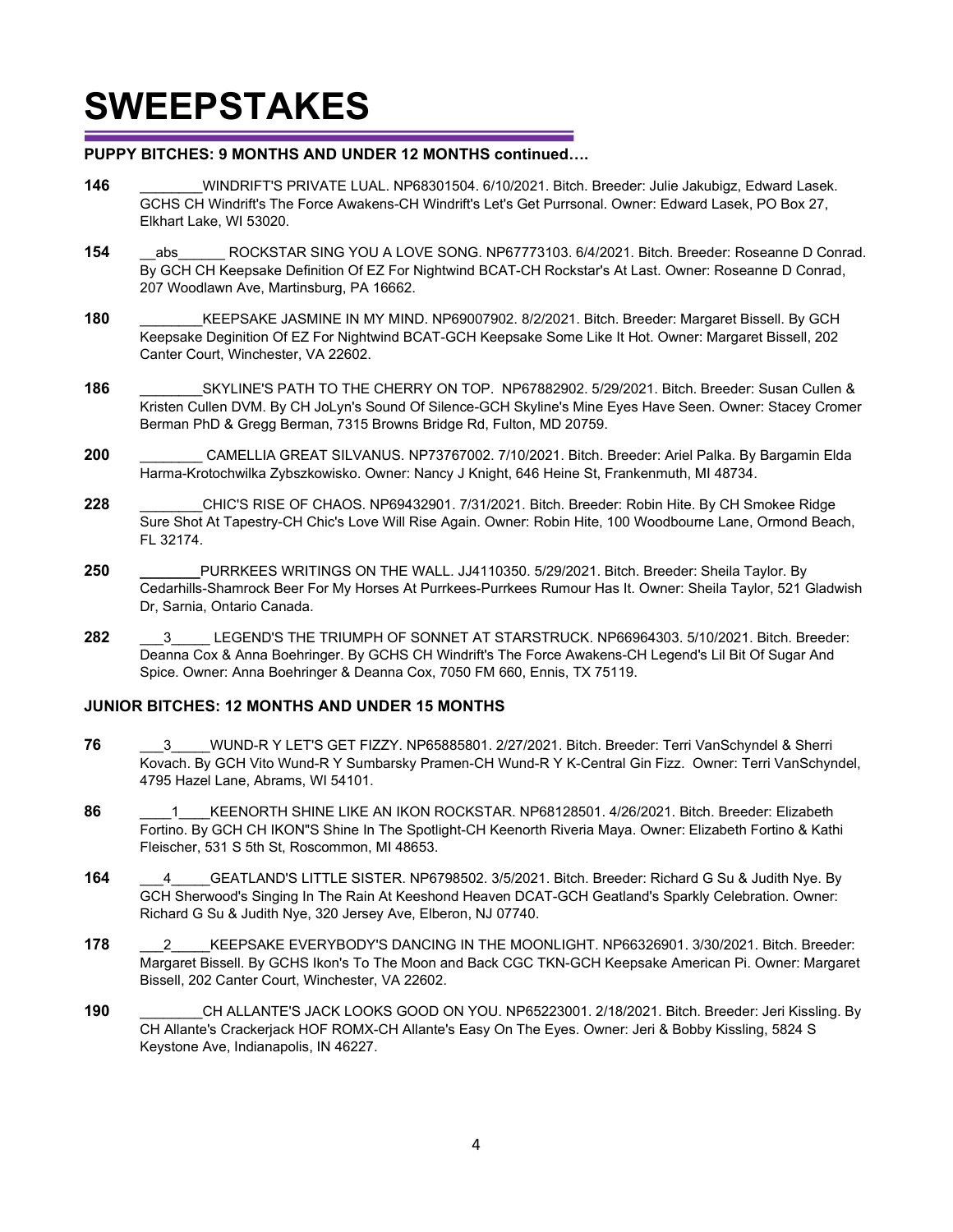#### **JUNIOR BITCHES: 12 MONTHS AND UNDER 15 MONTHS continued…..**

**252** \_\_\_\_abs\_\_\_\_ ALLANTE'S HI-JACKED BY KARMAKEES. NP65223003. 2/18/2021. Bitch. Breeder: Jeri Kissling. By CH Allante's Crackerjack-CH Allante's Easy On The Eyes. Owner: Patti Hobbs and Jeri Kissling, 2911 W Carter St, Kokomo, IN 46901.

#### **JUNIOR BITCHES: 15 MONTHS AND UNDER 18 MONTHS**

- **46** \_\_\_\_\_\_\_\_OLEFORT MISS BRIDGERTON. NP64705001. 12/4/2020. Bitch. Breeder: Angela Curtis. By GCH Olefort Spotted Eagle Ray-Olefort Coquette Tia. Owner: Angela Curtis, 133 Evelyn Dr, Rossville, GA 30741.
- **50** \_\_\_\_3\_\_\_\_ASTARZ PRACTICALLY PERFECT FOR FOXWOOD. NP64652503. 12/5/2020. Bitch. Breeder: Donna Stekli, Kathryn Barker & Heather Myers. By GCHB CH Astarz Enchanted Dream Quest-CH Astarz Glitter In The Air NAP NJP NFP. Owner: Devon Hawkins & Donna Stekli, 588313 Country Road 17, Mulmur, ON. Canada L9V0S7
- **90 1** CH KEENORTH DIAMONDS R 4 KEEPS. NP63434701. 11/20/2020. Bitch. Breeder: Elizabeth Fortino. By GCHS IKON"S Hooray For Hollywood-CH Markwrights I'm Packing My Pearls. Owner: Elizabeth Fortino, 531 S 5th St, Roscommon, MI 48653.
- **120** \_\_\_4\_\_\_\_\_A STARZ SPELLBOUND. NP64652508. 12/5/2020. Bitch. Breeder: Donna Stekli, Kathryn Barker, Heather Myers. By GCHB A\*starz Enchanted Dream Quest-CH A\*starz Glitter In The Air NAP NJP NFP. Owner: Kathryn & Rod Barker , Donna Stekli, 475 Frazier Rd, Waverly, OH 45690.
- **140** \_\_\_\_\_\_\_\_ASTARZ SPIRITED AWAY. NP64652501. 12/5/2020. Bitch. Breeder: Donna Stekli Kathryn Barker, Heather Myers. By GCHB A\*starz Enchanted Dream Quest-CH A\*starz Glitter In The Air NAP NJP NFP. Owner: Donna Stekli & Kathryn Barker, 5799 Cold Run Valley Rd, Berkeley Springs, WV 25411.
- **162** \_\_\_2\_\_\_\_\_ATHENA SWEET N SALTY. NP64046501. 10/19/2020. Bitch. Breeder: Jennifer Sturgeon & Gabrielle Sturgeon. BY CH Jo-Lyn's Sound of Silence-GCHS Athena Hypnotic. Owner: Jennifer Sturgeon & Gabrielle Sturgeon, PO Box 747, East Granby, CT 06026.

**BEST IN SWEEPSTAKES** 82

BEST OPPOSITE SEX IN SWEEPSTAKES **71** 

## **VETERAN SWEEPSTAKES**

#### **VETERAN DOGS: 8 YEARS TO 10 YEARS**

- **85** \_\_2\_\_\_\_\_\_GCHB NYTSKY'S LYTNING STRYKES AT KIMAR. NP34829801. 5/24/2013. Dog. Breeder: Lisa Finch. By Skyline's Unit of Measure-Kimar's Nytsky Walk This Way. Owner: Lisa R Finch, 132 Godfrey Ln, Hollidaysburg, PA 16648.
- **127** \_\_\_3\_\_\_\_\_ GCH HI-SPEED IKON'S WATCH ME DANCE. NP34961003. 6/9/2013. Dog. Breeder: Tammy Siegers & Kathi Fleischer. By GCH IKON's Cha Ching-CH IKON"s Lamborghini Reveton. Owner: Joyce Wilson-Windsor, 4576 Doverdell Dr, Pittsburgh, PA 15236.
- **219** \_\_\_\_1\_\_\_\_GACH HISPEED RICOCHET OFF IKON. NP34961001. Dog. Breeder: Tammy Siegers, Kathi Fleischer. By GCH IKON's Cha Ching-CH IKON's Lamborghini Reventon. Owner: Tammy Siegers, Kathi Fleischer, 1107 W Vienna Rd, Clio, MI 48420.
- 249 **abs** CH DAIMLER'S THE WILD ROVER FOR EMERALD. NP35824302. 10/15/2013. Dog. Breeder: Judy Kehoe, Steve Kehoe, Diane Benz. By GCH Ikon's Cha-Ching-GCH Daimler's Rocket's Red Glare. Owner: Judy and Steve Kehoe, 5710 North Kostner Ave, Chicago, IL 60646.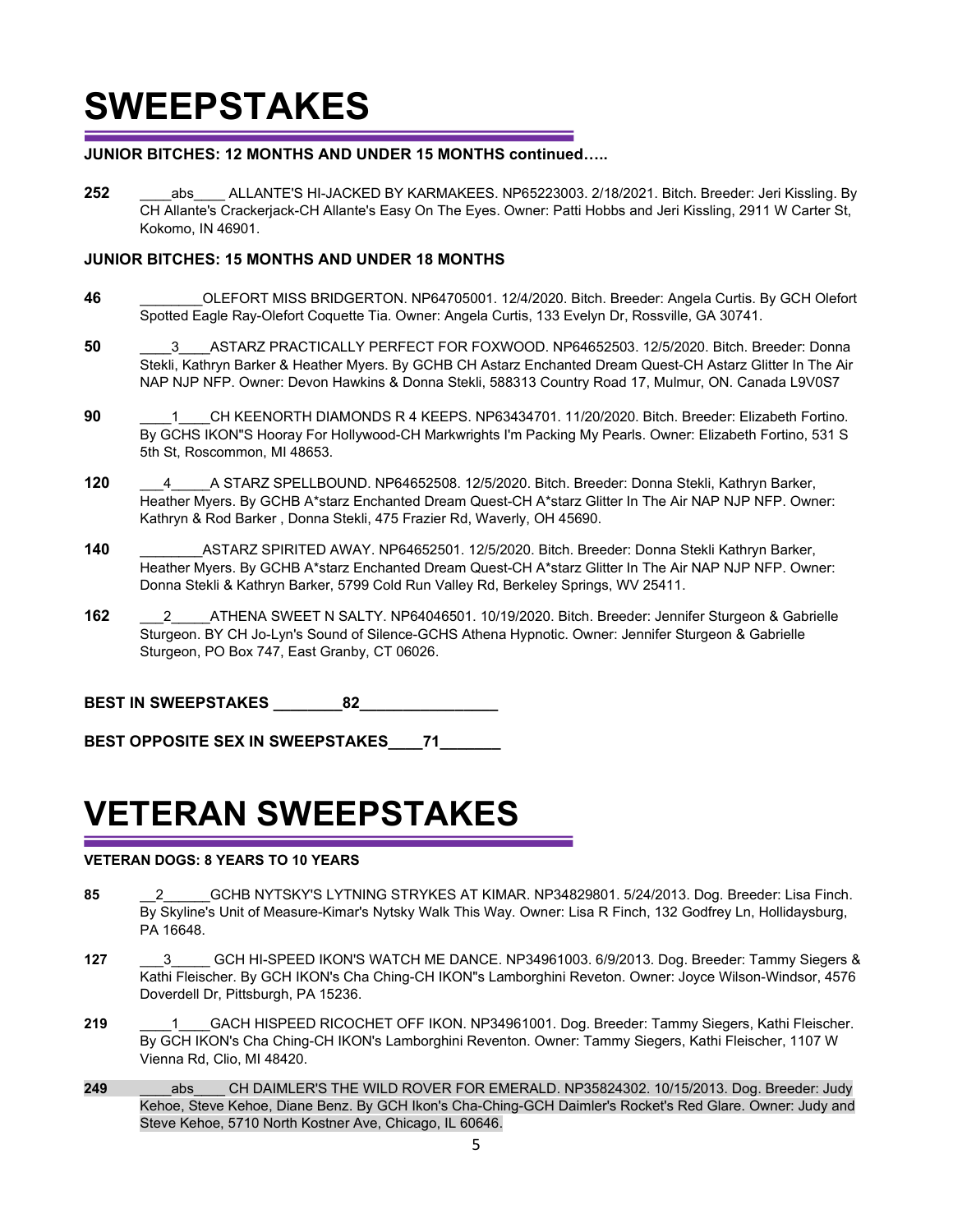## **VETERAN SWEEPSTAKES**

#### **VETERAN DOGS: 8 YEARS TO 10 YEARS continued…..**

**253** \_\_\_4\_\_\_\_\_GCH CH MACH KJ'S CHUBBY IS THE NEW SEXY BN RN MXS MJC OF TKN. NP35091603. Dog. 7/1/2013. Dog. Breeder: Kristen Dowd. By GCH CH KJ's Its Nothin Purrsonal CD-CH KJ's Black Eyed Pea. Owner: Laura Inman, 2170 Ryan Rd, De Pere, WI 54115.

#### **VETERAN DOGS: 10 YEARS TO 12 YEARS**

- **47** \_\_\_4\_\_\_\_\_CH DARKENWALD JUST A CUT ABOVE SHAINAKEES. NP28339502. 11/17/2010. Dog. Breeder: Suzette Lefebvre. By CH Darkenwald Cut To The Chase-CH Darkenwald Black Ice. Owner: Rev Ruthann Seibert & Suzette Lefebvre, 3985 William Court, Charlottesville, VA 22903.
- **61** \_\_\_\_3\_\_\_\_GCHS CH TRUMPET'S NO QUESTIONS ASKED HOF. NP274905001. 10/17/2010. Dog. Breeder: Beth Blankenship. By CH Masada Sound Off At Trumpet HOF-CH Trumpet's Power Flower. Owner: Beth Blankenship, 1219 Saint John Church Rd, Gibsonville, NC 27249.
- **119** \_\_\_2\_\_\_\_\_GCH MACH KJ'S LIVIN LARGE UDX OM3 RE MJS MXS XF. NP29153401. 6/7/2011. Dog. Breeder: Kristen Dowd. By CH KJ's Livin The Dream CDX NA NAJ-CH KJ's Superstition. Owner: Elizabeth Strick, 3505 Barker St, Hudsonville, MI 49426.
- **169** \_\_\_\_\_\_\_\_GCH CH TRUMPET'S SHAKE IT UP. NP30084001. 9/4/2011. Dog. Breeder: Beth Blankenship. By CH Masada Soundoff At Trumpet-CH Trumpet's Power Flower. Owner: Debra Smith, Erik Smith, 618 Cowles Ave, Joliet, IL 60435.
- **185** \_\_\_\_\_\_\_\_CH MACH4 HALLELUJAH'S CANON AMEN CD RE MXS2 MJB3 MXF T2B7 CGC. NP30757707. 1/3/2012. Dog. Breeder: Sue Ellen Cassiday and John Cassiday. By CH Odyssey's Angel Incognito CD PCDX RE OA AXP AXJ AJP OF-CH MACH Daimler's Truly Top Secret CDX RE MXC MJC XF. Owner: John D Cassiday, 310 Ridge Rd, Barrington, IL 60010.
- **197** \_\_\_\_1\_\_\_\_GCHS IKON'S CHA-CHING. NP29706001. 6/27/2011. Dog. Breeder: Kathi Fleischer. By GCH Kemonts Skyline's Gameboy-GCH Skyline's Walk of Fame. Owner: Kathi Fleischer, 744 Solaris Court, Blacklick, OH 43004.

#### **VETERAN DOGS: 12 YEARS AND OVER**

231 **1** CH MACH LADYSLIPPER'S TOP HAT AND TAIL CD BN RE MXG MJS MXP MJP NF OFP RATO CGC TKP. NP24827401. 7/17/2009. Dog. Breeder: Geof & Karen Godfrey. By LadySlipper's Trailblazer-Twin Trees Allie Cat LS. Owner: Karen Sheahan, 5633 45th Ave So., Minneapolis, MN 55417.

#### **VETERAN BITCHES: 8 YEARS TO 10 YEARS**

- **74** \_\_\_4\_\_\_\_\_ GCH TRUMPET'S POUNDCAKE. NP33425302. 12/7/2012. Bitch. Breeder: Beth Blankenship. By CH Trumpet's Crocodile Rock-CH Trumpet's Got To Be Bonnyvale N' Karolina ROMX. Owner: Beth Blankenship, 1219 Saint John Church Rd, Gibsonville, NC 27249.
- **112** \_\_\_\_\_\_\_\_ GCH CH MARKWRIGHT'S TOUCH OF FROST CGC RN. NP36769401. 1/21/2014. Bitch. Breeder: Mary Ellen Meyer. By GCH Markwright's Smoking Gun-CH Markwright's Be Dazzlied By Twilight. Owner: Alecia Novak, 1518 Bruce Ave, Windsor, ON Canada N8X 1X9.
- 144 3 CHIC'S ANKOR LIVE YOUR DREAM. NP31065302. 6/13/2012. Bitch. Breeder: Joyce Perkins. By CH Chic's Makin' A Move-Ankor's Young At Heart. Owner: Jane Livingston, Robin Hite, 873 Burkewood Dr, Lexington, KY 40509. Handler: Ashley Houk.
- **192** \_\_\_\_2\_\_\_\_ GCHB BONNYVALE BARONWOOD'S TRULY IRRESIST'BLE. NP33300402. 11/17/2012. Bitch. Breeder: Darlene Bosch, Donna Smith, Patricia Stroud, Bonnie Fowler. By CH Karolina Bonnyval Deal No Deal-GCH Bonnyvales Simply Amazing. Owner: Donna Smith, Darlene Bosch, 62 Grafton Hills Dr, Grafton, IL 62037.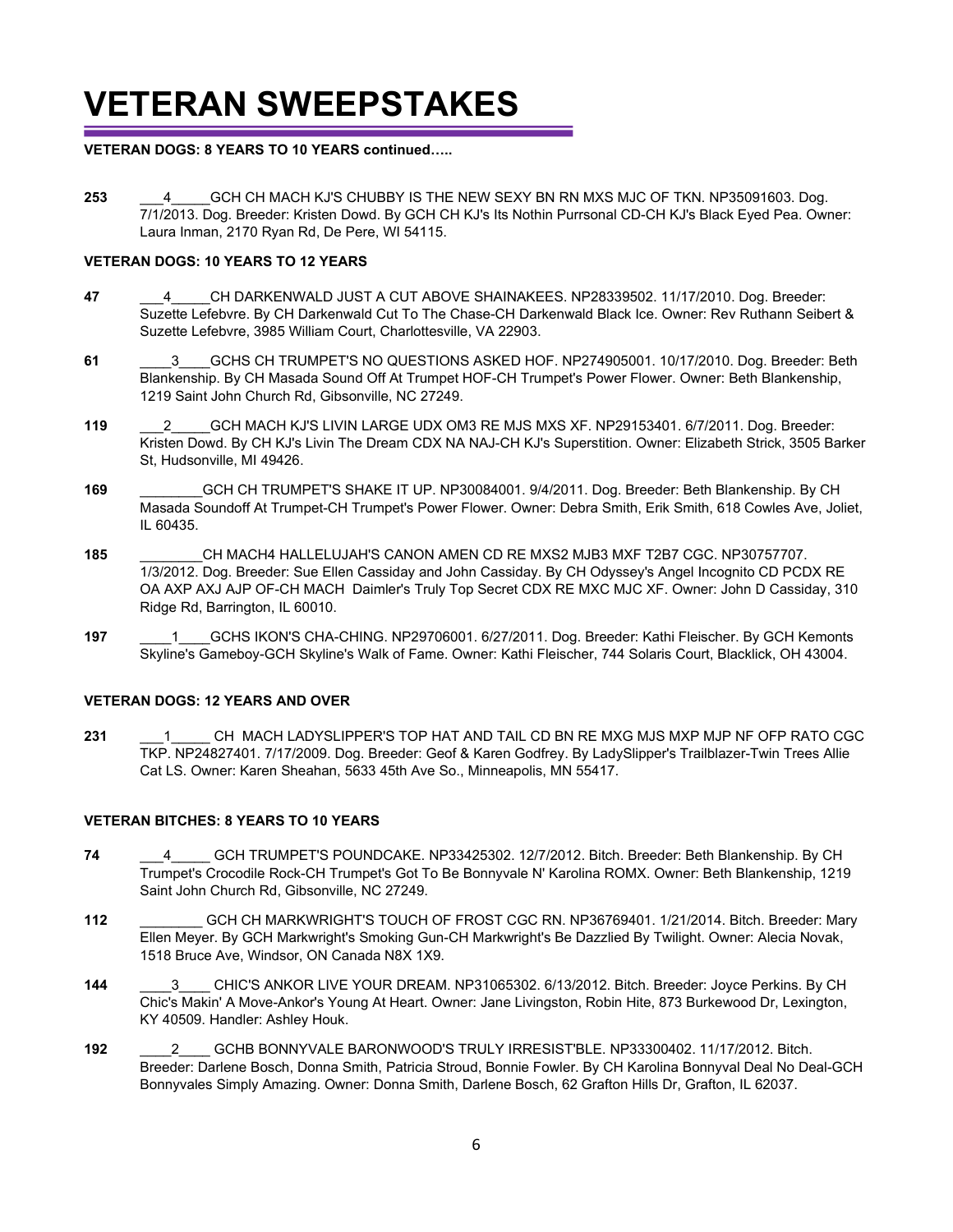## **VETERAN SWEEPSTAKES**

#### **VETERAN BITCHES: 8 YEARS TO 10 YEARS continued…..**

- **230** \_\_\_\_\_\_\_\_ CH CHIC'S PURSSONAL DANCER FCAT CGCA TKI. NP35263901. 8/7/2013. Bitch. Breeder: Robin Hite. By GCH KJ's Its Nothing Purrsonal-GCH Windrift's Chic Dancer CGCA. Owner: Robin Hite, 100 Woodbourne Lane, Ormond Beach, FL 32174.
- **248** \_\_\_1\_\_\_\_\_ GCH SKYLINE'S PURRSONAL SELECTION. NP32928002. 10/5/2012. Bitch. Breeder: Susan Cullen & Kristen Cullen DVM. By GCHG KJ's Its Nothing Purrsonal CD BN RE CGCA TKN-CH Skyline's Natural Selection. Owner: Susan Cullen & Kristen Cullen DVM, 18300 Buck Lake Cir, Prior Lake, MN 55372.

#### **VETERAN BITCHES: 10 YEARS TO 12 YEARS**

- **32** \_\_\_\_4\_\_\_\_ CH MARKWRIGHT'S BE DAZZLIED BY TWILIGHT CGCA CGCU TKN. NP27296601. 5/25/2010. Bitch. Breeder: Mary Ellen Meyer, Tina Neubauer, Darla Daugherty, David Daugherty. By GCH CH Blueridge Kings Cross Markwright-AM CAN CH Markwright's While You Were Out. Owner: Morgan Susanne Foxx, 1109 Ownby Ln, Knoxville, TN 37919.
- **64** \_\_\_\_3\_\_\_\_ GCH CH MACH2 KJ'S PLAY DATE CDX BN GO RE MXS MJG MFB TQX CGCA TKN HOF. NP30026204. 9/1/2011. Bitch. Breeder: Kristen Dowd. By CH KJ's Billy The Kid-GCH CH KJ's Dream Date RN HOF. Owner: Lois and David Waddell, 901 Cranbrook Dr, Wilmington, DE 19803.
- **124** \_\_\_\_\_\_\_\_ GCH KELTIC'S LIVING THE DREAM CD BN RN THDA CGCA TKP SIN SCN. NP31595103. 5/3/2012. Bitch. Breeder: Ann McHugh. By GCH Skyline's Unit of Measure-CH Keekichi's Klassic Irish Dancer BN RN. Owner: Anitra Redlefsen, 4876 Greenleaf Way, Medina, OH 44256.
- **196** \_\_\_\_\_\_\_\_ MACH2 HALLELUJAH AMEN KATIE CD RE MXC MJB2 MXF T2B2 CGC. NP30757701. 1/3/2012. Bitch. Breeder: Sue Ellen Cassiday and John Cassiday. By CH Odyssey's Angel Incognito CD PCDX RE OA AXP AXJ AJP OF-CH MACH Daimler's Truly Top Secret CDX RE MXC MJC XF. Owner: John D Cassiday, 310 Ridge Rd, Barrington, IL 60010.
- **254** \_\_\_\_\_\_\_\_ GCH CH KELTIC'S FAERIE DANCER CGCA. NP3159502. Bitch. Breeder: Ann M McHugh. By GCH Skyline's Unit of Measure-CH Keekichi's Klassic Irish Dancer CD RA BN CGC. Owner: Ann M McHugh, 8722 Pine Hollow Dr, Russell, OH 44072.
- **268** \_\_\_2\_\_\_\_\_ GCHS PANDORA THE MATRIX. NP31059501. 1/10/2012. Bitch. Breeder: Michelle Roybal. By GCHS Karolonia Bonneyvale Wants To Be-CH Trumpet's Hollaback Girl. Owner: Michelle Roybal, 7388 Aspenwood Lane, Boston, VA 22713.
- 278 **1 CH MACH3 PCH5 KJ'S SPEED DATE BN RA MXC MJC MXP17 MXPG2 MJP16 MJPS2 PAX5 OF T2B** BCAT SEN RATO TKN. NP30026205. 9/1/2011. Bitch. Breeder: Kristen Dowd. By GCH CH KJ's Billy The Kid-CH KJ's Dream Date. Owner: Laura Inman, 2170 Ryan Rd, De Pere, WI 54115.

#### **VETERAN BITCHES: 12 YEARS AND OVER**

- 88 **88 1** GCHS KEENORTH ALL ABOUT U HAITI. NP25145601. 11/30/2009. Breeder: Pamela Wendland. By GCH Richwood's Special Forces-Princess Maya. Owner: Elizabeth Fortino, 531 S 5th St, Roscommon, MI 48653.
- **114** \_\_\_\_4\_\_\_\_ GCH CH MARKWRIGHT'S WINDSWEPT TAIGA. NP22977105. 2/27/2009. Bitch. Breeder: Mary Ellen Meyer. By CH Markwright's Milestone-CH Markwright's Risky Business. Owner: Alecia Novak, 1518 Bruce Ave, Windsor, ON Canada N8X 1X9.
- **256** \_\_\_\_3\_\_\_\_ CH KEEKICHI'S KLASSIC IRISH DANCER CD RA BN CGC. NP18934603. Bitch. Breeder: Roseanne D Conrad & Kathi Fleisher. By CH Midnight's Mystical Legend-CH Klassic's Forty Licks. Owner: Ann M McHugh, 8722 Pine Hollow Dr, Russell, OH 44072.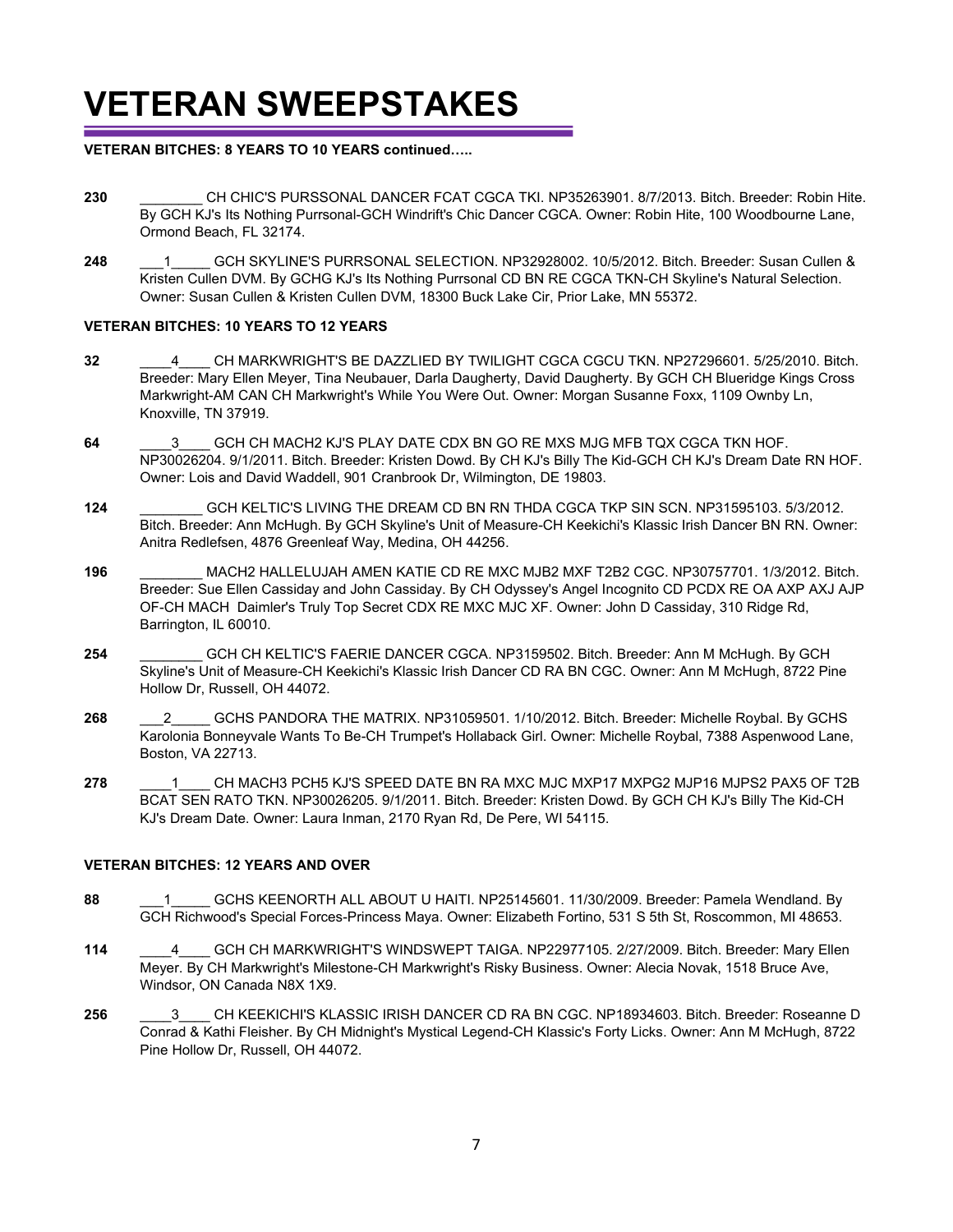## **VETERAN SWEEPSTAKES**

**VETERAN BITCHES: 12 YEARS AND OVER continued…..**

**276** \_\_\_\_2\_\_\_\_ GCH CH SHAINAKEES ABSOLUTE ASSET IS GRACE. NP24813702. 10/2/2009. Bitch. Breeder: Rev Ruthann Seibert & Suzette Lefebvre. By Windrifts Non-Negotiable Asset-Darkenwald Chase Away Th' Blues. Owner: Rev. Ruthann Seibert, 122 Krall Road, Myerstown, PA 17067.

**BEST IN VETERAN SWEEPSTAKES \_\_\_\_\_\_\_197\_\_\_\_\_\_\_\_\_\_\_\_\_\_\_\_\_**

BEST OPPOSITE SEX IN VETERAN SWEEPSTAKES 278

**FUTURITY**

#### **PUPPY DOGS**

- **19** \_\_abs\_\_\_\_\_\_CEDARHILLS-SHAMROCK MASTER GAVE DOBBY A SOCK? NP69573802. 7/19/2021. Dog. Breeder: Teresa Cook & Brian Cook & Shannon Kelly. By CH Cedarhills-Shamrock Now You See Me BCAT-GCH CH Barkee's Nothing To Wine About-Sangria. Owner: Karen Evasuik, Teresa Cook and Brian Cook, 1130 Ulmus Dr, Loveland, CO 80538.
- 29 abs KRAFTY'S MECHO BEAR. NP70005103. 9/19/2021. Dog. Breeder: Ruth Thompson & Kylie Spinsby. By GCH CH Krafty's Livin To Twist MX MXJ NF BCAT-Shoreline's Walkin' After Midnight. Owner: Wilma White, 2032 Meadow Vale Rd, Longmont, Co 80504.
- **31** \_\_\_\_1\_\_\_\_ROCKABYE'S FOLD IN THE CHEESE. NP69117901. 7/23/2021. Dog. Breeder: Carissa & Cheryl Boettcher. By GCHB CH KJ's Like A Boss ATT-CH Trumpet's Raise Your Glass. Owner: Carissa & Cheryl Boettcher, 2416 County Rd MN, Cottage Grove, WI 53527.
- 87 **88 abs** NYTSKY'S A CUT ABOVE. NP70128201. 9/7/2021. Dog. Breeder: Lisa Finch. By Daimler's Boot Cut Jeans-Athena Nytsky's Thunderstruck. Owner: Lisa Finch, 132 Godfrey Ln, Hollidaysburg, PA 16648.
- **191** abs TRILLIUM QUADROFOGLIO. NP70010102. 8/19/2021. Dog. Breeder: Anita Williams. By GCHG Shamrock-Cedarhill's It's Got To Be Guinness-Keez Red Sole Sista. Owner: Matt and Maran Browns and Anita Williams, c/o 12541 SE 131st Ct, Clackamas, OR 97086.
- 243 abs BARKEE'S DOUBLE TAKE WITH KALIBER. NP70724702. 8/20/2021. Dog. Breeder: Bundsen, Delaena. By GCHG Barkee All That and More-CH Barkee's Nothing But Trouble. Owner: Elisa Browning, Jeff Browning, 4984 Hannegan Rd, Bellingham, WA 98226.

#### **JUNIOR DOGS**

- 11 **3** LEGEND'S PYRAMID OF STAR STRUCK. NP66964301. 5/10/2021. Dog. Breeder: Deanna Cox and Anna Boehringer. By GCHB CH Windrift's The Force Awakens-GCHB CH Legend's Lil Bit of Sugar and Spice. Owner: Deanna Cox and Anna Boehringer, 10645 Hungate Rd, Colorado Springs, CO 80908.
- **17** abs LEGEND'S MY HEART WILL GO ON. NP66964305. 5/10/2021. Dog. Breeder: Deanna Cox and Anna Boehringer. By GCHB CH Windrift's The Force Awakens-GCHB CH Legend's Lil Bit of Sugar and Spice. Owner: Regina Kessler, 4232 Round Hill Dr, Colorado Springs, CO 80922.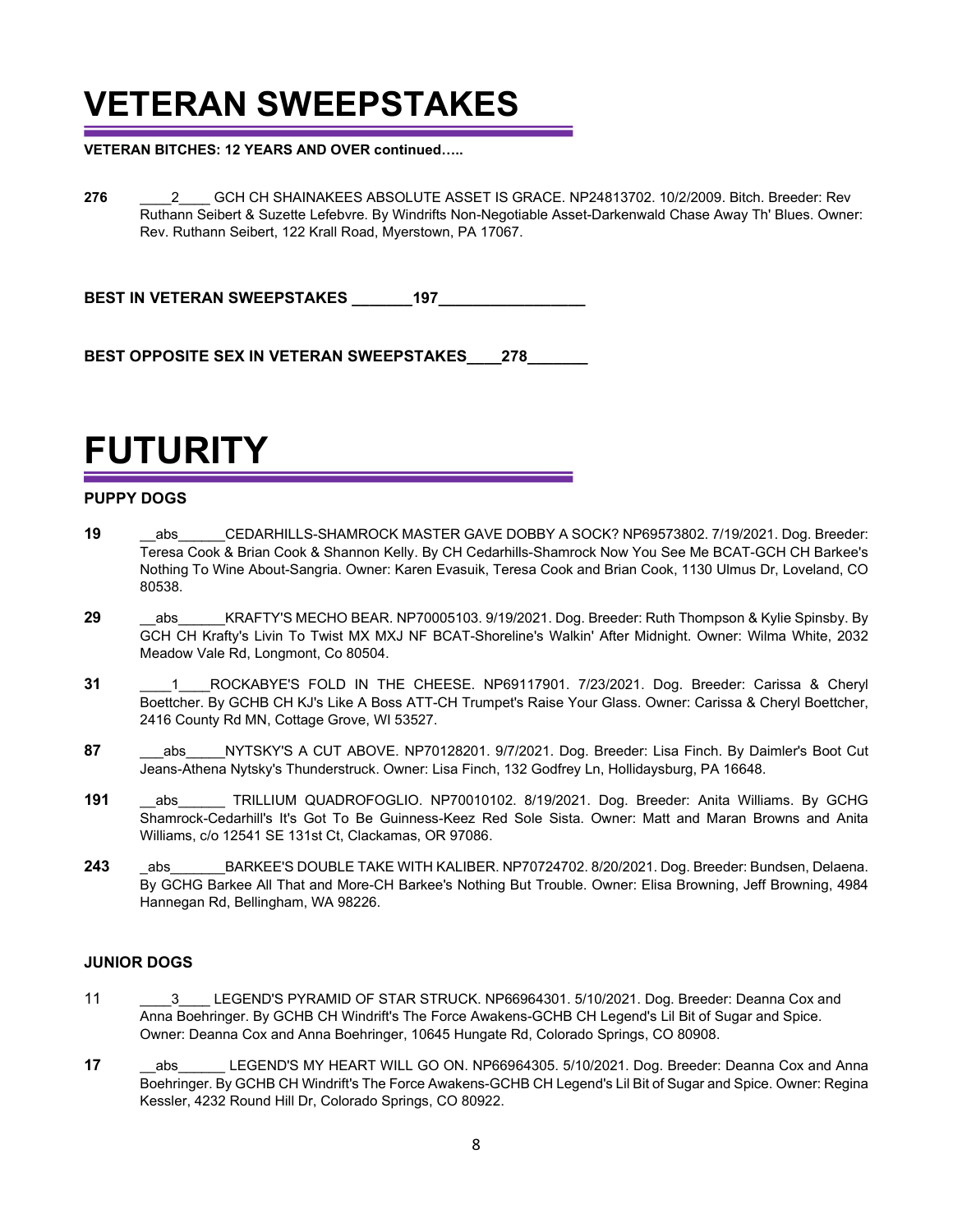# **FUTURITY**

#### **JUNIOR DOGS continued…..**

- **33** \_\_\_1\_\_\_\_\_ IKON'S ADDICTED TO THE HUSTLE. NP68635101. 7/11/2021. Dog. Breeder: Kathi Fleischer. By GCH Markwright's Gold Rush-GCHB Ikon's Spotlight on Shimmer. Owner: Kathi Fleischer, 744 Solaris Court, Blacklick, OH 43004.
- 71 **2** CH WINDRIFT'S DIRTY HAIRY. NP67410309. 5/28/2021. Dog. Breeder: Ashley Reed and Joanne Reed. By CH Windrift's Stand By Me-CH Windrift's When I Dream. Owner: Joanne Reed & Ashley Reed, 5380 Parker Branch Rd, Franklin, TN 37064.
- **109** abs SHAMROCK-CEDARHILL I'VE GOT MY DUCKS IN A ROW. NP66448101. 4/28/2021. Dog. Breeder: Shannon Kelly & Teresa Cook & Brian Cook & Sueanne Nelson. By GCHG Shamrock-Cedarhill It's Got To Be Guinness-GCH Shamrock-Cedarhill Sydney's Outback Adventure. Owner: Lori Elizabeth Hooper, 15186 Woods North Dr, Kemp, TX 75143.
- **173** \_\_4\_\_\_\_\_\_ SKYLINE'S PATH TO THE PERFECT PINOT. NP67882901. 5/29/2021. Dog. Breeder: Susan Cullen & Kristen Cullen DVM. By CH JoLyn's Sound Of Silence-GCH Skyline's Mine Eyes Have Seen. Owner: Stacey Cromer Berman PhD & Gregg Berman, 7315 Browns Bridge Rd, Fulton, MD 20759.

#### **INTERMEDIATE DOGS**

- 105 \_\_\_1\_\_\_\_\_TRUMPET'S I'M ADDICTED TO MAJIK. NP66304801. 3/2/2021. Dog. Breeder: Beth Blankenship. By GCHB CH Ashbrook Just'A Truckin'-CH Trumpet's she's got the look. Owner: John and Joan Malak, 5602 Bacon Rd, Petersburg, MI 49270.
- **177** \_\_\_2\_\_\_\_\_CH ALLANTE'S JACK IS BACK OF BRITTLAF. NP65223002. 2/18/2021. Dog. Breeder: Jeri Kissling. By CH Allante's Crackerjack HOF ROMX-CH Allante's Easy On The Eyes. Owner: Nancy Thomas & Jeri Kissling, 1805 Whiteoak Court, Henderson, KY 42420.

#### **SENIOR DOGS**

**189** \_\_\_1\_\_\_\_\_ CH KEENORTH LOCKED & LOADED AT MARKWRIGHT. NP63434703. 11/20/2020. Dog. Breeder: Elizabeth Fortino. By GCH CH Ikons Horrah For Hollywood-CH Markwright's Packing My Pearls. Owner: Mary Ellen Meyer, 810 Ontario Ave, Oostburg, WI 53070.

#### **PUPPY BITCHES**

- **34** \_\_\_abs\_\_\_\_\_KRAFTY'S WAKE ME UP BEFORE YOU GO-GO. NP70005101. 9/19/2021. Bitch. Breeder: Ruth Thompson & Kylie Spinsby. By GCH CH Krafty's Livin To Twist MX MXJ NF BCAT-Shoreline's Walkin' After Midnight. Owner: Ruth Thompson, 7026 Strath Blvd, Longmont, CO 80503.
- **36 1** ROCKABYE'S A LITTLE BIT ALEXIS. NP69117902. 7/23/2021. Bitch. Breeder: Carissa & Cheryl Boettcher. By GCHB CH KJ's Like A Boss ATT-CH Trumpet's Raise Your Glass. Owner: Carissa & Cheryl Boettcher, 1963 Cascade Dr, Waukesha, WI 53188.
- 204 abs TRILLIUM AZZURRO. NP70010102. 8/19/2021. Bitch. Breeder: Anita Williams. By GCHG Shamrock-Cedarhill's It's Got To Be Guinness-Keez Red Sole Sista. Owner: Matt and Maran Browns and Anita Williams, c/o 12541 SE 131st Ct, Clackamas, OR 97086.
- 210 abs CEDARHILLS-SHAMROCK FUNNY FACE. NP70137901. 10/4/2021. Bitch. Breeder: Teresa Cook, Brian Cook, & Shannon Kelly. By CH Cedarhills-Shamrock Limerick Of The Silver Skates-CH Cedarhills-Shamrock Native Lady Of Unforgiven. Owner: Teresa Cook, Brian Cook, Shannon Kelly, 8170 Crowley Rd, Rickreall, OR 97371.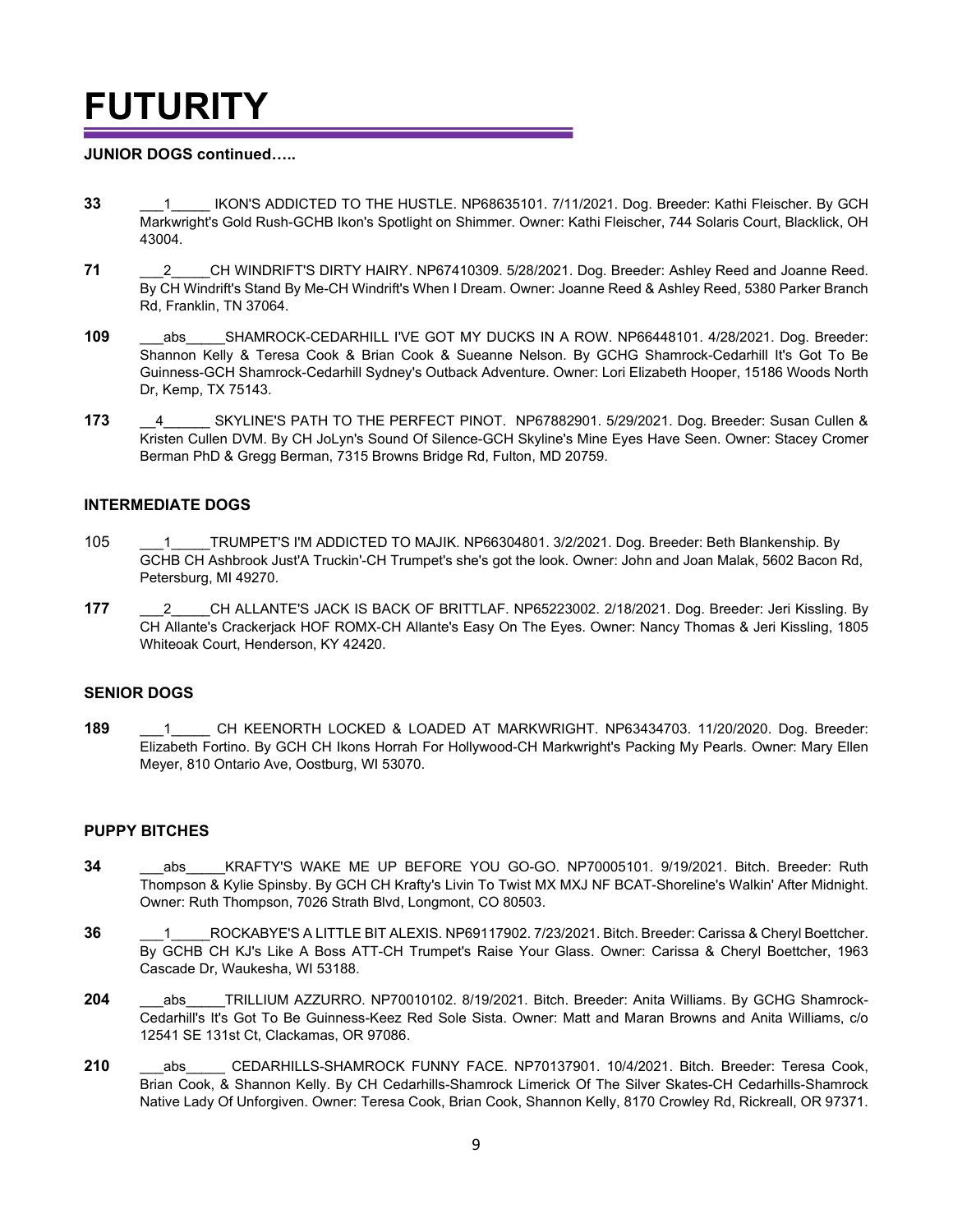# **FUTURITY**

#### **PUPPY BITCHES continued…..**

- 212 abs CEDARHILLS-SHAMROCK SCARLET WITCH. NP69573801. 7/19/2021. Bitch. Breeder: Teresa Cook, Brian Cook & Shannon Kelly. By CH Shamrock-Cedarhills Now You See Me BCAT-GCH CH Barkee's Nothing To Wine About-Sangria. Owner: Teresa Cook, Brian Cook & Shannon Kelly, 8170 Crowley Rd, Rickreall, OR 97371.
- 228 abs CHIC'S RISE OF CHAOS. NP69432901. 7/31/2021. Bitch. Breeder: Robin Hite. By CH Smokee Ridge Sure Shot At Tapestry-CH Chic's Love Will Rise Again. Owner: Robin Hite, 100 Woodbourne Lane, Ormond Beach, FL 32174.

#### **JUNIOR BITCHES**

- 18 LEGEND'S POETRY IN MOTION AT STAR STRUCK. NP66964302. 5/10/2021. Bitch. Breeder: Deanna Cox and Anna Boehringer. By GCHB CH Windrift's The Force Awakens-GCHB CH Legend's Lil Bit of Sugar and Spice. Owner: Deanna Cox and Anna Boehringer, 10645 Hungate Rd, Colorado Springs, CO 80908.
- **68** abs ADONAI'S WHEN I GET WHERE I'M GOING. NP67814201. 5/8/2021. Bitch. Breeder: MeLinda Hughes. By CH KJ's Boss Man Comes To Town-CH Adonai's Breath of Heaven. Owner: MeLinda Hughes, 13875 Cass County Rd, Vivian, LA 71082.
- **82** \_\_\_\_1\_\_\_\_WINDRIFT'S DIRTY TALK. NP67410302. 5/28/2021. Bitch. Breeder: Ashley Reed and Joanne Reed. By CH Windrift's Stand By Me-CH Windrift's When I Dream. Owner: Ashley Reed & Joanne Reed, 5380 Parker Branch Rd, Franklin, TN 37064.
- **86** \_\_\_\_\_\_\_\_KEENORTH SHINE LIKE AN IKON ROCKSTAR. NP68128501. 4/26/2021. Bitch. Breeder: Elizabeth Fortino. By GCH CH IKON"S Shine In The Spotlight-CH Keenorth Riveria Maya. Owner: Elizabeth Fortino & Kathi Fleischer, 531 S 5th St, Roscommon, MI 48653.
- **186** <sup>3</sup> SKYLINE'S PATH TO THE CHERRY ON TOP. NP67882902. 5/29/2021. Bitch. Breeder: Susan Cullen & Kristen Cullen DVM. By CH JoLyn's Sound Of Silence-GCH Skyline's Mine Eyes Have Seen. Owner: Stacey Cromer Berman PhD & Gregg Berman, 7315 Browns Bridge Rd, Fulton, MD 20759.
- **282** \_\_\_\_4\_\_\_\_ LEGEND'S THE TRIUMPH OF SONNET AT STARSTRUCK. NP66964303. 5/10/2021. Bitch. Breeder: Deanna Cox & Anna Boehringer. By GCHS CH Windrift's The Force Awakens-CH Legend's Lil Bit Of Sugar And Spice. Owner: Anna Boehringer & Deanna Cox, 7050 FM 660, Ennis, TX 75119.

#### **INTERMEDIATE BITCHES**

- 164 \_\_\_2\_\_\_\_\_GEATLAND'S LITTLE SISTER. NP6798502. 3/5/2021. Bitch. Breeder: Richard G Su & Judith Nye. By GCH Sherwood's Singing In The Rain At Keeshond Heaven DCAT-GCH Geatland's Sparkly Celebration. Owner: Richard G Su & Judith Nye, 320 Jersey Ave, Elberon, NJ 07740.
- **190** \_\_\_1\_\_\_\_\_CH ALLANTE'S JACK LOOKS GOOD ON YOU. NP65223001. 2/18/2021. Bitch. Breeder: Jeri Kissling. By CH Allante's Crackerjack HOF ROMX-CH Allante's Easy On The Eyes. Owner: Jeri & Bobby Kissling, 5824 S Keystone Ave, Indianapolis, IN 46227.
- 252 abs ALLANTE'S HI-JACKED BY KARMAKEES. NP65223003. 2/18/2021. Bitch. Breeder: Jeri Kissling. By CH Allante's Crackerjack-CH Allante's Easy On The Eyes. Owner: Patti Hobbs and Jeri Kissling, 2911 W Carter St, Kokomo, IN 46901.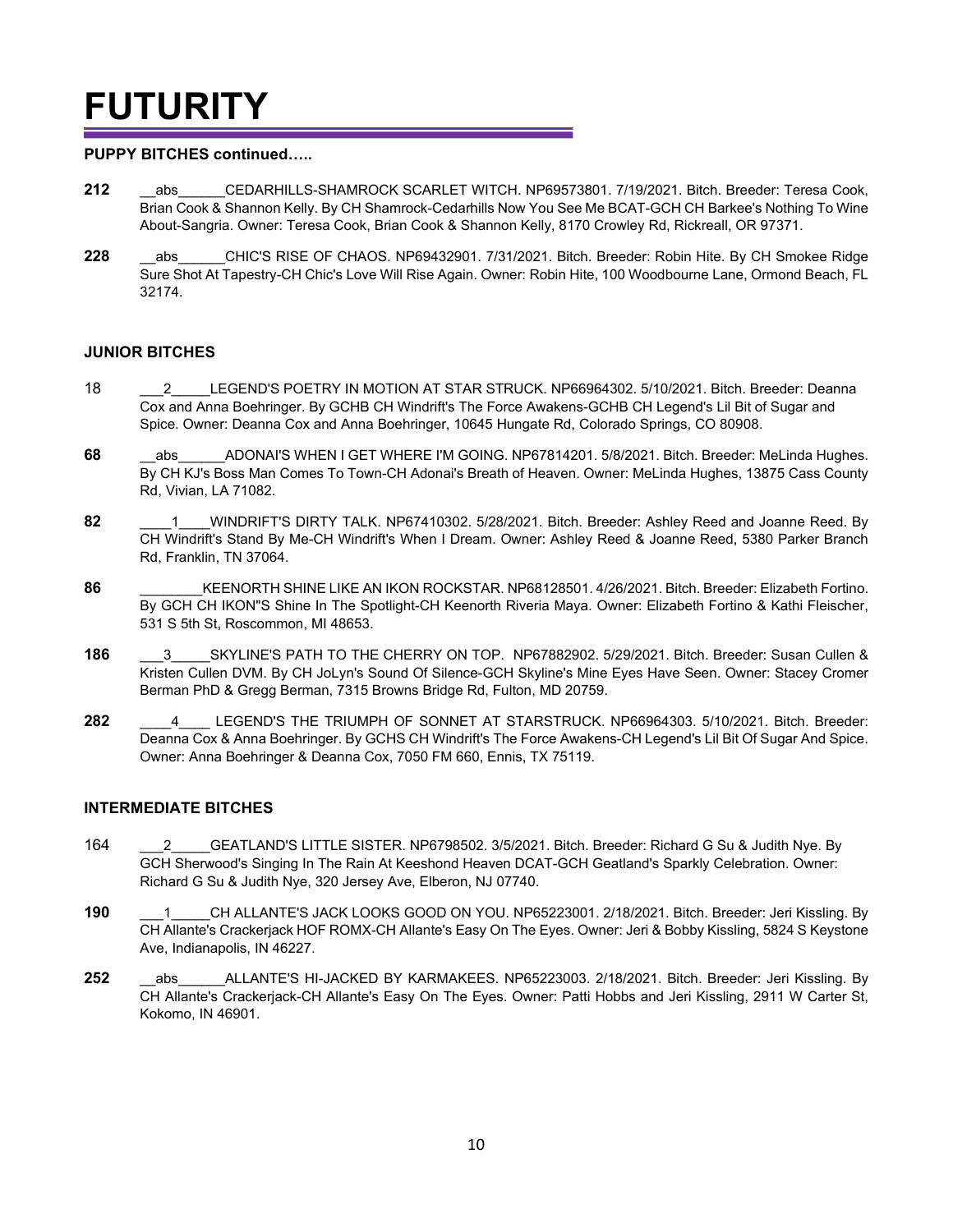# **FUTURITY**

#### **SENIOR BITCHES**

- **46** \_\_\_2\_\_\_\_\_OLEFORT MISS BRIDGERTON. NP64705001. 12/4/2020. Bitch. Breeder: Angela Curtis. By GCH Olefort Spotted Eagle Ray-Olefort Coquette Tia. Owner: Angela Curtis, 133 Evelyn Dr, Rossville, GA 30741.
- **50** \_\_\_4\_\_\_\_\_ASTARZ PRACTICALLY PERFECT FOR FOXWOOD. NP64652503. 12/5/2020. Bitch. Breeder: Donna Stekli, Kathryn Barker & Heather Myers. By GCHB CH Astarz Enchanted Dream Quest-CH Astarz Glitter In The Air NAP NJP NFP. Owner: Devon Hawkins & Donna Stekli, 588313 Country Road 17, Mulmur, ON. Canada L9V0S7
- **90 20 20 21 CH KEENORTH DIAMONDS R 4 KEEPS. NP63434701. 11/20/2020. Bitch. Breeder: Elizabeth Fortino. By** GCHS IKON"S Hooray For Hollywood-CH Markwrights I'm Packing My Pearls. Owner: Elizabeth Fortino, 531 S 5th St, Roscommon, MI 48653.
- **102** abs TRUMPET'S POCKET FULL OF KRYPTONITE. NP64715101. 12/14/2020. Bitch. Breeder: Beth Blankenship. By GCHB CH Trumpet's Teardrops On My Guitar-CH Trumpet's Like A Pill. Owner: Toni An Locke and Greg Kump, 1505 Cypress Ave, San Diego, CA 92103.
- **120** \_\_\_\_\_\_\_\_ASTARZ SPELLBOUND. NP64652508. 12/5/2020. Bitch. Breeder: Donna Stekli, Kathryn Barker, Heather Myers. By GCHB A\*starz Enchanted Dream Quest-CH A\*starz Glitter In The Air NAP NJP NFP. Owner: Kathryn & Rod Barker , Donna Stekli, 475 Frazier Rd, Waverly, OH 45690.
- **140** \_\_\_\_\_\_\_\_ASTARZ SPIRITED AWAY. NP64652501. 12/5/2020. Bitch. Breeder: Donna Stekli Kathryn Barker, Heather Myers. By GCHB A\*starz Enchanted Dream Quest-CH A\*starz Glitter In The Air NAP NJP NFP. Owner: Donna Stekli & Kathryn Barker, 5799 Cold Run Valley Rd, Berkeley Springs, WV 25411.
- **162** \_\_\_\_1\_\_\_\_ATHENA SWEET N SALTY. NP64046501. 10/19/2020. Bitch. Breeder: Jennifer Sturgeon & Gabrielle Sturgeon. BY CH Jo-Lyn's Sound of Silence-GCHS Athena Hypnotic. Owner: Jennifer Sturgeon & Gabrielle Sturgeon, PO Box 747, East Granby, CT 06026.

**BEST IN FUTURITY \_\_\_\_\_31\_\_\_\_\_\_\_\_\_\_\_\_\_\_\_\_\_\_\_**

BEST OPPOSITE SEX IN FUTURITY **162** 

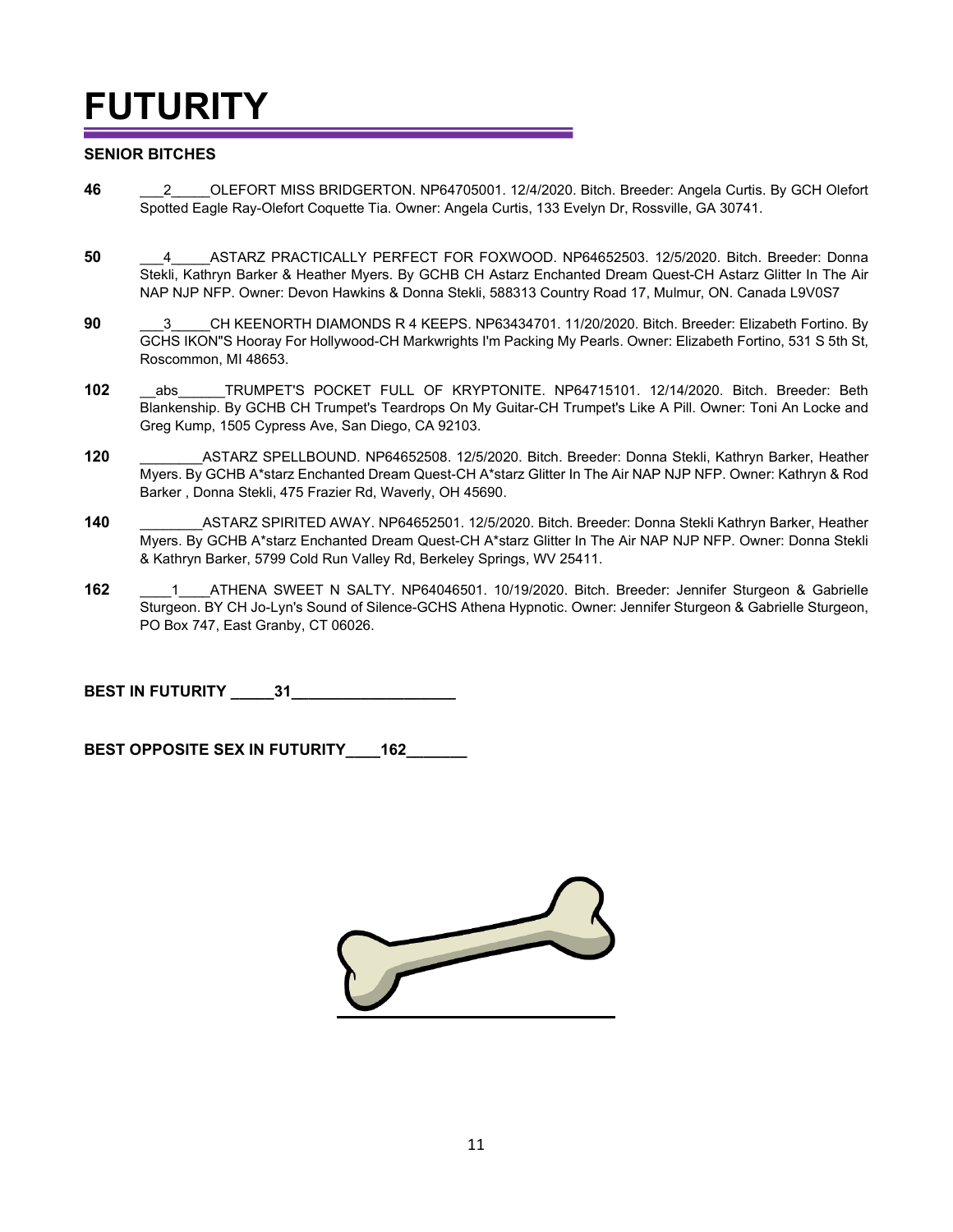## **MATURITY**

#### **JUNIOR DOGS**

**261** \_\_\_1\_\_\_\_\_ LEGEND'S LORD OF SUNSPEAR AT WINDRIFT. NP63974101. 9/24/2020. Dog. Breeder: Deanna Cox, Anna Boehringer and Joanne Reed. By GCHS CH Windrift's The Force Awakens-GCH Legend's Purple Lightning. Owner: Nicole Boehringer, Anna Boehringer, Deanna Cox, Joanne Reed, 7050 FM 660, Ennis, TX 75119.

#### **INTERMEDIATE DOGS**

- **27** \_\_\_\_4\_\_\_\_ LEGEND'S ZENIT. NP57691705. 11/18/2019. Dog. Breeder: Deanna Cox. By GCHB CH Legend's Purple Majestic High-GCHB CH Legend's Purple Lighting. Owner: Tatyana Akhmetova & Deanna Cox, 9698 Sunset Hill Dr, Lone Tree, CO 80124.
- **55** \_abs\_\_\_\_\_\_\_ CH ADONAI'S ONE WHOM MY SOUL LOVES. NP58469004. 2/14/2020. Dog. Breeder: MeLinda Hughes. By CH Evolution Let The Bridges Burn-CH Adonai's Breath of Heaven. Owner: MeLinda Hughes, 13875 Cass County Rd, Vivian, LA 71082.
- **57** \_\_\_2\_\_\_\_\_ TRUMPET'S BLUE JEANS AND A ROSARY. NP58347101. 12/21/2019. Dog. Breeder: Beth Blankenship. By GCHS CH Trumpet's Gimme Back My Bullets HOF-CH Trumpet's She's Got The Look. Owner: Beth Blankenship, 1219 Saint John Church Rd, Gibsonville, NC 27249.
- **145** \_\_\_\_\_\_\_\_ CH PEREGRINE LIVE TO TELL RI BCAT CGC. NP58497403. 2/22/2020. Dog. Breeder: Sandi Ford. By GCHB CH Skyline Summerwind One Giant Leap-GCHS CH Skyline's Splash of Mimosa NA NAJ. Owner: Stacey Alexander, 1824 Summer Lake Dr, Chesterfield, MO 63017.
- **209** <sup>1</sup> CH TRALEIGH'S RACING IN THE RAIN. NP57224301. 11/1/2019. Dog. Breeder: Traci Wasser. By CH Trumpet's Shower The People-CH Traleigh's On Cloud Nine. Owner: Traci Wasser, 180 Concord Circle, King of Prussia, PA 19406.
- **223** \_\_\_\_3\_\_\_\_ GCH CH LEGEND'S MASKED BANDIT. NP57691701. 11/18/2019. Dog. Breeder: Deanna Cox. By GCH CH Legend's Purple Majestic High-GCH CH Legend's Purple Lighting. Owner: Deanna Cox, 10645 Hungate Rd, Colorado Springs, CO 80908.

#### **SENIOR DOGS**

- **51** \_\_\_\_abs\_\_\_\_ GCHS KJ'S LIKE A BOSS CGC TKN ATT. NP53546001. 1/17/2019. Dog. Breeder: Kristen Dowd. By CH B MI KJ Head Honcho-GCHB KJ's Dreamsicle RN BCAT RATO CGC TKN. Owner: Kristen Dowd, 2112 Edgewood Dr, Woodstock, IL 60098.
- **53** \_\_\_\_4\_\_\_\_ CH KJ'S BOSS MAN COMES TO TOWN CGC. NP53546003. 1/17/2019. Dog. Breeder: Kristen Dowd. By CH B MI KJ Head Honcho-GCHB KJ's Dreamsicle RN BCAT RATO CGC TKN. Owner: Lois and David Waddell and Kristen Dowd, 901 Cranbrook Dr, Wilmington, DE 19803.
- **161** \_\_\_\_2\_\_\_\_ GCH ATHENA ARISTOTLE. NP52715401. 11/2/2018. Dog. Breeder: Jennifer Sturgeon & Gabrielle Sturgeon. By CH Ikon's Aston Martin Special Edition RN CGC-CH Athena Just Like That. Owner: Jennifer Sturgeon & Ga3brielle Sturgeon, PO Box 747, East Granby, CT 06026.
- **195** 3 SKYLINE'S SPARE CHANGE @ CHIC. NP55131302. 4/10/2019. Dog. Breeder: Susan Cullen and Kristen Cullen DVM. By CH Ladyslipper's Rodnberry Warpfactor 4-CH Skyline's Purrsonal Selection Owner: Robin Hite, 100 Woodbourne Lane, Ormond Beach, FL 32174.
- **247** \_\_\_abs\_\_\_\_\_ CH SHOW ME THE BUTLER AT THE ABBEY. NP56808402. 8/24/2019. Dog. Breeder: R Patrick and Joy S Crisler. By GCHB CH Trumpet's Tear Drops On My Guitar-GCH CH Keerocka's No Turning Back At ShowMe. Owner: Joy S & R Patrick Crisler, 12237 KS Hwy 152, La Cygne, KS 66040.
- **257** \_\_\_\_1\_\_\_\_ GCH KEEPSAKE GREAT BALL'S OF FIRE. NP54721101. 4/4/2019. Dog. Breeder: Margaret Bissell. By GCHS Foxfair Rudy Valentino-GCH Keepsake Little Deuce Coupe. Owner: Margaret Bissell, 202 Canter Court, Winchester, VA 22602.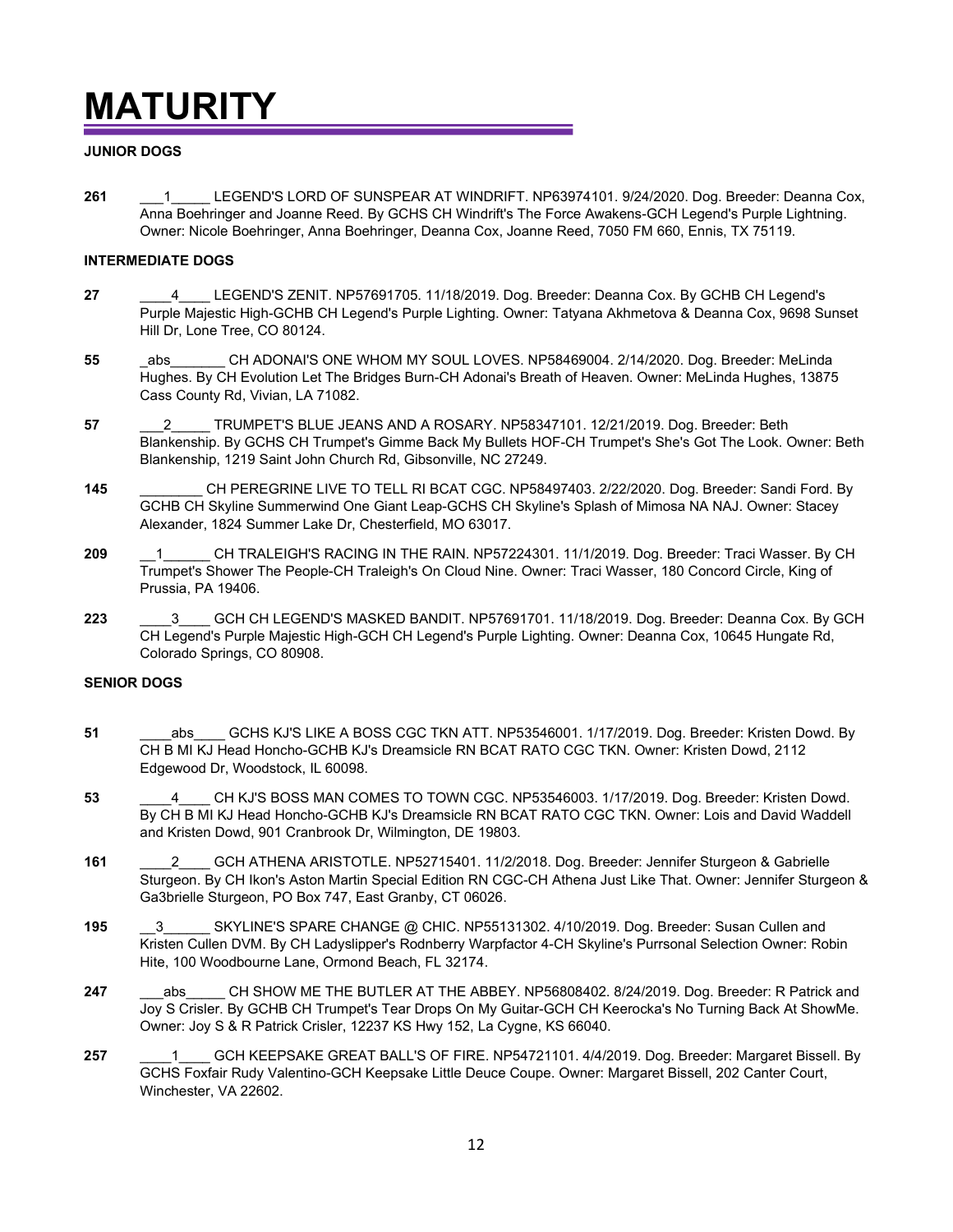# **MATURITY**

#### **JUNIOR BITCHES**

- **20** \_\_\_2\_\_\_\_\_ CH LEGEND'S QUEEN REGNANT OF WINDRIFT. NP63974103. 9/24/2020. Bitch. Breeder: Deanna Cox and Anna Boehringer and Joanne Reed. By GCHB CH Windrift's The Force Awakens-GCH CH Legend's Purple Lighting. Owner: Deanna Cox and Anna Boehringer, 10645 Hungate Rd, Colorado Springs, CO 80908.
- **56** \_\_\_1\_\_\_\_\_ PANDORA PINK IVY. NP60312301. 5/26/2020. Bitch. Breeder: Michelle Roybal. By GCHS Trumpet's Tear Drops On My Guitar-GCH Windrift's Pandora. Owner: Michelle Roybal, 7388 Aspenwood Lane, Boston, VA 22713.
- 266 \_\_\_abs\_\_\_\_\_\_ CH SUMMERWIND WYNDSPELL FIRE AND RAIN. NP63287102. Bitch. Breeder: Jean Gauchat-Hargis, Joshua Hargis, Sarah Berrend. By CH Kemont's Business or Pleasure-CH Summerwind's Playing with Matches. Owner: Marion Crain, Jean Gauchat-Hargis, Joshua Hargis, 3350 Frog Leap Farm Rd, Byrnes Mill, MO 63051.
- 280 \_\_\_\_\_\_ abs \_\_\_\_\_ LEGEND'S QUEEN OF THE NORTH AT WINDRIFT. NP63974102. 9/24/2020. Bitch. Breeder: Deanna Cox, Anna Boehringer, Joanne Reed. By GCHS CH Windrift's The Force Awakens-GCH CH Legend's Purple Lightning. Owner: Anna Boehringer, Deanna Cox, Joanne Reed, 7050 FM 660, Ennis, TX 75119.

#### **INTERMEDIATE BITCHES**

- **28** \_\_\_2\_\_\_\_\_ TRALIEGH'S MIRACLE IN THE RAIN CD RE NAJ NA CGC. NP57224303. 11/1/2019. Bitch. Breeder: Traci Wasser. By CH Trumpets Shower the People-CH Traliegh's On Cloud Nine. Owner: Barbara Eng & Traci Wasser, 126 Bellwood Ct, Phoenixville, PA 19460.
- **42** \_\_abs\_\_\_\_\_\_ CH HAREM LIL POP TART NA NAJ. NP57697501. 11/23/2019. Bitch. Breeder: Emily Taggart & Kristen Dowd. By CH Jamynnn's Crazy For A Colada-KJ's Pop The Question OA OAJ CGC. Owner: Emily Taggart & Kristen Dowd, 8530 Drake Ave, Skokie, IL 60076.
- **70** abs CH ADONAI'S BANNER OF LOVE. NP58469001. 2/14/2020. Bitch. Breeder: MeLinda Hughes. By CH Evolution Let The Bridges Burn-CH Adonai's Breath of Heaven. Owner: MeLinda Hughes, 13875 Cass County Rd, Vivian, LA 71082.
- **72** \_\_\_1\_\_\_\_\_ TRUMPET'S PAPA WAS A ROLLING STONE. NP57766301. 11/7/2019. Bitch. Breeder: Beth Blankenship. By GCHB CH Trumpet's Teardrops On My Guitar-CH Trumpet's Just Like A Pill. Owner: Beth Blankenship, 1219 Saint John Church Rd, Gibsonville, NC 27249.
- 284 **284** CH RAYLEN'S BACK TO THE FUTURE. NP58829301. 11/8/2019. Bitch. Breeder: Elisabeth Dankert & Nancy Cameron. By Klompen's Rocky Raccoon-GCHB Raylen's Rocky Mountain Radiance. Owner: Elisabeth Dankert & Nancy Cameron, 22425 Tulip St NW, Oak Grove, MN 55303.

#### **SENIOR BITCHES**

- **22** \_\_\_\_3\_\_\_\_ SHOWME LADY ISOBEL AT RIVERFOX BCAT CGC TKN. NP56808403. 8/24/2019. Bitch. Breeder: R Patrick Crisler, Mrs Joy Sue Crisler. By GCHB CH Trumpet's Teardrops On My Guitar-GCH CH Keerocka's No Turning Back At Showme. Owner: Rebecca B Preston, 5593 Yale Road, Bartlett, TN 38134.
- **52** \_\_\_\_1\_\_\_\_ CH WOLFERS LOVE OR CONFUSION. NP57050002. 9/13/2019. Bitch. Breeder: Bonnie & Rob Fowler. By GCHB CH Trumpet's Teardrops On My Guitar-CH Trumpet's Chasing Pavements. Owner: Bonnie & Rob Fowler, 4433 Bent Tree Farm Rd, Winston-Salem, NC 27106.
- **54** \_\_\_\_2\_\_\_\_ GCHB DARKENWALD WARMEST KOINONIA WITH SHAINAKEES. NP52367501. 10/26/2018. Bitch. Breeder: Suzette Lefebvre & Rev Ruthann Seibert. By GCHS Shainakees Abundant Asset Is Mercy-CH Bonovox Silver Lining of Darkenwald. Owner: Rev Ruthann Seibert & Suzette Lefebvre, 3985 William Court, Charlottesville, VA 22903. Handler Wade Koistinen #4195.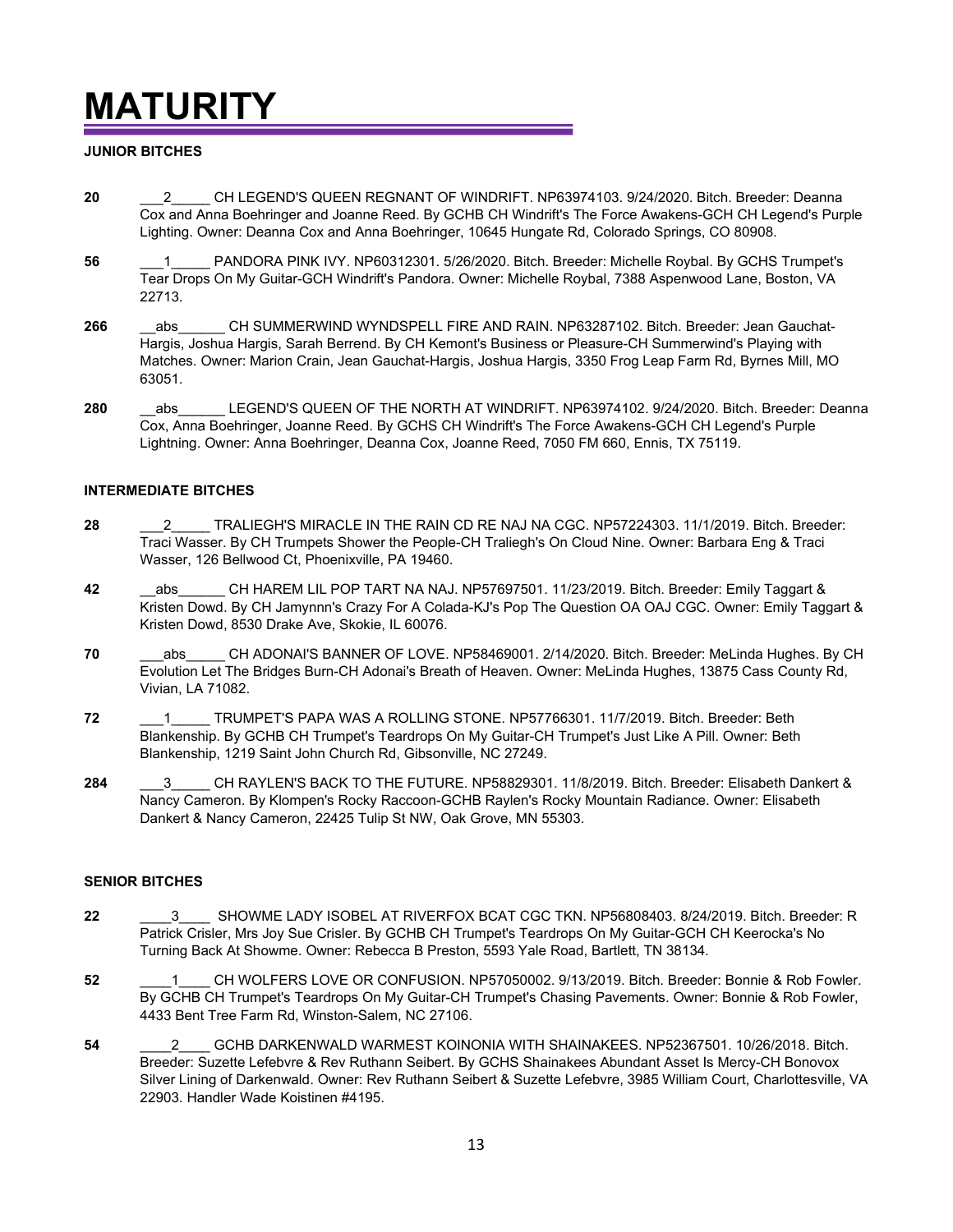# **MATURITY**

**SENIOR BITCHES continued…..**

- **218** \_\_\_\_\_\_\_\_ KELTIC'S WINTERDANCE RI. NP56596602. 10/7/2019. Bitch. Breeder: Ann McHugh. By GCH Discover Cryoseismic Boom CD BN RE OA OAJ OF TKN CGC-GCH Keltic's Faerie Dancer CGCA. Owner: Leslie Meyn, 260 Sewickley Oakmont Rd, Pittsburgh, PA 15237.
- **244** \_\_\_4\_\_\_\_\_ LADYSLIPPER'S STAR OF MIGHT BN RA NA OAJ NF DCAT ACT1 RATS OSD CGC TKE. NP52216602. 10/26/2018. Bitch. Breeder: Geof & Karen Godfrey. By CH Windrift's Star Dust-AM/Int'l CH LadySlipper's Elderberry Bounty. Owner: Karen Sheahan, 5633 45th Ave So., Minneapolis, MN 55417.

**BEST IN MATURITY \_\_\_\_\_\_\_\_72\_\_\_\_\_\_\_\_\_\_\_\_\_\_\_\_**

**BEST OPPOSITE SEX IN MATURITY\_\_\_261\_\_\_\_\_\_\_\_**

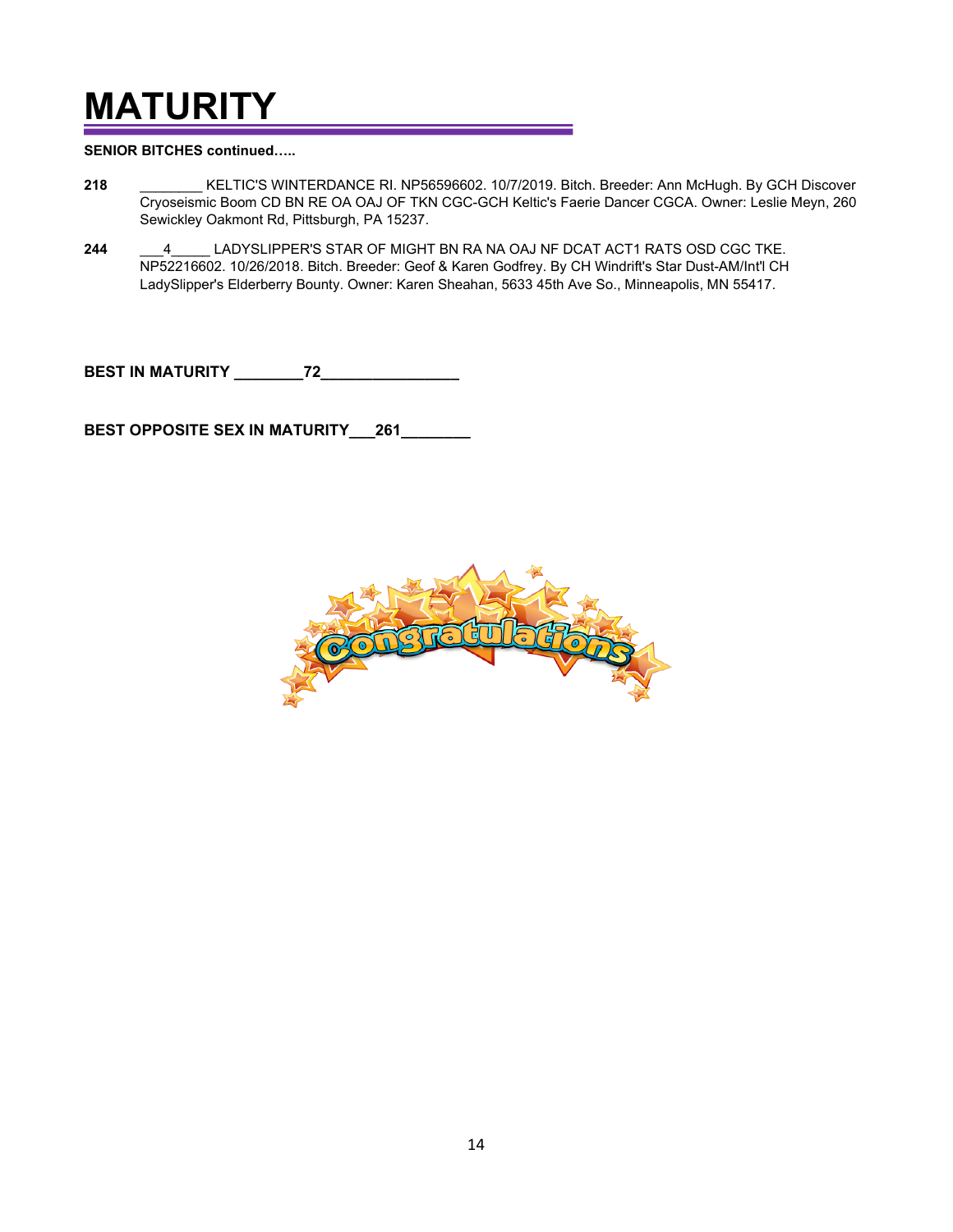#### **4-6 MONTH BEGINNER PUPPY**

- **16** \_\_\_\_\_\_\_\_LEGEND'S FIRE DANCER. NP71245701. 11/18/2021. Bitch. Breeder: Deanna Cox. By GCHB CH Legend's Purple Majestic High-CH Windrift's Unit of Treasure. Owner: Deanna Cox, 10645 Hungate Rd, Colorado Springs, CO 80908.
- 123 abs ENCHANTED'S TRUE LOVE. NP71611305. 12/21/2021. Dog. Breeder: Kathy Dodge. By CH Windrift's Stand By Me-GCH CH Windrift's Dream Girl. Owner: Kathy Dodge, 347 Clough Rd, Waterbury, CT 06708.
- **142** \_\_\_\_\_\_\_\_ KEESRIDGE POLAR EXPRESS TO KEETOMYHEART. JY4149243. 12/27/2021. Bitch. Breeder: Amanda and Cindy Lougheed. By AM GCH/INT CH Darkenwald Revel In The Chase BCAT CGC-CAN GCH Keesridge Reflection O'Heaven CHOF. Owner: Talli and Daniel Brown and Tara Sullivan-Brown, 304 Lorraine Ave, Fredericksburg, VA 22408. Handler: Buster Brown.
- 148 abs ENCHANTED'S SMARTY PANTS. NP71611301. 12/21/2021. Bitch. Breeder: Kathy Dodge. By CH Windrift's Stand By Me-GCH CH Windrift's Dream Girl. Owner: Kathy Dodge, 347 Clough Rd, Waterbury, CT 06708.

BEST 4-6 MONTH BEGINNER PUPPY 16

BEST OPPOSITE 4-6 MONTH BEGINNER PUPPY **Fig.** 

### **NON REGULAR** multiple dog entry

#### **BRACE**

BR1

REGIONAL abs \_\_\_\_\_NATIONAL abs

\_\_\_\_\_(106) CH DARKENWALD XYRESIC CUTLASS. NP54263001. 3/24/2019. Bitch. Breeder: Suzette Lefebvre. By CH Darkenwald Cut To The Chase ROM-CH Evolution's Hot Topic At Darkenwald. Owner: Talli and Daniel Brown and Suzette Lefebvre, 304 Lorraine Ave, Fredericksburg, VA 22408.

\_\_\_\_\_(153) CH DARKENWALD XHAIDEN. NP5463002. 3/24/2019. Dog. Breeder: Suzette Lefebvre. By CH Darkenwald Cut To The Chase-CH Evolution's Hot Topic At Darkenwald. Owner: Barbara Linert, Suzanne Vessella, Suzette Lefebvre, 3883 Artmar Dr, Youngstown, OH 44515.

#### BR2

REGIONAL 1 NATIONAL 2

\_\_\_\_\_(137) RAYLENS BETTER LOCK UR DOORS. NP72443701. 10/30/2021. Dog. Breeder: Elisabeth Dankert & Nancy Cameron. By GCHS Ashbrook's Maverick from Shainakees-GCHS Raylen's Rubicon Rosebud. Owner: Nancy Cameron & Elisabeth Dankert, 269 Acorn Dr, Yankton, SD 57078.

(198) RAYLEN'S IT'S JUST BEGINNING. NP72443702. 10/30/2021. Bitch. Breeder: Elisabeth Dankert & Nancy Cameron. By GCHS CH Ashbrook's Maverick From Shainakees-GCHS CH Raylen's Rubicon Rosebud. Owner: Elisabeth Dankert & Nancy Cameron, 22425 Tulip ST NW, Oak Grove, MN 55303.

#### BR3

REGIONAL abs NATIONAL 1

(238) Can CH KEESRIDGE'S MY GIRL. NP71902701. 12/3/2020. Bitch. Breeder: Amanda Lougheed & Cindy Lougheed. By Can CH Keesridge Baby Let's Cruz S-Can GCH Keesridge Hooked On A Feeling. Owner: Amanda Lougheed & Cindy Lougheed, 384097 Dawson Rd, Kemble, ON N0H 1S0.

\_\_\_\_(207) Can CH KEESRIDGE BABY LET'S CRUZ S. NP72077001. 8/20/2018. Dog. Breeder: Amanda Lougheed & Cindy Lougheed. By Am GCH Trumpet's You Could Be Mine HOF-Can CH Keesridge Keely At vd Hulst. Owner: Amanda Lougheed & Cindy Lougheed, 384097 Dawson Rd, Kemble, ON N0H 1S0.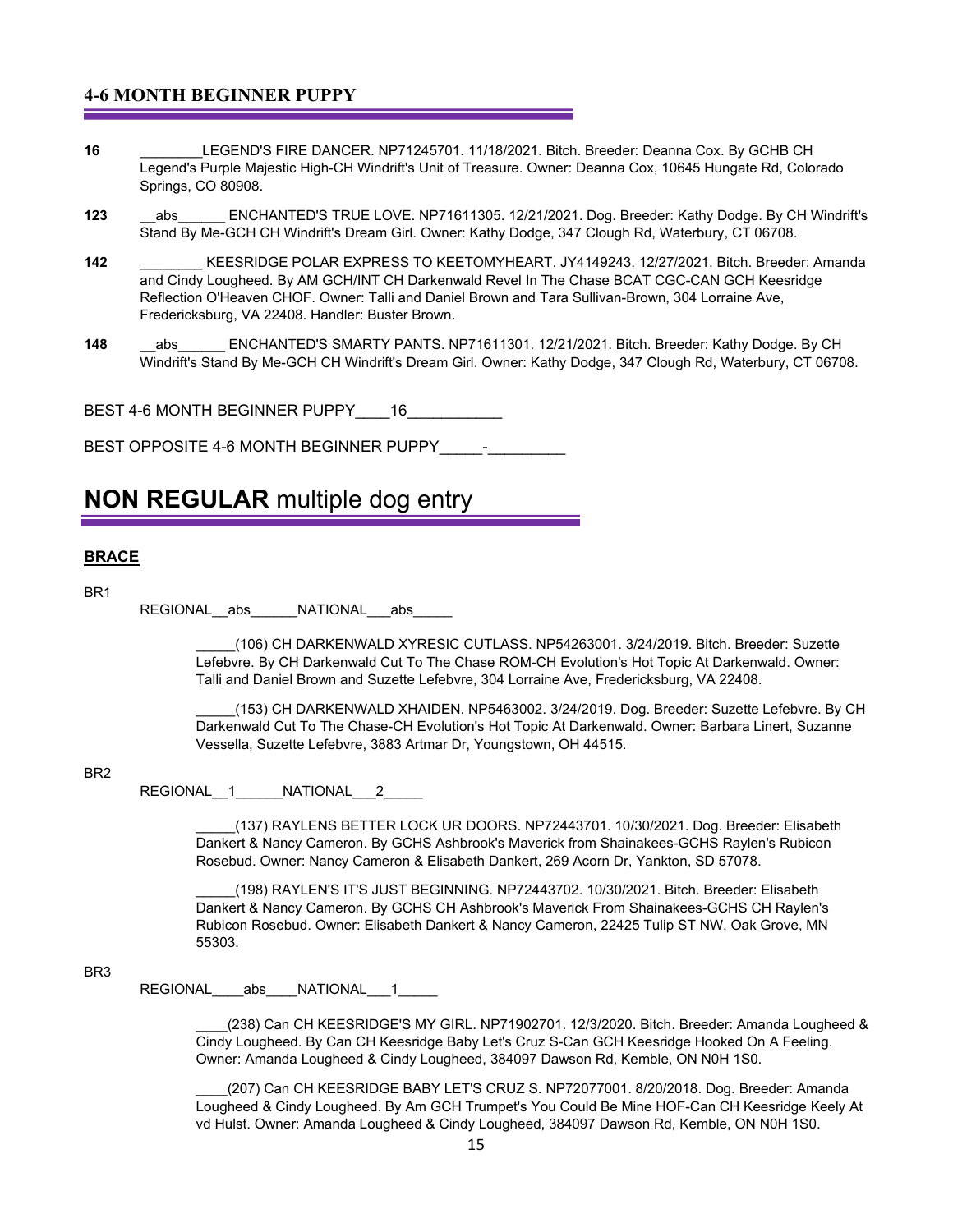#### **STUD DOG**

- 51 REGIONAL<sub>2</sub> NATIONAL abs GCHS KJ'S LIKE A BOSS CGC TKN ATT. NP53546001. 1/17/2019. Dog. Breeder: Kristen Dowd. By CH B MI KJ Head Honcho-GCHB KJ's Dreamsicle RN BCAT RATO CGC TKN. Owner: Kristen Dowd, 2112 Edgewood Dr, Woodstock, IL 60098.
- **63** REGIONAL\_\_1\_\_\_\_\_\_ NATIONAL\_\_\_\_\_1\_\_\_GCHB TRUMPET'S TEARDROPS ON MY GUITAR. NP41519402. 10/22/2015. Dog. Breeder: Beth Blankenship. By GCHS CH Trumpet's No Questions Asked HOF-GCH Trumpet's Poundcake ROM. Owner: Beth Blankenship, 1219 Saint John Church Rd, Gibsonville, NC 27249.
- **155** REGIONAL\_\_\_3\_\_\_\_\_ NATIONAL\_\_\_\_2\_\_\_\_GCH KEEPSAKE DEFINITION OF EZ FOR NIGHTWIND BCAT. NP51131701. 6/22/2018. Dog. Breeder: Margaret Bissell and Deborah Hodges. By CH Keepsake Hot Rod Lincoln AX AXJ NF-CH Nightwind E-Z RutTkay. Owner: Margaret Bissell, 202 Canter Court, Winchester, VA 22602.
- **207** REGIONAL\_\_\_\_abs\_\_\_\_ NATIONAL\_\_\_\_3\_\_\_\_Can CH KEESRIDGE BABY LET'S CRUZ S. NP72077001. 8/20/2018. Dog. Breeder: Amanda Lougheed & Cindy Lougheed. By Am GCH Trumpet's You Could Be Mine HOF-Can CH Keesridge Keely At vd Hulst. Owner: Amanda Lougheed & Cindy Lougheed, 384097 Dawson Rd, Kemble, ON N0H 1S0.
- 239 REGIONAL 4 NATIONAL abs GCH CH KELTIC'S DREAM COME TRUE EI CGC. NP31595101. 5/3/2012. Dog. Breeder: Ann M McHugh. By GCH Skyline's Unit of Measure-CH Keekichi's Klassic Irish Dancer CD RA BN CGC. Ann M McHugh, 8722 Pine Hollow Dr, Russell, OH 44072.
- 259 REGIONAL abs MATIONAL abs GCHS CH WINDRIFT'S THE FORCE AWAKENS. NP42892602. 4/9/2016. Dog. Breeder: Anna & Chanse Boehringer. By CH Windrift's Star Dust-CH Windrift's Star Dancer's Promenade. Owner: Anna Boehringer & Joanne Reed, 7050 FM 660, Ennis, TX 75119.

#### **BROOD BITCH**

- **38** REGIONAL\_\_2\_\_\_\_\_\_ NATIONAL\_\_\_1\_\_\_\_\_CH TRUMPET'S RAISE YOUR GLASS. NP40432002. 6/10/2015. Bitch. Breeder: Beth Blankenship. By GCHB CH Trumpet's Good Times Roll-GCH CH Bonnyvale's Paperback Writer by Wolfers for Trumpet. Owner: Carissa & Cheryl Boettcher, 1963 Cascade Dr, Waukesha, WI 53188.
- **98** REGIONAL 1 NATIONAL abs GCHB CH KJ'S DREAMSICLE RN BCAT RATO CGC TKN. NP37119402. 5/12/2014. Bitch. Breeder: Kristen Dowd. By GCH CH MACH Jamynn's I'm Not An Outlaw CD MXS MJS-GCH CH KJ's Dream Date RN CGC. Owner: Angie and David Malanick, 2322 S 8th St, Sheboygan, WI 53081.
- **138** REGIONAL\_\_3\_\_\_\_\_ NATIONAL\_\_\_2\_\_\_\_\_CH ASTARZ GLITTER IN THE AIR NAP NJP NFP. NP43479805. 6/23/2016. Bitch. Breeder: Donna Stekli & Kathryn Barker. By GCHS Foxfair Rudy Valentino HOF-GCHB A\*starz Through The Looking Glass HOF CGC RN NTD OAP OFP OJP. Owner: Donna Stekli & Kathryn Barker, 5799 Cold Run Valley Rd, Berkeley Springs, WV 25411.
- 194 REGIONAL abs MATIONAL abs GCH MARKWRIGHT'S MS. FITZGERALD. NP43770012. 7/10/2016. Bitch. Breeder: Mary Ellen Meyer, Darla Daugherty & David Daugherty. By GCH Ashbrook Mr Chairman-CH Markwright's Shades Of Time. Owner: Suzanne A Vessella, 317 Golf Ave, Ellwood City, PA 16117.

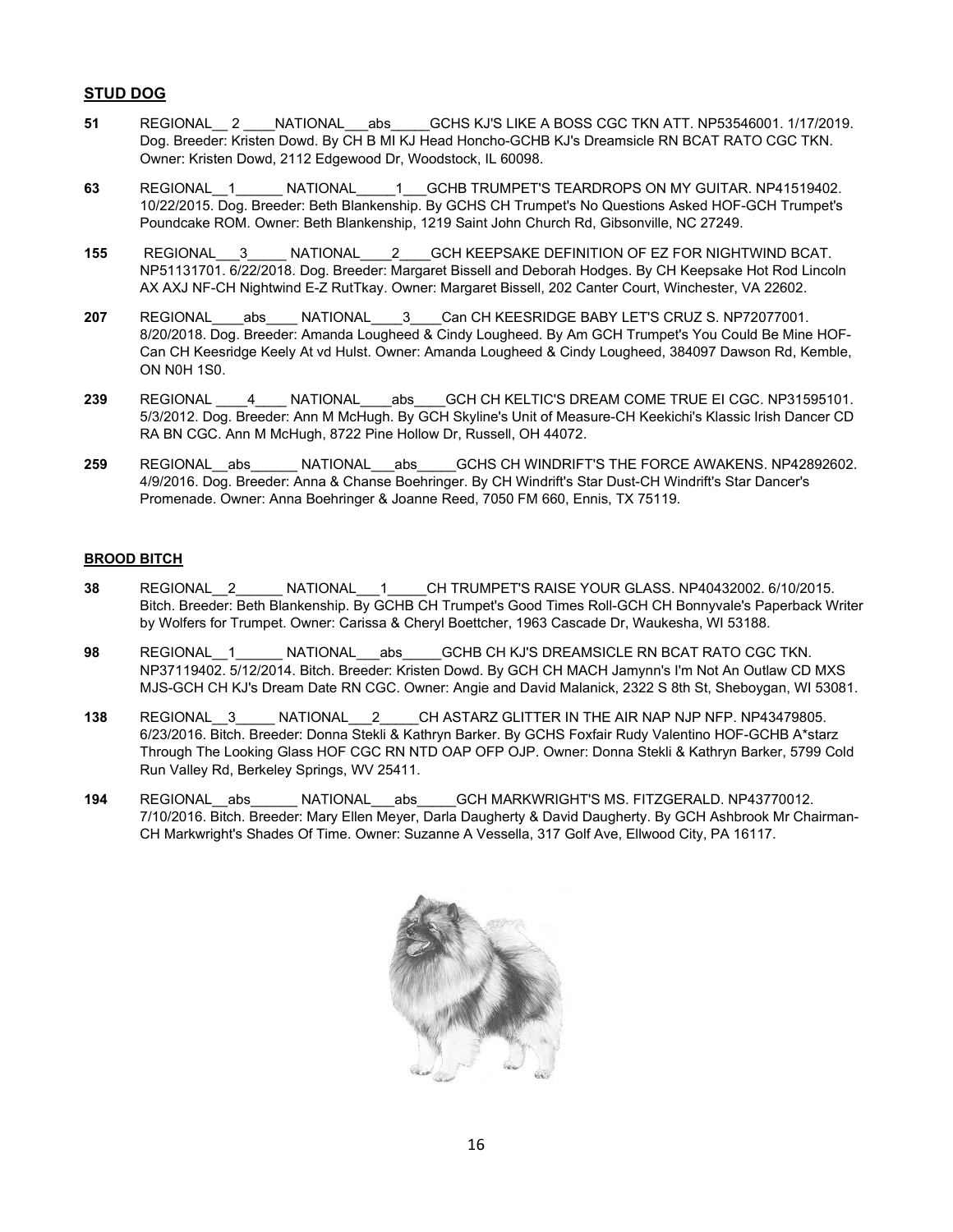#### **6 MONTHS AND UNDER 9 MONTHS**

- 29\* **REGIONAL** abs KRAFTY'S MECHO BEAR. NP70005103. 9/19/2021. Dog. Breeder: Ruth Thompson & Kylie Spinsby. By GCH CH Krafty's Livin To Twist MX MXJ NF BCAT-Shoreline's Walkin' After Midnight. Owner: Wilma White, 2032 Meadow Vale Rd, Longmont, Co 80504.
- **43** REGIONAL\_\_\_1\_\_\_\_\_NATIONAL\_\_\_\_2\_\_\_\_MARKWRIGHT'S LINCOLN'S EQUAL JUSTICE. NP71638901. 10/22/2021. Dog. Breeder: Mary Ellen Meyer. By GCHS CH Allantes Ladies Love Country Boys-Markwright's Something Timeless. Owner: Mary Ellen Meyer, Darla Daugherty & Dave Daugherty, 810 Ontario Ave, Oostburg, WI 53070.
- 243 REGIONAL\_\_\_\_\_\_\_\_NATIONAL\_\_\_abs\_\_\_\_\_ BARKEE'S DOUBLE TAKE WITH KALIBER. NP70724702. 8/20/2021. Dog. Breeder: Bundsen, Delaena. By GCHG Barkee All That and More-CH Barkee's Nothing But Trouble. Owner: Elisa Browning, Jeff Browning, 4984 Hannegan Rd, Bellingham, WA 98226.
- 251\* REGIONAL\_2\_\_\_\_\_\_NATIONAL\_\_\_\_\_1\_\_\_ OLEFORT MIDNIGHT BLUE. NP70340801. 8/16/2021. Dog. Breeder: Angela Curtis. By CH Olefort Triple Crown CD BN RAE CGC TKN-CH Olefort Bubblicious. Owner: Angela Curtis, 133 Evelyn Dr, Rossville, GA 30741.

#### **9 MONTHS AND UNDER 12 MONTHS**

- **17\*** REGIONAL\_\_\_abs\_\_\_\_\_NATIONAL\_\_abs\_\_\_\_\_\_ LEGEND'S MY HEART WILL GO ON. NP66964305. 5/10/2021. Dog. Breeder: Deanna Cox and Anna Boehringer. By GCHB CH Windrift's The Force Awakens-GCHB CH Legend's Lil Bit of Sugar and Spice. Owner: Regina Kessler, 4232 Round Hill Dr, Colorado Springs, CO 80922.
- **19\*** REGIONAL\_\_\_\_\_\_\_\_NATIONAL\_\_\_\_\_\_\_\_ CEDARHILLS-SHAMROCK MASTER GAVE DOBBY A SOCK? NP69573802. 7/19/2021. Dog. Breeder: Teresa Cook & Brian Cook & Shannon Kelly. By CH Cedarhills-Shamrock Now You See Me BCAT-GCH CH Barkee's Nothing To Wine About-Sangria. Owner: Karen Evasuik, Teresa Cook and Brian Cook, 1130 Ulmus Dr, Loveland, CO 80538.
- **83\*** REGIONAL\_\_\_\_\_\_\_\_NATIONAL\_\_\_\_\_\_\_\_ KEEPSAKE THE RHYTHM IS A RIDE. NP69007904. 8/2/2021. Dog. Breeder: Margaret Bissell. By Keepsake Definition of EZ For Nightwind-Keepsake Some Like It Hot. Owner: Natalie Spurrell, 2201 Rosemount Cres, Oankville, Ontario, L6M3P4 Canada.
- **91** REGIONAL\_\_\_2\_\_\_\_\_NATIONAL\_\_\_\_3\_\_\_\_ INDYKEES KELTIC'S HERE COMES THE SUN. NP68296402. 7/17/2021. Dog. Breeder: Pamela L Hildebrand & Katherine Smoot. By GCH Keltic's Dream Come True-GCH IndyKees Hurryin' Hoosier. Owner: April R Warner, 11048 Cowan Lake Ct, Indianapolis, IN 46235.
- **117** REGIONAL\_\_\_3\_\_\_\_\_NATIONAL\_\_\_\_4\_\_\_\_ DAIMLER'S GRAND ADVENTURE. NP69568101. 7/30/2021. Dog. Breeder: Terry & Diane Benz. By GCH Vito Wund-R Y Sumbarsky Pramen-Daimler's New Years Ev-Ie!. Owner: Elizabeth Strick, 3505 Barker St, Hudsonville, MI 49426.
- **173** REGIONAL\_\_1\_\_\_\_\_\_NATIONAL\_\_\_\_2\_\_\_\_ SKYLINE'S PATH TO THE PERFECT PINOT. NP67882901. 5/29/2021. Dog. Breeder: Susan Cullen & Kristen Cullen DVM. By CH JoLyn's Sound Of Silence-GCH Skyline's Mine Eyes Have Seen. Owner: Stacey Cromer Berman PhD & Gregg Berman, 7315 Browns Bridge Rd, Fulton, MD 20759.
- **187\*** REGIONAL\_\_\_\_\_\_\_\_NATIONAL\_\_abs\_\_\_\_\_\_ CARMELLO GREAT SILVANUS. NP73767001. 7/10/2021. Dog. Breeder: Ariel Palka. By Bargamin Elda Harma-Krotochwilka Zybszkowisko. Owner: Nancy J Knight, 646 Heine St, Frankenmuth, MI 48734.
- **255\*** REGIONAL\_\_\_4\_\_\_\_\_NATIONAL\_\_\_1\_\_\_\_\_ WINDRIFT'S NO ONE GETS LEFT BEHIND AT STARSTRUCK. NP68301501. 6/10/2021. Dog. Breeder: Julie Jakubigz & Edward Lasek. By GCHS CH Windrift's The Force Awakens-CH Windrift's Let's Get Purrsonal. Owner: Anna Boehringer, 7050 FM 660, Ennis, TX 75119.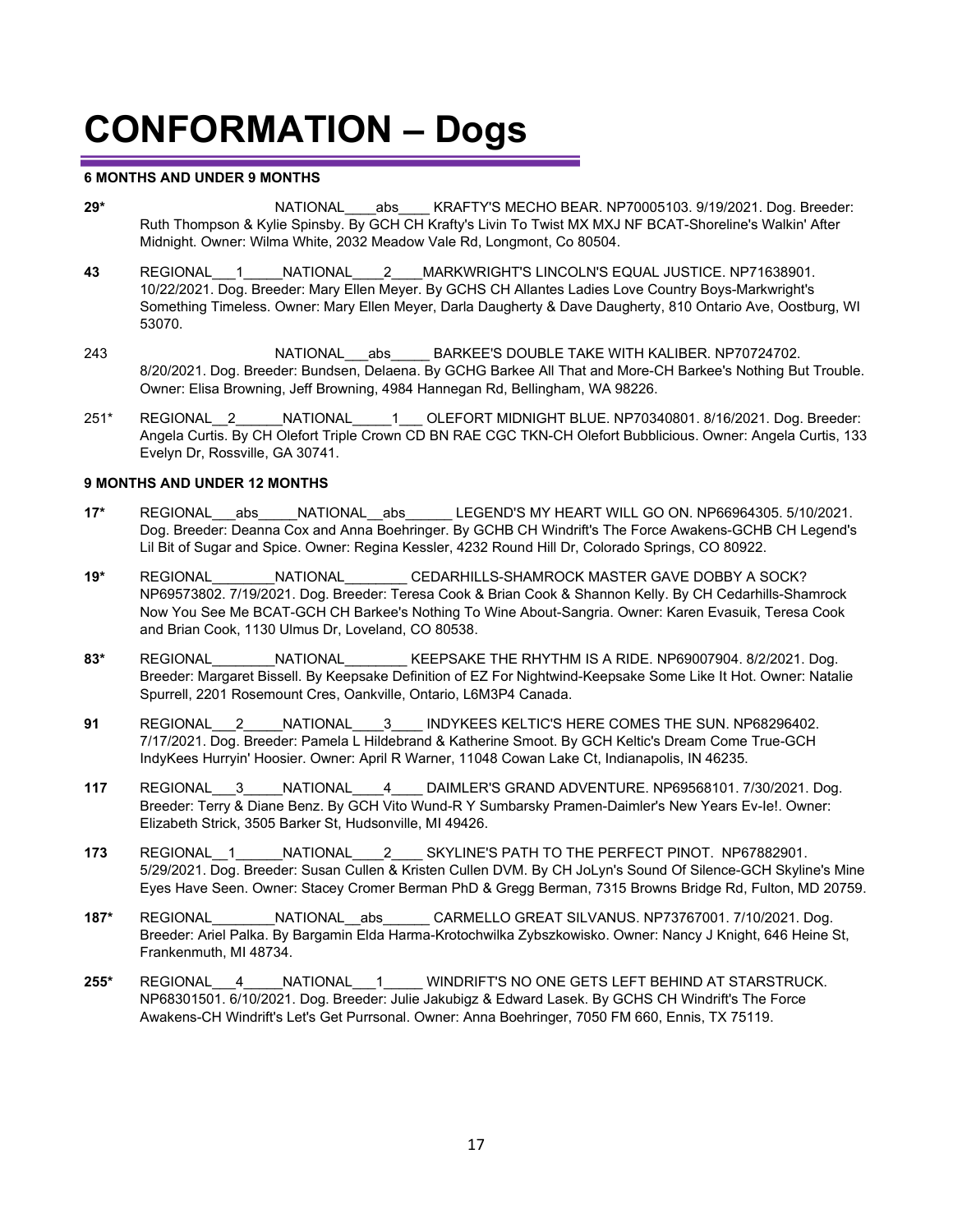#### **12 MONTHS AND UNDER 15 MONTHS**

- **99** REGIONAL\_\_1\_\_\_\_\_\_NATIONAL\_\_\_\_3\_\_\_\_ KEE-ROYALE'S BACK TO THE FUTURE. NP67214404. 3/16/2021. Dog. Breeder: Suzanne A Vessella. By CH Kee-Royale Bugle Boy-CH Markwright's Ms. Fitzgerald. Owner: Cynthia Turnbull, 172 Lisha Kill Rd, Niskayuna, NY 12309.
- **101\*** REGIONAL\_\_\_4\_\_\_\_\_NATIONAL\_\_\_\_\_\_\_\_ ENCHANTED'S HEARTBREAKER. NP67051902. 4/2/2021. Dog. Breeder: Kathy Dodge. By CH Jo-Lyn's Sound Of Silence-GCH CH Windrift's Dream Girl. Owner: Jimmy Wu & Kathy Dodge, 330 Palmetto St, Brooklyn, NY 11237.
- **105\*** REGIONAL\_\_\_3\_\_\_\_\_NATIONAL\_\_\_2\_\_\_\_\_ TRUMPET'S I'M ADDICTED TO MAJIK. NP66304801. 3/2/2021. Dog. Breeder: Beth Blankenship. By GCHB CH Ashbrook Just'A Truckin'-CH Trumpet's she's got the look. Owner: John and Joan Malak, 5602 Bacon Rd, Petersburg, MI 49270.
- **109** REGIONAL\_\_\_2\_\_\_\_\_NATIONAL\_\_\_\_1\_\_\_\_ SHAMROCK-CEDARHILL I'VE GOT MY DUCKS IN A ROW. NP66448101. 4/28/2021. Dog. Breeder: Shannon Kelly & Teresa Cook & Brian Cook & Sueanne Nelson. By GCHG Shamrock-Cedarhill It's Got To Be Guinness-GCH Shamrock-Cedarhill Sydney's Outback Adventure. Owner: Lori Elizabeth Hooper, 15186 Woods North Dr, Kemp, TX 75143.
- **121\*** REGIONAL\_\_\_\_\_\_\_\_NATIONAL\_\_\_abs\_\_\_\_\_ ENCHANTED'S STARRY STARRY KNIGHT. NP67051901. 4/2/2021. Dog. Breeder: Kathy Dodge. By CH Jo-Lyn's Sound Of Silence-GCH CH Windrift's Dream Girl. Owner: Kathy Dodge, 347 Clough Rd, Waterbury, CT 06708.
- **151\*** REGIONAL\_\_\_\_\_\_\_\_NATIONAL\_\_\_abs\_\_\_\_\_ KEE-ROYALE'S BEST KEPT SECRET. NP67214405. 3/16/2021. Dog. Breeder: Suzanne A Vessella. By CH Kee-Royale Bugle Boy-CH Markwright's Ms. Fitzgerald. Owner: Barbara Linert, Suzanne Vessella, 3883 Artmar Dr, Youngstown, OH 44515.

#### **15 MONTHS AND UNDER 18 MONTHS**

115 REGIONAL\_\_\_1\_\_\_\_\_NATIONAL\_\_\_\_1\_\_\_\_ WINDRIFT'S OUT OF THE ASHES. NP65911801. 12/20/2020. Dog. Breeder: Julie Jakubigz, Edward Lasek. By GCHS CH Windrift's The Force Awakens-CH Windrift's Let's Get Purrsonal. Owner: Edward Lasek, PO Box 27, Elkhart Lake, WI 53020.

#### **BRED BY EXHIBITOR-PUPPY (under 12 months)**

- 11\* REGIONAL\_\_\_2\_\_\_\_\_NATIONAL\_\_\_\_3\_\_\_\_LEGEND'S PYRAMID OF STAR STRUCK. NP66964301. 5/10/2021. Dog. Breeder: Deanna Cox and Anna Boehringer. By GCHB CH Windrift's The Force Awakens-GCHB CH Legend's Lil Bit of Sugar and Spice. Owner: Deanna Cox and Anna Boehringer, 10645 Hungate Rd, Colorado Springs, CO 80908.
- 31 REGIONAL 3 NATIONAL 2 ROCKABYE'S FOLD IN THE CHEESE. NP69117901. 7/23/2021. Dog. Breeder: Carissa & Cheryl Boettcher. By GCHB CH KJ's Like A Boss ATT-CH Trumpet's Raise Your Glass. Owner: Carissa & Cheryl Boettcher, 2416 County Rd MN, Cottage Grove, WI 53527.
- 33 REGIONAL 1 NATIONAL 1 IKON'S ADDICTED TO THE HUSTLE. NP68635101. 7/11/2021. Dog. Breeder: Kathi Fleischer. By GCH Markwright's Gold Rush-GCHB Ikon's Spotlight on Shimmer. Owner: Kathi Fleischer, 744 Solaris Court, Blacklick, OH 43004.
- 87\* REGIONAL abs NATIONAL abs NYTSKY'S A CUT ABOVE. NP70128201. 9/7/2021. Dog. Breeder: Lisa Finch. By Daimler's Boot Cut Jeans-Athena Nytsky's Thunderstruck. Owner: Lisa Finch, 132 Godfrey Ln, Hollidaysburg, PA 16648.
- **135\*** REGIONAL\_\_\_\_\_\_\_\_NATIONAL\_\_\_\_\_\_\_\_ ROCKSTAR BETWEEN THE MOON AND NYC. NP67773102. 6/4/2021. Dog. Breeder: Roseanne D Conrad. By GCH CH Keepsake Definition Of EZ For Nightwind BCAT-CH Rockstar's At Last. Owner: Roseanne D Conrad & Jacqueline J Cicale, 207 Woodlawn Ave, Martinsburg, PA 16662.
- 137\* REGIONAL\_\_\_\_4\_\_\_\_NATIONAL\_\_\_\_4\_\_\_\_ RAYLENS BETTER LOCK UR DOORS. NP72443701. 10/30/2021. Dog. Breeder: Elisabeth Dankert & Nancy Cameron. By GCHS Ashbrook's Maverick from Shainakees-GCHS Raylen's Rubicon Rosebud. Owner: Nancy Cameron & Elisabeth Dankert, 269 Acorn Dr, Yankton, SD 57078.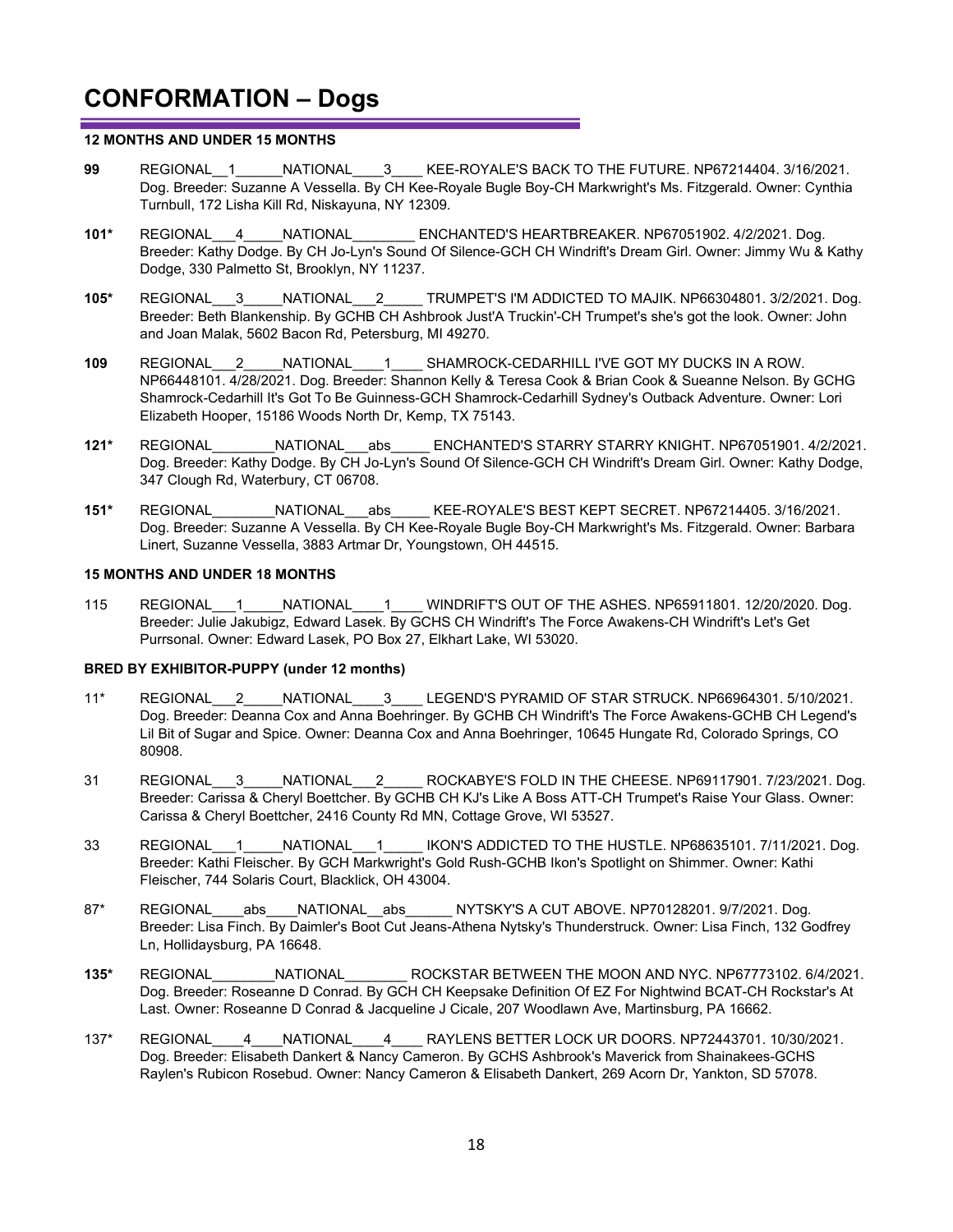#### **BRED BY EXHIBITOR-PUPPY (under 12 months) continued…..**

- 157\* REGIONAL 4 NATIONAL KEEPSAKE LEADER OF THE BAND. NP69007901. 8/2/2021. Dog. Breeder: Margaret Bissell. By GCH Keepsake Deginition Of EZ For Nightwind BCAT-GCH Keepsake Some Like It Hot. Owner: Margaret Bissell, 202 Canter Court, Winchester, VA 22602.
- 191\* REGIONAL\_\_\_abs\_\_\_\_\_NATIONAL\_\_abs\_\_\_\_\_\_ TRILLIUM QUADROFOGLIO. NP70010102. 8/19/2021. Dog. Breeder: Anita Williams. By GCHG Shamrock-Cedarhill's It's Got To Be Guinness-Keez Red Sole Sista. Owner: Matt and Maran Browns and Anita Williams, c/o 12541 SE 131st Ct, Clackamas, OR 97086.

#### **BRED BY EXHIBITOR-ADULT (over 12 months)**

- 27\* REGIONAL\_2 NATIONAL\_\_\_2\_\_\_\_ LEGEND'S ZENIT. NP57691705. 11/18/2019. Dog. Breeder: Deanna Cox. By GCHB CH Legend's Purple Majestic High-GCHB CH Legend's Purple Lighting. Owner: Tatyana Akhmetova & Deanna Cox, 9698 Sunset Hill Dr, Lone Tree, CO 80124.
- 57\* REGIONAL 1 NATIONAL 1 TRUMPET'S BLUE JEANS AND A ROSARY. NP58347101. 12/21/2019. Dog. Breeder: Beth Blankenship. By GCHS CH Trumpet's Gimme Back My Bullets HOF-CH Trumpet's She's Got The Look. Owner: Beth Blankenship, 1219 Saint John Church Rd, Gibsonville, NC 27249.
- 89\* REGIONAL MATIONAL KEEPURR OF THE STARS. NP54924901. 2/24/2019. Dog. Breeder: Alecia Novak. By GCH Markwright's Sailing In-GCH Markwright's Touch Of Frost RN CGC. Owner: Alecia Novak, 1518 Bruce Ave, Windsor, ON Canada N8X 1X9.
- 129\* REGIONAL\_\_\_\_3\_\_\_\_NATIONAL\_\_\_\_3\_\_\_\_ CORNERSTONE'S VICTORIOUS. NP66178301. 3/12/2021. Dog. Breeder: Jean Leiker. By CH Cornerstone's Solid Ground-CH JenNDi's My Tribute. Owner: Jean Leiker, 892 280th Ave, Hays, KS 67601.
- 147\* REGIONAL\_\_\_4\_\_\_\_\_NATIONAL\_\_\_4\_\_\_\_\_ GEATLAND'S ZORRO THE MASKED BANDIT. NP59917003. 4/20/2020. Dog. Breeder: Richard G Su & Judith Nye. By GCH Ashbrook's Like-A-Rock O Allante-GCH Geatland's Kwispel V Sprookje. Owner: Helena Beaubrun, Richard G Su & Judith Nye, 320 Jersey Ave, Elberon, NJ 07740.
- 181 REGIONAL\_\_\_\_\_\_\_\_NATIONAL\_\_\_\_\_\_\_\_ KEE-ROYALE'S PIANO MAN. NP67214401. 3/16/2021. Dog. Breeder: Suzanne A Vessella. By CH Kee-Royale's Bugle Boy-GCH Markwright's Ms. Fitzgerald. Owner: Suzanne A Vessella, 317 Golf Ave, Ellwood City, PA 16117.

#### **AMERICAN BRED**

- **183** REGIONAL\_\_\_\_2\_\_\_\_NATIONAL\_\_\_\_2\_\_\_\_ KEE-ROYALE'S KING OF JAZZ. NP67214403. 3/16/2021. Dog. Breeder: Suzanne A Vessella. By CH Kee-Royale's Bugle Boy-GCH Markwright's Ms. Fitzgerald. Owner: Suzanne A Vessella, 317 Golf Ave, Ellwood City, PA 16117.
- **235** REGIONAL\_\_\_1\_\_\_\_\_NATIONAL\_\_\_\_1\_\_\_\_ DESIGNERS REMEMBER WHEN AT PURRKEES. NP61277305. 7/11/2020. Dog. Breeder: Rita L Jacobs. By CH Skyline's Continuum-GCH CH Designers Signed Sealed And Delivered. Owner: Sheila Taylor, 521 Gladwish Dr, Sarnia, Ontario Canada.
- **245\*** NATIONAL\_\_\_\_abs\_\_\_\_ KEEPSAKE IGNATIUS WHERE THERE'S SMOKE THERE'S FIRE. NP62135101. 8/21/2020. Dog. Breeder: Margaret Bissell. By Keepsake What Were You Smoking-GCH CH Keepsake American Pi. Owner: Michael J Coates Jr and Mary Ann Coates, 2766 Niles-Vienna Rd, Niles, OH 44446.

#### **OPEN**

39\* REGIONAL\_\_\_\_\_\_\_\_NATIONAL\_\_\_\_\_\_\_\_ WOLFERS BOLD AS LOVE. NP57050004. 9/13/2019. Dog. Breeder: Bonnie & Rob Fowler. By GCHB CH Trumpet's Teardrops On My Guitar-CH Trumpet's Chasing Pavements. Owner: Jane & Norm Wiginton, Bonnie & Rob Fowler, 1933 Angelo St, Winston-Salem, NC 27104.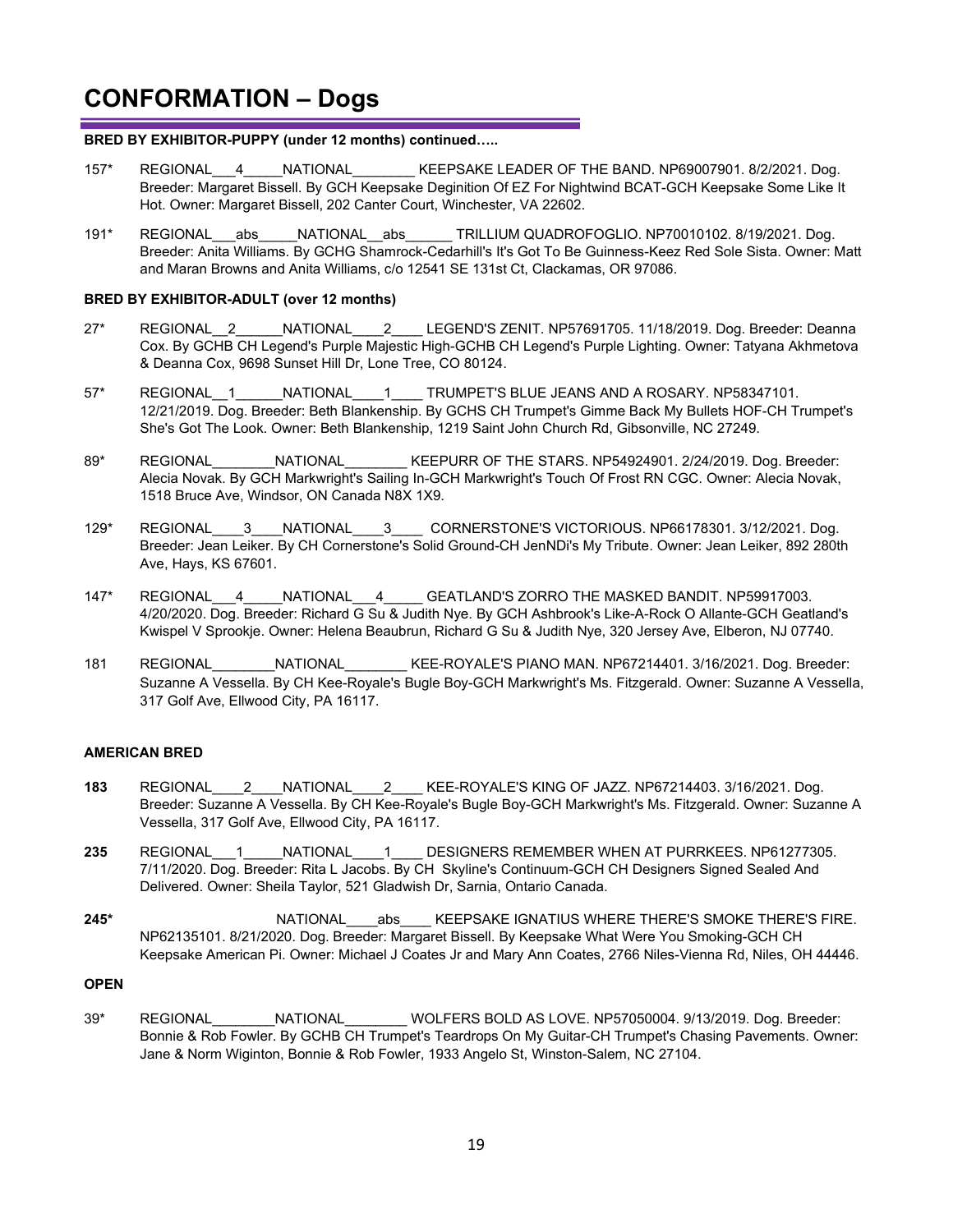**OPEN** continued…..

- 59\* RATIONAL 1 TRUMPET'S I'VE GOT THE WORLD ON A STRING. NP49575901. 2/12/2019. Breeder: Beth Blankenship. By GCHS CH Trumpet's No Questions Asked HOF-GCH Trumpet's Cherry Bomb. Owner: Beth Blankenship, 1219 Saint John Church Rd, Gibsonville, NC 27249.
- 165\* REGIONAL\_\_4\_\_\_\_\_\_NATIONAL\_\_\_\_\_\_\_\_ KEESRIDGE MUST BE THE WHISKEY TALKIN'. NP70564801. 6/29/2019. Dog. Breeder: Kelly Wood & Amanda Lougheed. By Vinny Of Clingmey Sumbarsky Pramen-Keesridge Set Fire To Th' Reign. Owner: Kelly Wood, 133 Poolton Cres, Courtice, Ontario, Canada L1E 2H6.
- 195 REGIONAL 3 NATIONAL 2 SKYLINE'S SPARE CHANGE @ CHIC. NP55131302. 4/10/2019. Dog. Breeder: Susan Cullen and Kristen Cullen DVM. By CH Ladyslipper's Rodnberry Warpfactor 4-CH Skyline's Purrsonal Selection Owner: Robin Hite, 100 Woodbourne Lane, Ormond Beach, FL 32174.
- 207 REGIONAL NATIONAL 4 Can CH KEESRIDGE BABY LET'S CRUZ S. NP72077001. 8/20/2018. Dog. Breeder: Amanda Lougheed & Cindy Lougheed. By Am GCH Trumpet's You Could Be Mine HOF-Can CH Keesridge Keely At vd Hulst. Owner: Amanda Lougheed & Cindy Lougheed, 384097 Dawson Rd, Kemble, ON N0H 1S0.
- 233 REGIONAL 2 \_\_\_\_NATIONAL 3 \_\_\_\_ CEDARHILLS-SHAMROCK BEER FOR MY HORSES AT PURRKEES. NP49448002. 1/29/2018. Dog. Breeder: Teresa Sue Cook & Brian Cook & Shannon L Kelly. By CH Daimler's Boot Cut Jeans-GCH CH Cedarhills-Shamrock Sabrina. Owner: Sheila Taylor, 521 Gladwish Dr, Sarnia, Ontario Canada.

#### **REGIONAL**

WINNERS DOG 39 RESERVE 99 DOGS 35 POINTS 5

#### **NATIONAL**

| WINNERS DOG 109 RESERVE 33 DOGS |  |  | 42 POINTS |  |
|---------------------------------|--|--|-----------|--|
|                                 |  |  |           |  |

Congratulations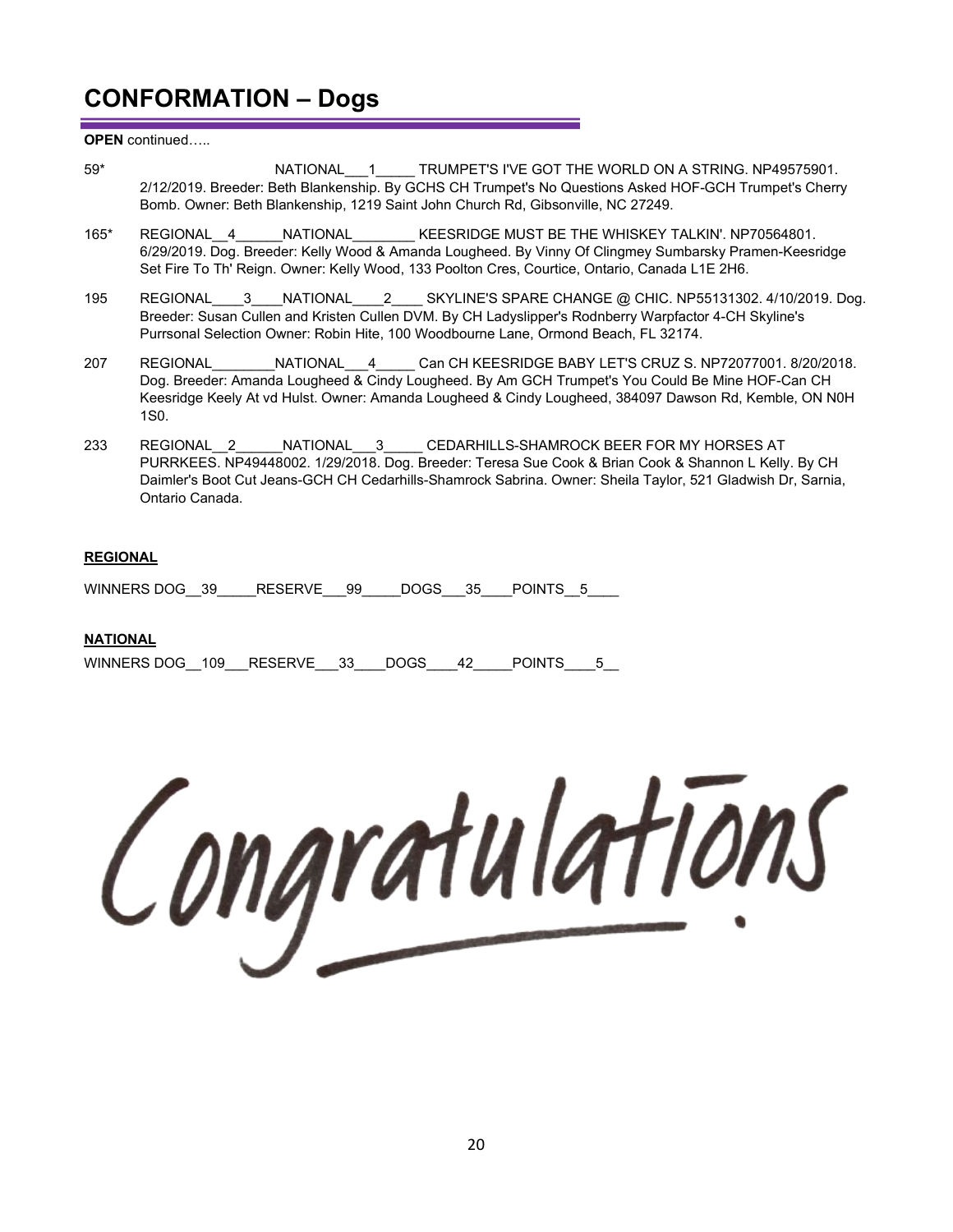#### **6 MONTHS AND UNDER 9 MONTHS**

- **170\*** REGIONAL\_\_\_4\_\_\_\_\_NATIONAL\_\_\_abs\_\_\_\_\_ SUMMERMIST SPECIAL JEWEL. NP69327001. 9/10/2021. Bitch. Breeder: Laura Kokaska, Sarah Sherwin, Jennifer McClure. By GCH CH Jen'nDi's Banking on A Creed-CH Jen'nDi's Spilled Perfume. Owner: Roslyn Harrelson & Alec Harrelson, 8704 N 124th E Pl, Owasso, OK 74055.
- 210 **REGIONAL Abs** CEDARHILLS-SHAMROCK FUNNY FACE. NP70137901. 10/4/2021. Bitch. Breeder: Teresa Cook, Brian Cook, & Shannon Kelly. By CH Cedarhills-Shamrock Limerick Of The Silver Skates-CH Cedarhills-Shamrock Native Lady Of Unforgiven. Owner: Teresa Cook, Brian Cook, Shannon Kelly, 8170 Crowley Rd, Rickreall, OR 97371.
- **222\*** REGIONAL\_\_\_1\_\_\_\_\_NATIONAL\_\_\_\_1\_\_\_\_ KEESHOND HEAVEN WUND-R Y I'M A STAR. NP69382206. 9/18/2021. Bitch. Breeder: Collene Easterly Hamm. By GCH Keeshond Heavens Facing The Storm with Sherwood-CH Keeshond Heavens Ivy's Bloom Violets. Owner: Terri VanSchyndel, 4795 Hazel Lane, Abrams, WI 54101.
- **232** REGIONAL\_\_\_3\_\_\_\_\_NATIONAL\_\_\_\_\_3\_\_\_ MARKWRIGHT'S FULL CIRCLE. NP71638903. Bitch. Breeder: Mary Ellen Meyer. By GCH CH Allante's Girls Love Country Boys-Markwright's Something Special. Owner: Mary E Meyer, Mathew Proctor, 810 Ontario Avenue, Oostburg, WI 63070. Handler: Darla Daugherty.
- **240** REGIONAL\_\_\_2\_\_\_\_\_NATIONAL\_\_\_\_2\_\_\_\_ RAYLEN'S CARA FOR SHAINAKEES. NP72443704. 10/30/2021. Bitch. Breeder: Elisabeth Dankert & Nancy Cameron. By GCHS CH Ashbrook's Maverick From Shainakees-GCHS CH Raylen's Rubicon Rosebud. Owner: Rev. Ruthann Seibert, 22 Krall Rd, Myerstown, PA 17067.

#### **9 MONTHS AND UNDER 12 MONTHS**

- **62\*** REGIONAL\_\_\_\_\_\_\_\_NATIONAL\_\_\_\_3\_\_\_\_ KEEPSAKE KASTLES IN THE AIR. NP69007903. 8/2/2021. Bitch. Breeder: Margaret Bissell. By GCH CH Keepsake Definition Of EZ For Nightwind BCAT-GCH CH Keepsake Some Like It Hot. Owner: Jean Munger, 47W656 Shirewood Farm Rd, Hampshire, IL 60140.
- **146** REGIONAL\_\_\_4\_\_\_\_\_NATIONAL\_\_\_\_\_4\_\_\_ WINDRIFT'S PRIVATE LUAL. NP68301504. 6/10/2021. Bitch. Breeder: Julie Jakubigz, Edward Lasek. GCHS CH Windrift's The Force Awakens-CH Windrift's Let's Get Purrsonal. Owner: Edward Lasek, PO Box 27, Elkhart Lake, WI 53020.
- **186** REGIONAL\_\_\_1\_\_\_\_\_NATIONAL\_\_\_\_1\_\_\_\_ SKYLINE'S PATH TO THE CHERRY ON TOP. NP67882902. 5/29/2021. Bitch. Breeder: Susan Cullen & Kristen Cullen DVM. By CH JoLyn's Sound Of Silence-GCH Skyline's Mine Eyes Have Seen. Owner: Stacey Cromer Berman PhD & Gregg Berman, 7315 Browns Bridge Rd, Fulton, MD 20759.
- **200\*** REGIONAL\_\_\_\_\_\_\_\_NATIONAL\_\_ abs \_\_\_\_\_\_ CAMELLIA GREAT SILVANUS. NP73767002. 7/10/2021. Bitch. Breeder: Ariel Palka. By Bargamin Elda Harma-Krotochwilka Zybszkowisko. Owner: Nancy J Knight, 646 Heine St, Frankenmuth, MI 48734.
- **212 REGIONAL** abs **CEDARHILLS-SHAMROCK SCARLET WITCH. NP69573801.** 7/19/2021. Bitch. Breeder: Teresa Cook, Brian Cook & Shannon Kelly. By CH Shamrock-Cedarhills Now You See Me BCAT-GCH CH Barkee's Nothing To Wine About-Sangria. Owner: Teresa Cook, Brian Cook & Shannon Kelly, 8170 Crowley Rd, Rickreall, OR 97371.
- **250** REGIONAL\_\_\_3\_\_\_\_\_NATIONAL\_\_\_\_2\_\_\_\_ PURRKEES WRITINGS ON THE WALL. JJ4110350. 5/29/2021. Bitch. Breeder: Sheila Taylor. By Cedarhills-Shamrock Beer For My Horses At Purrkees-Purrkees Rumour Has It. Owner: Sheila Taylor, 521 Gladwish Dr, Sarnia, Ontario Canada.
- **282\*** REGIONAL\_\_\_\_2\_\_\_\_NATIONAL\_\_\_\_\_\_\_\_ LEGEND'S THE TRIUMPH OF SONNET AT STARSTRUCK. NP66964303. 5/10/2021. Bitch. Breeder: Deanna Cox & Anna Boehringer. By GCHS CH Windrift's The Force Awakens-CH Legend's Lil Bit Of Sugar And Spice. Owner: Anna Boehringer & Deanna Cox, 7050 FM 660, Ennis, TX 75119.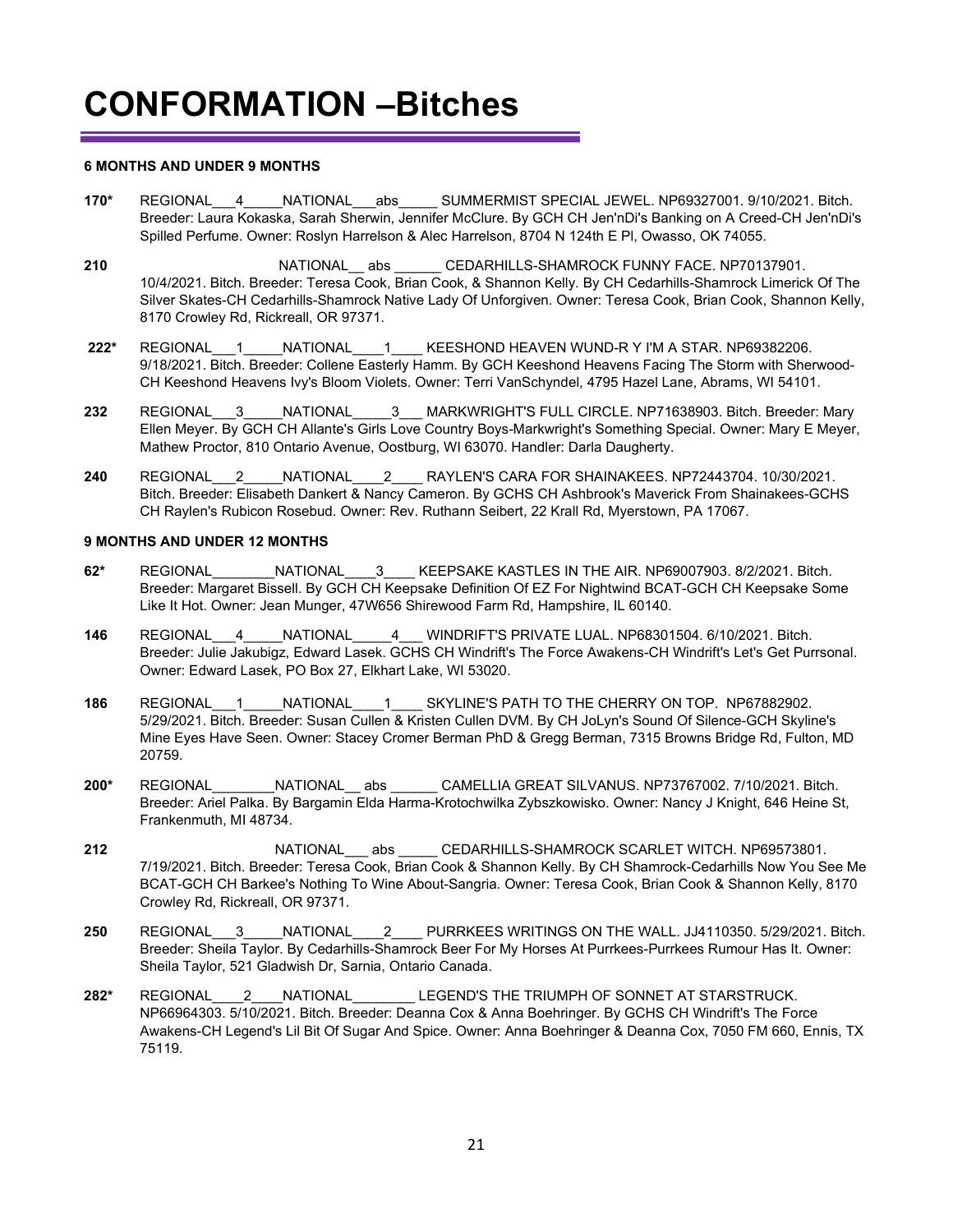#### **12 MONTHS AND UNDER 15 MONTHS**

- **86\*** REGIONAL\_\_\_\_1\_\_\_\_NATIONAL\_\_\_\_\_\_1\_\_ KEENORTH SHINE LIKE AN IKON ROCKSTAR. NP68128501. 4/26/2021. Bitch. Breeder: Elizabeth Fortino. By GCH CH IKON"S Shine In The Spotlight-CH Keenorth Riveria Maya. Owner: Elizabeth Fortino & Kathi Fleischer, 531 S 5th St, Roscommon, MI 48653.
- **160** REGIONAL\_\_\_\_2\_\_\_\_NATIONAL\_\_\_2\_\_\_\_\_ ARIA KEE. NP58952202. 2/14/2021. Bitch. Breeder: Mary Ellen Meyer. By Rickees Green Machine-CH Markwright's Alternative Current. Owner: William K Maze Jr, Linda Maze, 3628 Grant Ave, Rockford, IL 61103.

#### **15 MONTHS AND UNDER 18 MONTHS**

- 46**\*** REGIONAL\_\_\_1\_\_\_\_\_NATIONAL\_\_\_2\_\_\_\_\_ OLEFORT MISS BRIDGERTON. NP64705001. 12/4/2020. Bitch. Breeder: Angela Curtis. By GCH Olefort Spotted Eagle Ray-Olefort Coquette Tia. Owner: Angela Curtis, 133 Evelyn Dr, Rossville, GA 30741.
- 50**\*** REGIONAL\_\_2\_\_\_\_\_\_NATIONAL\_\_\_\_1\_\_\_\_ ASTARZ PRACTICALLY PERFECT FOR FOXWOOD. NP64652503. 12/5/2020. Bitch. Breeder: Donna Stekli, Kathryn Barker & Heather Myers. By GCHB CH Astarz Enchanted Dream Quest-CH Astarz Glitter In The Air NAP NJP NFP. Owner: Devon Hawkins & Donna Stekli, 588313 Country Road 17, Mulmur, ON. Canada L9V0S7
- 102 **NATIONAL** abs TRUMPET'S POCKET FULL OF KRYPTONITE. NP64715101. 12/14/2020. Bitch. Breeder: Beth Blankenship. By GCHB CH Trumpet's Teardrops On My Guitar-CH Trumpet's Like A Pill. Owner: Toni An Locke and Greg Kump, 1505 Cypress Ave, San Diego, CA 92103.
- 236 REGIONAL 3 NATIONAL 3 Can CH KEESRIDGE BLAME IT ON THE RUM. HY4054527. 12/26/2020. Bitch. Breeder: Amanda Lougheed & Cindy Lougheed. By CH Keesridge Baby Let's Cruz S-GCH Keesridge Reflection O'Heaven CHOF. Owner: Cindy Lougheed & Amanda Lougheed, 317028 Hwy 6 & 10, Chatsworth, ON N0H 1G0.

#### **BRED BY EXHIBITOR-PUPPY (under 12 months)**

- 18**\*** REGIONAL\_\_\_\_2\_\_\_\_NATIONAL\_\_\_\_3\_\_\_\_ LEGEND'S POETRY IN MOTION AT STAR STRUCK. NP66964302. 5/10/2021. Bitch. Breeder: Deanna Cox and Anna Boehringer. By GCHB CH Windrift's The Force Awakens-GCHB CH Legend's Lil Bit of Sugar and Spice. Owner: Deanna Cox and Anna Boehringer, 10645 Hungate Rd, Colorado Springs, CO 80908.
- 34<sup>\*</sup> REGIONAL abs KRAFTY'S WAKE ME UP BEFORE YOU GO-GO. NP70005101. 9/19/2021. Bitch. Breeder: Ruth Thompson & Kylie Spinsby. By GCH CH Krafty's Livin To Twist MX MXJ NF BCAT-Shoreline's Walkin' After Midnight. Owner: Ruth Thompson, 7026 Strath Blvd, Longmont, CO 80503.
- 36 REGIONAL\_\_3\_\_\_\_\_\_NATIONAL\_\_\_2\_\_\_\_\_ ROCKABYE'S A LITTLE BIT ALEXIS. NP69117902. 7/23/2021. Bitch. Breeder: Carissa & Cheryl Boettcher. By GCHB CH KJ's Like A Boss ATT-CH Trumpet's Raise Your Glass. Owner: Carissa & Cheryl Boettcher, 1963 Cascade Dr, Waukesha, WI 53188.
- 68\* REGIONAL abs NATIONAL ADONAI'S WHEN I GET WHERE I'M GOING. NP67814201. 5/8/2021. Bitch. Breeder: MeLinda Hughes. By CH KJ's Boss Man Comes To Town-CH Adonai's Breath of Heaven. Owner: MeLinda Hughes, 13875 Cass County Rd, Vivian, LA 71082.
- 82 REGIONAL 1 NATIONAL 1 WINDRIFT'S DIRTY TALK. NP67410312. 5/28/2021. Bitch. Breeder: Ashley Reed and Joanne Reed. By CH Windrift's Stand By Me-CH Windrift's When I Dream. Owner: Ashley Reed & Joanne Reed, 5380 Parker Branch Rd, Franklin, TN 37064.
- 84 REGIONAL NATIONAL abs INDYKEES SUMMERTIME KELTIC MAGIC. NP68296401. 7/17/2021. Bitch. Breeder: Pamela L Hildebrand & Katherine Smoot. By GCH Keltic's Dream Come True-GCH IndyKees Hurryin' Hoosier. Owner: Pamela L Hildebrand & Katherine Smoot, 1423 N Mitchner Ave, Indianapolis, IN 46219.
- 154\* REGIONAL abs NATIONAL abs ROCKSTAR SING YOU A LOVE SONG. NP67773103. 6/4/2021. Bitch. Breeder: Roseanne D Conrad. By GCH CH Keepsake Definition Of EZ For Nightwind BCAT-CH Rockstar's At Last. Owner: Roseanne D Conrad, 207 Woodlawn Ave, Martinsburg, PA 16662.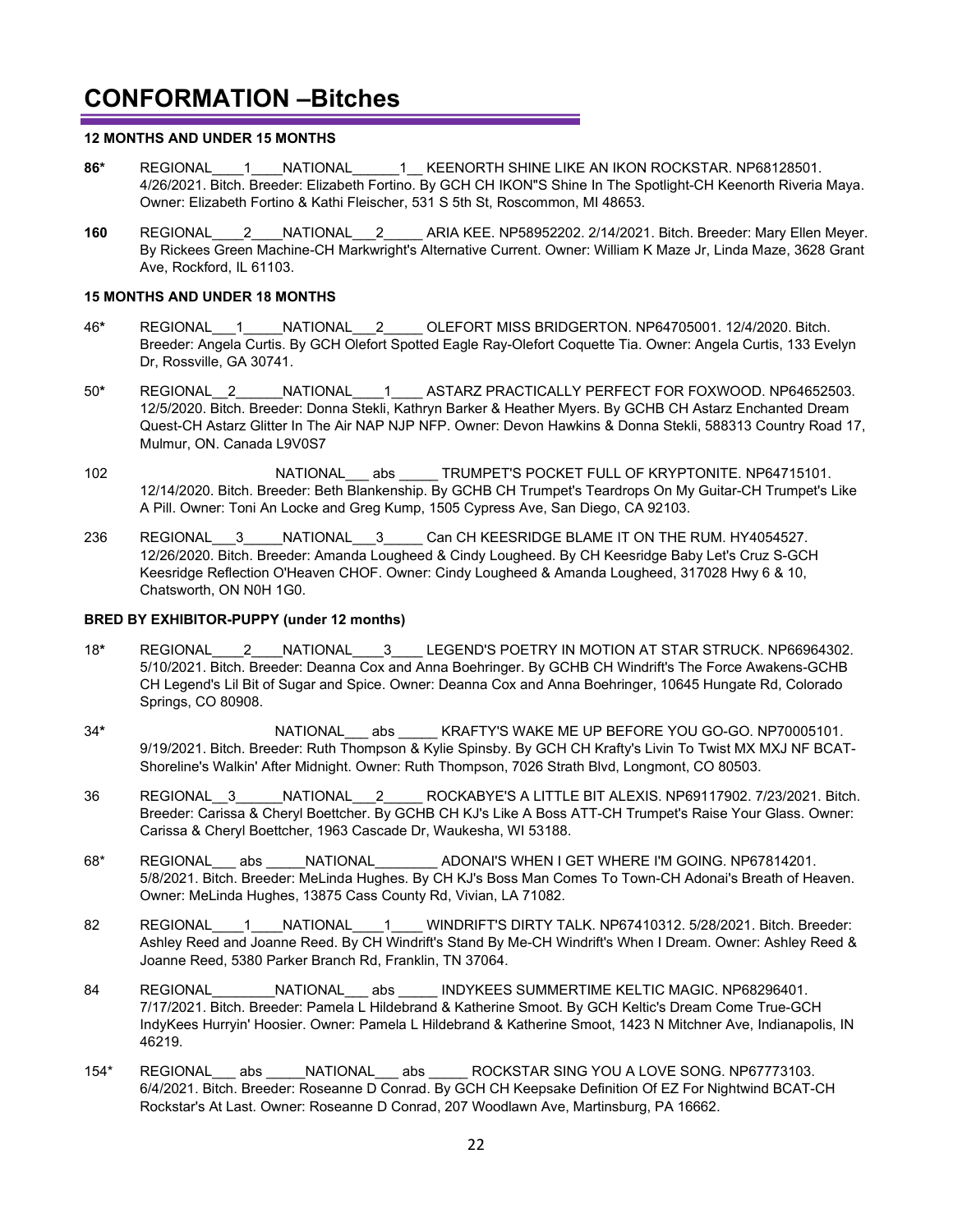#### **BRED BY EXHIBITOR-PUPPY (under 12 months) continued…..**

- 180**\*** REGIONAL\_\_\_\_\_\_\_\_NATIONAL\_\_\_\_4\_\_\_\_ KEEPSAKE JASMINE IN MY MIND. NP69007902. 8/2/2021. Bitch. Breeder: Margaret Bissell. By GCH Keepsake Deginition Of EZ For Nightwind BCAT-GCH Keepsake Some Like It Hot. Owner: Margaret Bissell, 202 Canter Court, Winchester, VA 22602.
- 198**\*** REGIONAL\_\_\_4\_\_\_\_\_NATIONAL\_\_\_\_\_\_\_\_ RAYLEN'S IT'S JUST BEGINNING. NP72443702. 10/30/2021. Bitch. Breeder: Elisabeth Dankert & Nancy Cameron. By GCHS CH Ashbrook's Maverick From Shainakees-GCHS CH Raylen's Rubicon Rosebud. Owner: Elisabeth Dankert & Nancy Cameron, 22425 Tulip ST NW, Oak Grove, MN 55303.
- 204\* REGIONAL\_\_ abs \_\_\_\_\_\_NATIONAL\_\_\_ abs \_\_\_\_\_ TRILLIUM AZZURRO. NP70010102. 8/19/2021. Bitch. Breeder: Anita Williams. By GCHG Shamrock-Cedarhill's It's Got To Be Guinness-Keez Red Sole Sista. Owner: Matt and Maran Browns and Anita Williams, c/o 12541 SE 131st Ct, Clackamas, OR 97086.
- 228 REGIONAL\_\_\_ abs \_\_\_\_\_NATIONAL\_\_\_ abs \_\_\_\_\_ CHIC'S RISE OF CHAOS. NP69432901. 7/31/2021. Bitch. Breeder: Robin Hite. By CH Smokee Ridge Sure Shot At Tapestry-CH Chic's Love Will Rise Again. Owner: Robin Hite, 100 Woodbourne Lane, Ormond Beach, FL 32174.

#### **BRED BY EXHIBITOR-ADULT (over 12 months)**

- 28**\*** REGIONAL\_\_\_\_\_\_\_\_NATIONAL\_\_\_\_\_\_\_\_ TRALIEGH'S MIRACLE IN THE RAIN CD RE NAJ NA CGC. NP57224303. 11/1/2019. Bitch. Breeder: Traci Wasser. By CH Trumpets Shower the People-CH Traliegh's On Cloud Nine. Owner: Barbara Eng & Traci Wasser, 126 Bellwood Ct, Phoenixville, PA 19460.
- 56\* REGIONAL\_\_\_4\_\_\_\_\_NATIONAL\_\_\_1\_\_\_\_\_ PANDORA PINK IVY. NP60312301. 5/26/2020. Bitch. Breeder: Michelle Roybal. By GCHS Trumpet's Tear Drops On My Guitar-GCH Windrift's Pandora. Owner: Michelle Roybal, 7388 Aspenwood Lane, Boston, VA 22713.
- 72\* REGIONAL\_\_3\_\_\_\_\_\_NATIONAL\_\_\_3\_\_\_\_\_ TRUMPET'S PAPA WAS A ROLLING STONE. NP57766301. 11/7/2019. Bitch. Breeder: Beth Blankenship. By GCHB CH Trumpet's Teardrops On My Guitar-CH Trumpet's Just Like A Pill. Owner: Beth Blankenship, 1219 Saint John Church Rd, Gibsonville, NC 27249.
- 76\* REGIONAL\_\_\_\_\_\_\_\_NATIONAL\_\_\_\_\_\_\_\_WUND-R Y LET'S GET FIZZY. NP65885801. 2/27/2021. Bitch. Breeder: Terri VanSchyndel & Sherri Kovach. By GCH Vito Wund-R Y Sumbarsky Pramen-CH Wund-R Y K-Central Gin Fizz. Owner: Terri VanSchyndel, 4795 Hazel Lane, Abrams, WI 54101.
- 152**\*** REGIONAL\_\_\_\_\_\_\_\_NATIONAL\_\_ abs \_\_\_\_\_\_ CORNERSTONE'S STAND MY GROUND. NP 57574204. Bitch. Breeder: Jean Leiker. By GCH Allante Polar Star First On Front Street-GCH JenNDi's Ashbrook Ascent. Owner: Jean Leiker, 892 280th Ave, Hays, KS 67601.
- 162 REGIONAL\_\_\_\_2\_\_\_\_NATIONAL\_\_\_2\_\_\_\_\_ ATHENA SWEET N SALTY. NP64046501. 10/19/2020. Bitch. Breeder: Jennifer Sturgeon & Gabrielle Sturgeon. BY CH Jo-Lyn's Sound of Silence-GCHS Athena Hypnotic. Owner: Jennifer Sturgeon & Gabrielle Sturgeon, PO Box 747, East Granby, CT 06026.
- 164\* REGIONAL\_\_\_\_\_\_\_\_NATIONAL\_\_\_\_\_\_\_\_ GEATLAND'S LITTLE SISTER. NP6798502. 3/5/2021. Bitch. Breeder: Richard G Su & Judith Nye. By GCH Sherwood's Singing In The Rain At Keeshond Heaven DCAT-GCH Geatland's Sparkly Celebration. Owner: Richard G Su & Judith Nye, 320 Jersey Ave, Elberon, NJ 07740.
- 178\* REGIONAL 1 NATIONAL 4 KEEPSAKE EVERYBODY'S DANCING IN THE MOONLIGHT. NP66326901. 3/30/2021. Bitch. Breeder: Margaret Bissell. By GCHS Ikon's To The Moon and Back CGC TKN-GCH Keepsake American Pi. Owner: Margaret Bissell, 202 Canter Court, Winchester, VA 22602.
- 252\* REGIONAL abs NATIONAL abs ALLANTE'S HI-JACKED BY KARMAKEES. NP65223003. 2/18/2021. Bitch. Breeder: Jeri Kissling. By CH Allante's Crackerjack-CH Allante's Easy On The Eyes. Owner: Patti Hobbs and Jeri Kissling, 2911 W Carter St, Kokomo, IN 46901.
- 280\* REGIONAL abs NATIONAL abs LEGEND'S QUEEN OF THE NORTH AT WINDRIFT. NP63974102. 9/24/2020. Bitch. Breeder: Deanna Cox, Anna Boehringer, Joanne Reed. By GCHS CH Windrift's The Force Awakens-GCH CH Legend's Purple Lightning. Owner: Anna Boehringer, Deanna Cox, Joanne Reed, 7050 FM 660, Ennis, TX 75119.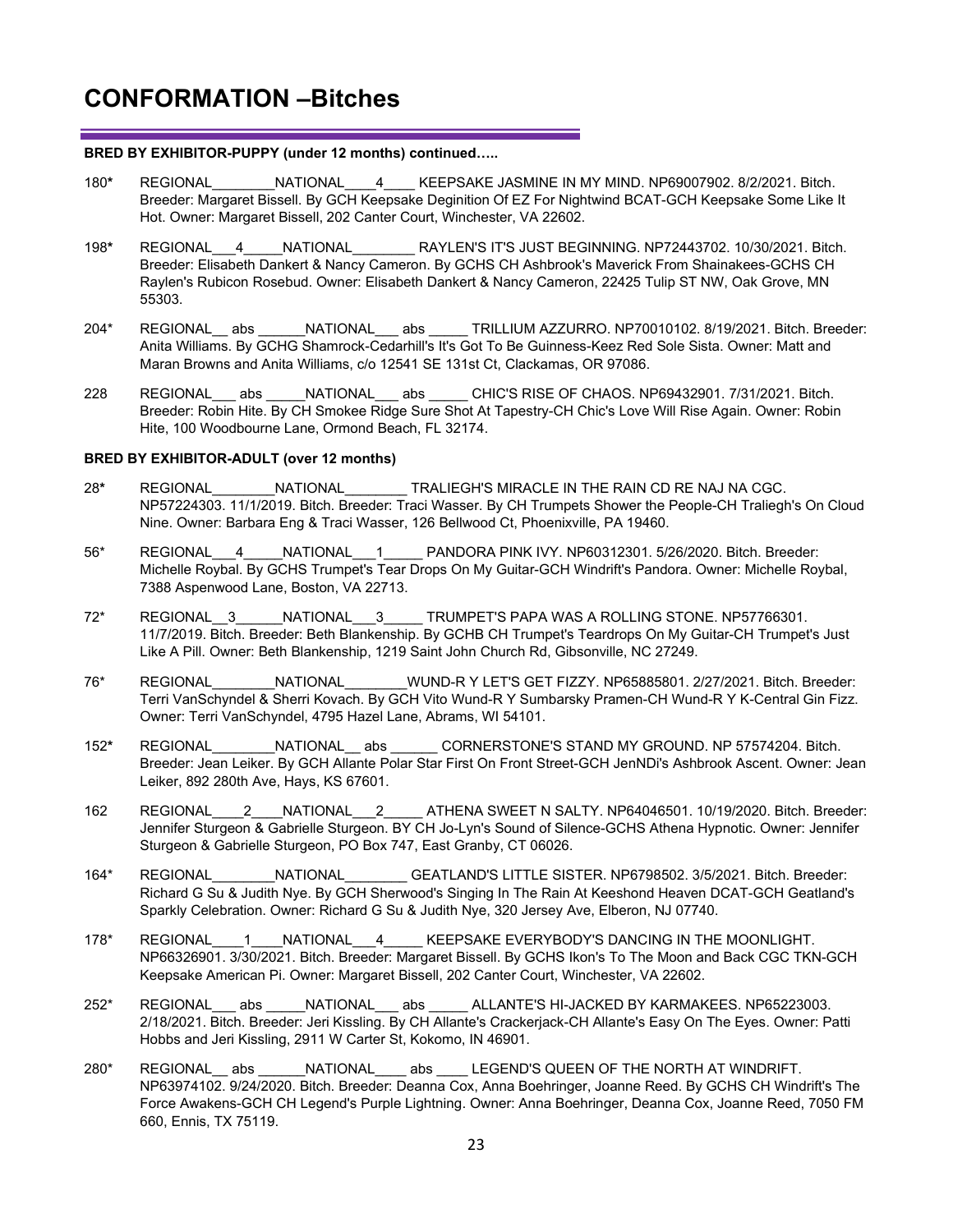#### **AMERICAN BRED**

- **66\*** REGIONAL\_\_\_2\_\_\_\_\_NATIONAL\_\_\_\_2\_\_\_\_ CH WUND-R Y THEY SAY IT'S YOUR BIRTHDAY. NP54965301. 5/23/2019. Bitch. Breeder: Terri VanSchyndel, Sherri Kovach. By CH Daimler's Boot Cut Jeans-CH Wund-R Y K-Central Gin Fizz. Owner: Terri VanSchyndel, 4795 Hazel Lane, Abrams, WI 54101.
- **120** REGIONAL\_\_\_\_1\_\_\_\_NATIONAL\_\_\_1\_\_\_\_\_ A STARZ SPELLBOUND. NP64652508. 12/5/2020. Bitch. Breeder: Donna Stekli, Kathryn Barker, Heather Myers. By GCHB A\*starz Enchanted Dream Quest-CH A\*starz Glitter In The Air NAP NJP NFP. Owner: Kathryn & Rod Barker , Donna Stekli, 475 Frazier Rd, Waverly, OH 45690.
- **272\*** REGIONAL\_\_ abs \_\_\_\_\_\_NATIONAL\_\_\_ abs \_\_\_\_\_ CONFETTI'S CRAZY LITTLE THING CALLED LOVE. NP52556101. 7/29/2018. Bitch. Breeder: Wendi Venable. By CH Allante Polar Star First On Front Street-CH Confetti's Sweet Dreamer Ella Isabella. Owner: Wendi Venable, 5805 Texas St, Joshua, TX 76058.

#### **OPEN**

- 22\* REGIONAL\_\_\_2\_\_\_\_\_NATIONAL\_\_\_\_1\_\_\_\_ SHOWME LADY ISOBEL AT RIVERFOX BCAT CGC TKN. NP56808403. 8/24/2019. Bitch. Breeder: R Patrick Crisler, Mrs Joy Sue Crisler. By GCHB CH Trumpet's Teardrops On My Guitar-GCH CH Keerocka's No Turning Back At Showme. Owner: Rebecca B Preston, 5593 Yale Road, Bartlett, TN 38134.
- 104\* REGIONAL\_\_\_1\_\_\_\_\_NATIONAL\_\_\_\_4\_\_\_\_ JEN'NDI'S SHOW SOME JOY. NP62834502. 10/15/2020. Bitch. Breeder: Jennifer McClure & Diane Wright. By CH Jen'nDi's Reoccurring Lyric-GCHB CH Jen'nDi's Show and Tell. Owner: Leslie R Perkins & Jennifer McClure, 28384 Village Lake Way, Easton, MD 21601.
- 122\* REGIONAL\_\_\_\_\_\_\_\_NATIONAL\_\_\_\_\_\_\_\_ BEAUKEES CAMPARI ON THE ROCKS BCAT. NP59783201. 12/1/2019. Bitch. Breeder: Chantalle Carroll. By GCH CH Trumpet's Bottoms Up!-CH Trumpet's Set Fire To The Rain. Owner: Anitra & Dain Redlefsen, Chantalle Carroll , Danny Gallant, 4876 Greenleaf Way, Medina, OH 44256.
- 136\* REGIONAL\_\_\_\_4\_\_\_\_NATIONAL\_\_\_\_\_\_\_\_ CLINGMEYS RACE TO VICTORY. NP57279205. 10/20/2019. Bitch. Breeder: Cynthia A Clingerman. By CH Vinny Of Clingmey Sumbarsky Pramen DCAT-Clingmey's HomeGrown Honey. Owner: Elisabeth Daniel, Mark Daniel, 4919 Lisle Rd, Owego, NY 13827.
- 140\* REGIONAL\_\_\_\_3\_\_\_\_NATIONAL\_\_\_\_\_\_\_\_ ASTARZ SPIRITED AWAY. NP64652501. 12/5/2020. Bitch. Breeder: Donna Stekli Kathryn Barker, Heather Myers. By GCHB A\*starz Enchanted Dream Quest-CH A\*starz Glitter In The Air NAP NJP NFP. Owner: Donna Stekli & Kathryn Barker, 5799 Cold Run Valley Rd, Berkeley Springs, WV 25411.
- 188\* REGIONAL\_\_\_\_\_\_\_\_NATIONAL\_\_\_\_2\_\_\_\_ JEN'NDI'S SHOW THE WAY. NP62834501. 10/15/2020. Bitch. Breeder: Jennifer McClure and Diane Wright. By CH Jen'nDi's Reoccurring Lyric-GCHS Jen'nDi's Show and Tell. Owner: Soya Anton and Jennifer McClure, 12545 Crump Rd, Colorado Springs, CO 80908.
- 202 REGIONAL NATIONAL \_\_\_\_\_WUND-R-Y BACK WHERE YOU BELONG. NP59015506. 2/7/2020. Bitch. Breeder: Terri VanSchyndel. By GCH CH Vito Wund-R-Y Sumbarsky Pramen-Wund-R-Y Good Girl Gone Bad. Owner: Kathryn E Humbert, 302 S Water St, Jonesboro, IN 46938.
- 218\* REGIONAL\_\_\_\_\_\_\_\_NATIONAL\_\_\_\_\_\_\_\_ KELTIC'S WINTERDANCE RI. NP56596602. 10/7/2019. Bitch. Breeder: Ann McHugh. By GCH Discover Cryoseismic Boom CD BN RE OA OAJ OF TKN CGC-GCH Keltic's Faerie Dancer CGCA. Owner: Leslie Meyn, 260 Sewickley Oakmont Rd, Pittsburgh, PA 15237.
- 238 REGIONAL abs NATIONAL abs Can CH KEESRIDGE'S MY GIRL. NP71902701. 12/3/2020. Bitch. Breeder: Amanda Lougheed & Cindy Lougheed. By Can CH Keesridge Baby Let's Cruz S-Can GCH Keesridge Hooked On A Feeling. Owner: Amanda Lougheed & Cindy Lougheed, 384097 Dawson Rd, Kemble, ON N0H 1S0.
- 244\* REGIONAL\_\_\_\_\_\_\_\_NATIONAL\_\_\_\_\_\_\_\_ LADYSLIPPER'S STAR OF MIGHT BN RA NA OAJ NF DCAT ACT1 RATS OSD CGC TKE. NP52216602. 10/26/2018. Bitch. Breeder: Geof & Karen Godfrey. By CH Windrift's Star Dust-AM/Int'l CH LadySlipper's Elderberry Bounty. Owner: Karen Sheahan, 5633 45th Ave So., Minneapolis, MN 55417.
- 264 REGIONAL abs NATIONAL abs WINDRIFTS DON'T STOP SPARKLING. NP49651402. 4/20/2018. Bitch. Breeder: Joanne Reed and Ashley Reed. By CH Windrift's Star Dust-CH Windrift's Sparkling Star. Owner: Joanne Reed and Ashley Reed, 5380 Parker Branch Rd, Franklin, TN 37064. Handler: Toni Hicks.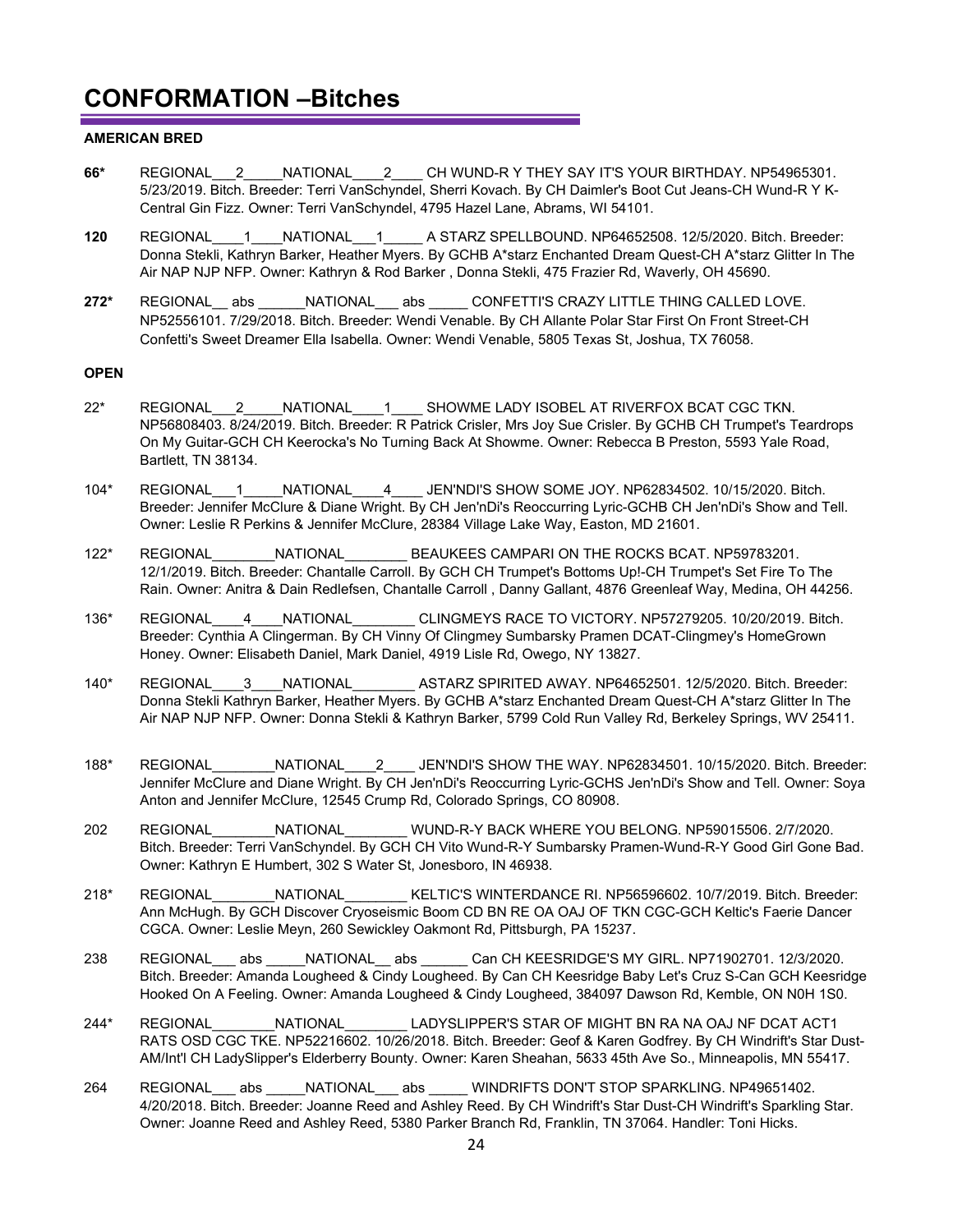#### **OPEN continued…..**

- 270 REGIONAL NATIONAL 3 Can GCH KEESRIDGE HOOKED ON A FEELING. FC745750. 2/8/2018. Bitch. Breeder: Amanda Lougheed. By NZ CH Clandara Lord-Kaos-Can/Am GCH Keesridge The Essence Of Zivah CHOF COMX CGN CD RE ITD RATI TDI. Owner: Amanda Lougheed & Cindy Lougheed, 384097 Dawson Rd, Kemble, ON N0H 1S0.
- 274\* REGIONAL MATIONAL abs KEESRIDGE ROLLIN THE DICE W CONFETTI. FC745751. 2/8/2018. Bitch. Breeder: Amanda Lougheed. By Clandara Lord Kaos-CH Keesridge The Essence of Zivah. Owner: Wendi Venable, 5805 Texas St, Joshua, TX 76058.

#### **REGIONAL**

WINNERS BITCH\_\_82\_\_\_\_RESERVE\_186\_\_\_\_BITCHES\_\_\_42\_\_\_\_POINTS\_\_\_5\_\_\_

#### **NATIONAL**

WINNERS BITCH\_\_56\_\_\_\_RESERVE \_\_ 82\_\_\_\_\_BITCHES\_\_\_\_38\_\_\_\_POINTS\_\_\_\_5\_\_\_\_\_\_\_\_\_\_\_\_\_

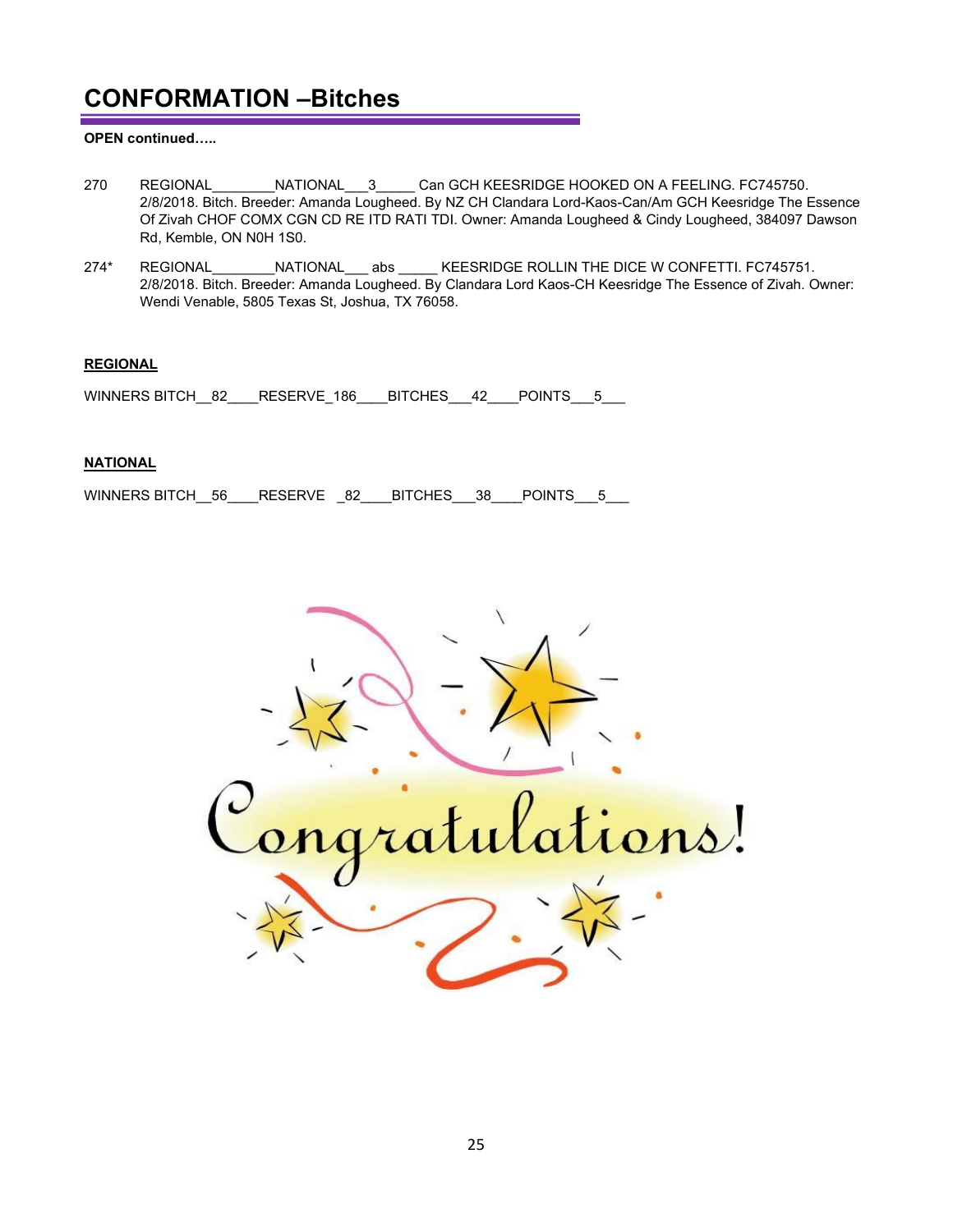## **VETERANS**

#### **DOGS:**

#### **8 TO 10 YEARS**

- **25\*** REGIONAL\_\_\_3\_\_\_\_\_NATIONAL\_\_\_5\_\_\_\_\_ CH FOXFAIR CARA SCREEN PLAY RA AX AXJ SWN CGC. NP33474404. 12/19/2012. Dog. Breeder: Deborah A Lynch & Jeanne Buente. By Foxfair Essex-Foxfair Silent Screen Star. Owner: Marilyn Warren, Heather Myers & Debbie Lynch, 15 Mt Archer Road, Lyme, CT 06371.
- 85\* REGIONAL abs NATIONAL abs GCHB NYTSKY'S LYTNING STRYKES AT KIMAR. NP34829801. 5/24/2013. Dog. Breeder: Lisa Finch. By Skyline's Unit of Measure-Kimar's Nytsky Walk This Way. Owner: Lisa R Finch, 132 Godfrey Ln, Hollidaysburg, PA 16648.
- **127\*** REGIONAL\_\_\_2\_\_\_\_\_NATIONAL\_\_\_\_2\_\_\_\_ GCH HI-SPEED IKON'S WATCH ME DANCE. NP34961003. 6/9/2013. Dog. Breeder: Tammy Siegers & Kathi Fleischer. By GCH IKON's Cha Ching-CH IKON"s Lamborghini Reveton. Owner: Joyce Wilson-Windsor, 4576 Doverdell Dr, Pittsburgh, PA 15236.
- **253\*** REGIONAL\_\_\_\_1\_\_\_\_NATIONAL\_\_\_\_1\_\_\_\_ GCH CH MACH KJ'S CHUBBY IS THE NEW SEXY BN RN MXS MJC OF TKN. NP35091603. Dog. 7/1/2013. Dog. Breeder: Kristen Dowd. By GCH CH KJ's Its Nothin Purrsonal CD-CH KJ's Black Eyed Pea. Owner: Laura Inman, 2170 Ryan Rd, De Pere, WI 54115.
- 249 REGIONAL abs NATIONAL 3 CH DAIMLER'S THE WILD ROVER FOR EMERALD. NP35824302. 10/15/2013. Dog. Breeder: Judy Kehoe, Steve Kehoe, Diane Benz. By GCH Ikon's Cha-Ching-GCH Daimler's Rocket's Red Glare. Owner: Judy and Steve Kehoe, 5710 North Kostner Ave, Chicago, IL 60646.

#### **10 TO 12 YEARS**

- 47 REGIONAL MATIONAL 4 CH DARKENWALD JUST A CUT ABOVE SHAINAKEES. NP28339502. 11/17/2010. Dog. Breeder: Suzette Lefebvre. By CH Darkenwald Cut To The Chase-CH Darkenwald Black Ice. Owner: Rev Ruthann Seibert & Suzette Lefebvre, 3985 William Court, Charlottesville, VA 22903.
- 61\* REGIONAL\_\_\_\_\_2\_\_\_\_NATIONAL\_\_\_3\_\_\_\_\_ GCHS CH TRUMPET'S NO QUESTIONS ASKED HOF. NP274905001. 10/17/2010. Dog. Breeder: Beth Blankenship. By CH Masada Sound Off At Trumpet HOF-CH Trumpet's Power Flower. Owner: Beth Blankenship, 1219 Saint John Church Rd, Gibsonville, NC 27249.
- 119 REGIONAL\_\_\_3\_\_\_\_\_NATIONAL\_\_\_\_ 2 GCH MACH KJ'S LIVIN LARGE UDX OM3 RE MJS MXS XF. NP29153401. 6/7/2011. Dog. Breeder: Kristen Dowd. By CH KJ's Livin The Dream CDX NA NAJ-CH KJ's Superstition. Owner: Elizabeth Strick, 3505 Barker St, Hudsonville, MI 49426.
- 169\* REGIONAL 1 NATIONAL 1 GCH CH TRUMPET'S SHAKE IT UP. NP30084001. 9/4/2011. Dog. Breeder: Beth Blankenship. By CH Masada Soundoff At Trumpet-CH Trumpet's Power Flower. Owner: Debra Smith, Erik Smith, 618 Cowles Ave, Joliet, IL 60435.
- 185\* REGIONAL\_\_\_\_\_\_\_\_NATIONAL\_\_\_\_\_\_\_\_ CH MACH4 HALLELUJAH'S CANON AMEN CD RE MXS2 MJB3 MXF T2B7 CGC. NP30757707. 1/3/2012. Dog. Breeder: Sue Ellen Cassiday and John Cassiday. By CH Odyssey's Angel Incognito CD PCDX RE OA AXP AXJ AJP OF-CH MACH Daimler's Truly Top Secret CDX RE MXC MJC XF. Owner: John D Cassiday, 310 Ridge Rd, Barrington, IL 60010.
- 239\* REGIONAL\_\_\_4\_\_\_\_\_NATIONAL\_\_\_\_\_\_\_\_ GCH CH KELTIC'S DREAM COME TRUE EI CGC. NP31595101. 5/3/2012. Dog. Breeder: Ann M McHugh. By GCH Skyline's Unit of Measure-CH Keekichi's Klassic Irish Dancer CD RA BN CGC. Ann M McHugh, 8722 Pine Hollow Dr, Russell, OH 44072.

#### **12 YEARS AND OVER**

**231\*** REGIONAL\_\_\_1\_\_\_\_\_NATIONAL\_\_\_\_1\_\_\_\_ CH MACH LADYSLIPPER'S TOP HAT AND TAIL CD BN RE MXG MJS MXP MJP NF OFP RATO CGC TKP. NP24827401. 7/17/2009. Dog. Breeder: Geof & Karen Godfrey. By LadySlipper's Trailblazer-Twin Trees Allie Cat LS. Owner: Karen Sheahan, 5633 45th Ave So., Minneapolis, MN 55417.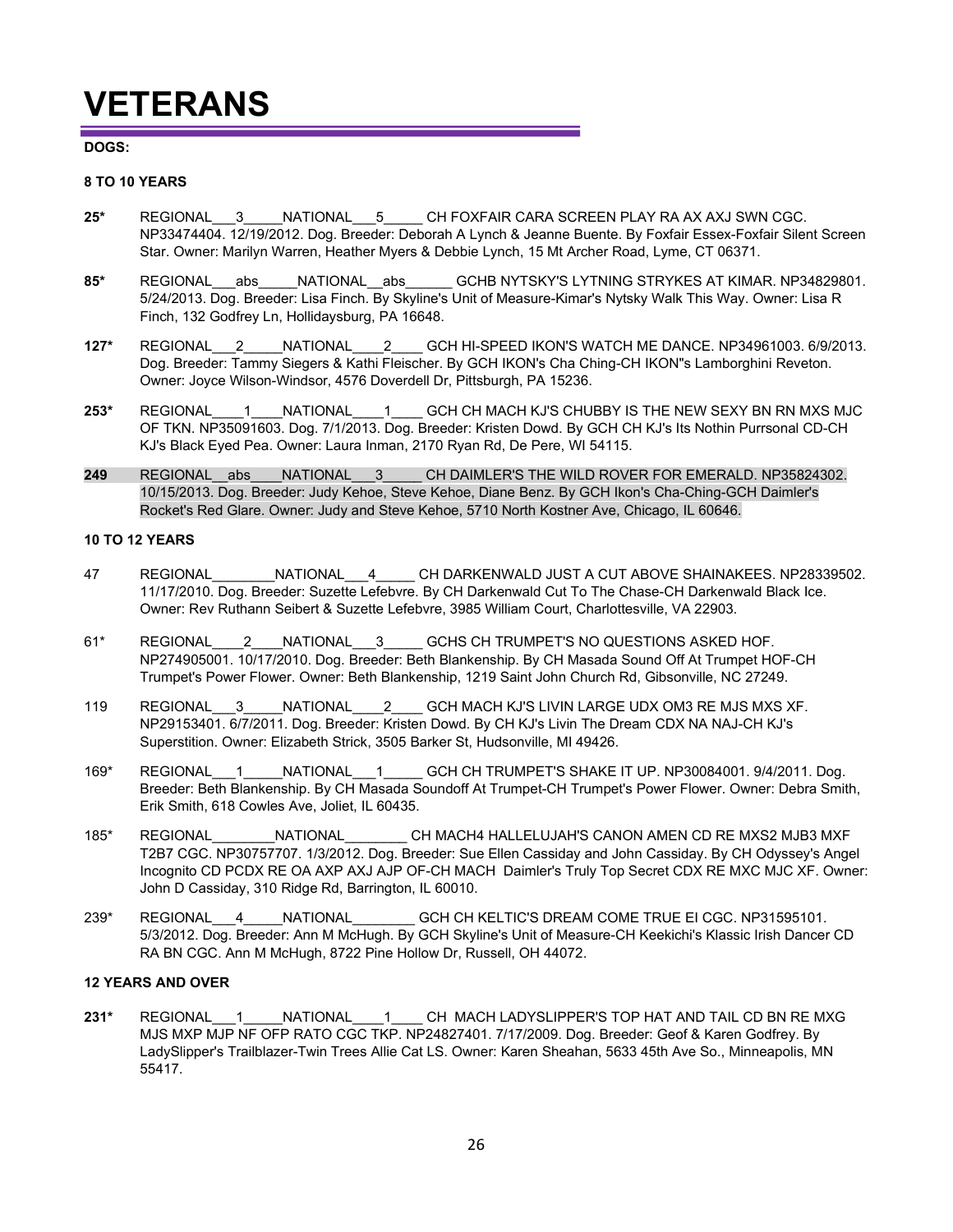## **VETERANS**

#### **BITCHES:**

#### **8 TO 10 YEARS**

- **74\*** REGIONAL\_\_\_\_3\_\_\_\_NATIONAL\_\_\_2\_\_\_\_\_ GCH TRUMPET'S POUNDCAKE. NP33425302. 12/7/2012. Bitch. Breeder: Beth Blankenship. By CH Trumpet's Crocodile Rock-CH Trumpet's Got To Be Bonnyvale N' Karolina ROMX. Owner: Beth Blankenship, 1219 Saint John Church Rd, Gibsonville, NC 27249.
- **144** REGIONAL\_\_\_\_\_\_\_\_NATIONAL\_\_\_abs\_\_\_\_\_ CHIC'S ANKOR LIVE YOUR DREAM. NP31065302. 6/13/2012. Bitch. Breeder: Joyce Perkins. By CH Chic's Makin' A Move-Ankor's Young At Heart. Owner: Jane Livingston, Robin Hite, 873 Burkewood Dr, Lexington, KY 40509. Handler: Ashley Houk.
- **192** REGIONAL\_\_\_2\_\_\_\_\_NATIONAL\_\_\_\_1\_\_\_\_ GCHB BONNYVALE BARONWOOD'S TRULY IRRESIST'BLE. NP33300402. 11/17/2012. Bitch. Breeder: Darlene Bosch, Donna Smith, Patricia Stroud, Bonnie Fowler. By CH Karolina Bonnyval Deal No Deal-GCH Bonnyvales Simply Amazing. Owner: Donna Smith, Darlene Bosch, 62 Grafton Hills Dr, Grafton, IL 62037.
- **230** REGIONAL\_\_\_4\_\_\_\_\_NATIONAL\_\_\_\_\_4\_\_\_ CH CHIC'S PURSSONAL DANCER FCAT CGCA TKI. NP35263901. 8/7/2013. Bitch. Breeder: Robin Hite. By GCH KJ's Its Nothing Purrsonal-GCH Windrift's Chic Dancer CGCA. Owner: Robin Hite, 100 Woodbourne Lane, Ormond Beach, FL 32174.
- 234 REGIONAL\_\_\_\_\_\_\_\_NATIONAL\_\_\_\_\_\_\_\_ Can GCH KEESRIDGE'S RAEVYN BEAUTY CGN RN RATO ITD CAA URO1 Ca SX SCN. NP35718601. Bitch. Breeder: Amanda Lougheed. By Can/Am CH Darkenwald Just A Cut Above Shainakees-Can/Am GCH Keesridge The Essence Of Zivah CHOF COMX CGN CD RE ITD RATI TDI. Owner: Amanda Lougheed & Cindy Lougheed, 384097 Dawson Rd, Kemble, ON N0H 1S0.
- **248** REGIONAL\_\_\_1\_\_\_\_\_NATIONAL\_\_\_3\_\_\_\_\_ GCH SKYLINE'S PURRSONAL SELECTION. NP32928002. 10/5/2012. Bitch. Breeder: Susan Cullen & Kristen Cullen DVM. By GCHG KJ's Its Nothing Purrsonal CD BN RE CGCA TKN-CH Skyline's Natural Selection. Owner: Susan Cullen & Kristen Cullen DVM, 18300 Buck Lake Cir, Prior Lake, MN 55372.

#### **10 TO 12 YEARS**

- 32 REGIONAL\_\_\_\_\_\_\_\_NATIONAL\_\_\_\_4\_\_\_\_ CH MARKWRIGHT'S BE DAZZLIED BY TWILIGHT CGCA CGCU TKN. NP27296601. 5/25/2010. Bitch. Breeder: Mary Ellen Meyer, Tina Neubauer, Darla Daugherty, David Daugherty. By GCH CH Blueridge Kings Cross Markwright-AM CAN CH Markwright's While You Were Out. Owner: Morgan Susanne Foxx, 1109 Ownby Ln, Knoxville, TN 37919.
- 64\* REGIONAL\_\_\_3\_\_\_\_\_NATIONAL\_\_\_\_3\_\_\_\_ GCH CH MACH2 KJ'S PLAY DATE CDX BN GO RE MXS MJG MFB TQX CGCA TKN HOF. NP30026204. 9/1/2011. Bitch. Breeder: Kristen Dowd. By CH KJ's Billy The Kid-GCH CH KJ's Dream Date RN HOF. Owner: Lois and David Waddell, 901 Cranbrook Dr, Wilmington, DE 19803.
- 124\* REGIONAL MATIONAL abs GCH KELTIC'S LIVING THE DREAM CD BN RN THDA CGCA TKP SIN SCN. NP31595103. 5/3/2012. Bitch. Breeder: Ann McHugh. By GCH Skyline's Unit of Measure-CH Keekichi's Klassic Irish Dancer BN RN. Owner: Anitra Redlefsen, 4876 Greenleaf Way, Medina, OH 44256.
- 196\* REGIONAL\_\_\_\_\_\_\_\_NATIONAL\_\_\_\_\_\_\_\_ MACH2 HALLELUJAH AMEN KATIE CD RE MXC MJB2 MXF T2B2 CGC. NP30757701. 1/3/2012. Bitch. Breeder: Sue Ellen Cassiday and John Cassiday. By CH Odyssey's Angel Incognito CD PCDX RE OA AXP AXJ AJP OF-CH MACH Daimler's Truly Top Secret CDX RE MXC MJC XF. Owner: John D Cassiday, 310 Ridge Rd, Barrington, IL 60010.
- 254\* REGIONAL\_\_\_4\_\_\_\_\_NATIONAL\_\_\_\_\_\_\_\_ GCH CH KELTIC'S FAERIE DANCER CGCA. NP3159502. Bitch. Breeder: Ann M McHugh. By GCH Skyline's Unit of Measure-CH Keekichi's Klassic Irish Dancer CD RA BN CGC. Owner: Ann M McHugh, 8722 Pine Hollow Dr, Russell, OH 44072.
- 268\* REGIONAL\_\_2\_\_\_\_\_\_NATIONAL\_\_\_\_1\_\_\_\_ GCHS PANDORA THE MATRIX. NP31059501. 1/10/2012. Bitch. Breeder: Michelle Roybal. By GCHS Karolonia Bonneyvale Wants To Be-CH Trumpet's Hollaback Girl. Owner: Michelle Roybal, 7388 Aspenwood Lane, Boston, VA 22713.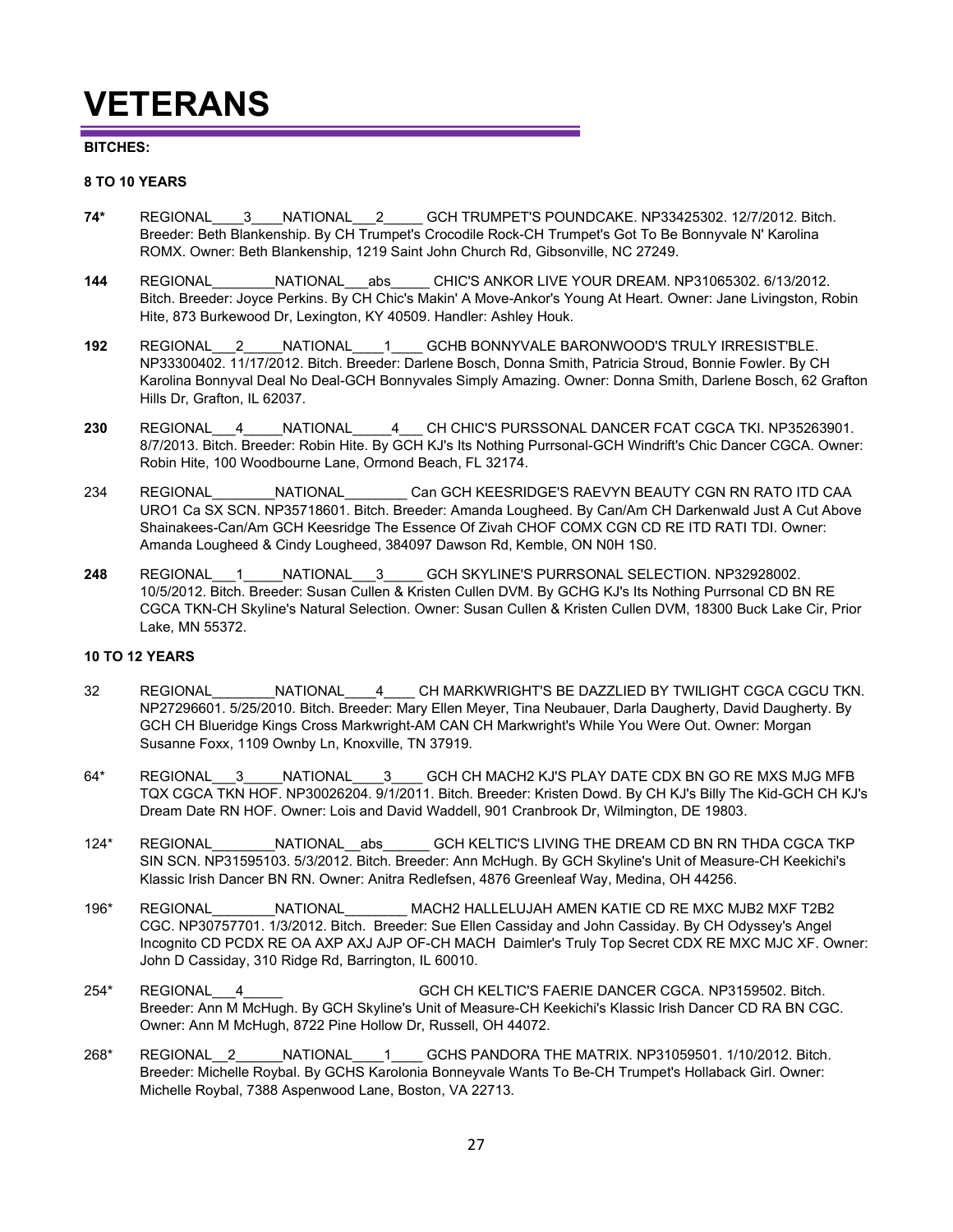## **VETERANS**

#### **BITCHES 10 TO 12 YEARS continued**

278\* REGIONAL 1 NATIONAL 2 CH MACH3 PCH5 KJ'S SPEED DATE BN RA MXC MJC MXP17 MXPG2 MJP16 MJPS2 PAX5 OF T2B BCAT SEN RATO TKN. NP30026205. 9/1/2011. Bitch. Breeder: Kristen Dowd. By GCH CH KJ's Billy The Kid-CH KJ's Dream Date. Owner: Laura Inman, 2170 Ryan Rd, De Pere, WI 54115.

#### **12 YEARS AND OVER**

- **88\*** REGIONAL\_\_\_4\_\_\_\_\_NATIONAL\_\_\_2\_\_\_\_\_ GCHS KEENORTH ALL ABOUT U HAITI. NP25145601. 11/30/2009. Breeder: Pamela Wendland. By GCH Richwood's Special Forces-Princess Maya. Owner: Elizabeth Fortino, 531 S 5th St, Roscommon, MI 48653.
- **114\*** REGIONAL\_\_\_3\_\_\_\_\_NATIONAL\_\_\_3\_\_\_\_\_ GCH CH MARKWRIGHT'S WINDSWEPT TAIGA. NP22977105. 2/27/2009. Bitch. Breeder: Mary Ellen Meyer. By CH Markwright's Milestone-CH Markwright's Risky Business. Owner: Alecia Novak, 1518 Bruce Ave, Windsor, ON Canada N8X 1X9.
- **256\*** REGIONAL\_\_\_\_2\_\_\_\_NATIONAL\_\_\_\_\_\_\_\_ CH KEEKICHI'S KLASSIC IRISH DANCER CD RA BN CGC. NP18934603. Bitch. Breeder: Roseanne D Conrad & Kathi Fleisher. By CH Midnight's Mystical Legend-CH Klassic's Forty Licks. Owner: Ann M McHugh, 8722 Pine Hollow Dr, Russell, OH 44072.
- 276 REGIONAL 1 NATIONAL 1 GCH CH SHAINAKEES ABSOLUTE ASSET IS GRACE. NP24813702. 10/2/2009. Bitch. Breeder: Rev Ruthann Seibert & Suzette Lefebvre. By Windrifts Non-Negotiable Asset-Darkenwald Chase Away Th' Blues. Owner: Rev. Ruthann Seibert & Suzette Lefebvre, 122 Krall Road, Myerstown, PA 17067.

## **BEST OF BREED**

#### **SPECIAL DOGS:**

- 15\* REGIONAL\_\_\_\_\_\_\_\_NATIONAL\_\_\_\_\_\_\_\_ GCHB CH LEGEND'S PURPLE MAJESTIC HIGH. NP51040802. 7/5/2018. Dog. Breeder: Deanna Cox. By CH Trumpet's Brass Monkey-GCHB CH Legend's Lil Bit of Sugar and Spice. Owner: Deanna Cox, 10645 Hungate Rd, Colorado Springs, CO 80908.
- 21\* REGIONAL\_\_\_\_\_\_\_\_NATIONAL\_\_\_\_\_\_\_\_ GCHB CH SHERWOOD'S SINGING IN THE RAIN AT KEESHOND HEAVEN DCAT. NP51383302. 2/11/2019. Dog. Breeder: Phyllis Noonan & Collene Hamm & Mark Hamm. By GCHS CH Quinn Of Kh Sumbarsky Pramen-GCH CH Sherwood's Sophisticate. Owner: Karen Evasuik, 1130 Ulmus Dr, Loveland, CO 80538.
- 35 REGIONAL\_\_\_\_\_\_\_\_NATIONAL\_\_\_abs\_\_\_\_\_ GCH IKON'S SHINE IN THE SPOTLIGHT. NP45796701. 2/23/2017. Dog. Breeder: Kathi Fleischer. By GCHS Ikon's Cha-Ching-GCHB Ikon's Steal The Spotlight. Owner: Kathi Fleischer, 744 Solaris Court, Blacklick, OH 43004.
- 37 REGIONAL\_\_\_\_\_\_\_\_NATIONAL\_\_\_\_\_\_\_\_ GCHP SPROOKJE N SHERWOOD SPECIAL BLENDZ. NP41161205. 11/6/2015. Dog. Breeder: Melanie Sorice and Phyllis Noonan. By GCHP Sprookje Lunar Appellation-GCH Sherwood's Affair To Remember. Owner: Salvatore & Melanie Sorice, 4646 Legacy Dr, Canfield, OH 44406. Handler: Stacy Threlfall.
- 41 REGIONAL MATIONAL GCH CH MARKWRIGHT'S GOLD RUSH. NP48183801. 9/7/2017. Dog. Breeder: Mary Ellen Meyer. By CH Markwright's Black Hills Gold-CH Markwright's Shades of Time. Owner: Mary Ellen Meyer & Ingrid Oliver, 810 Ontario Ave, Oostburg, WI 53070.
- 45 REGIONAL\_\_\_\_\_\_\_\_NATIONAL\_\_\_\_\_\_\_\_ CH MARKWRIGHT'S FOCUS ON ME GEZANG. NP61792401. 5/29/2020. Dog. Breeder: Mary Ellen Meyer. By GCH CH Markwright's Game On-Markwright's Something Timeless. Owner: Mary Ellen Meyer & Pat Martinez, 810 Ontario Ave, Oostburg, WI 53070.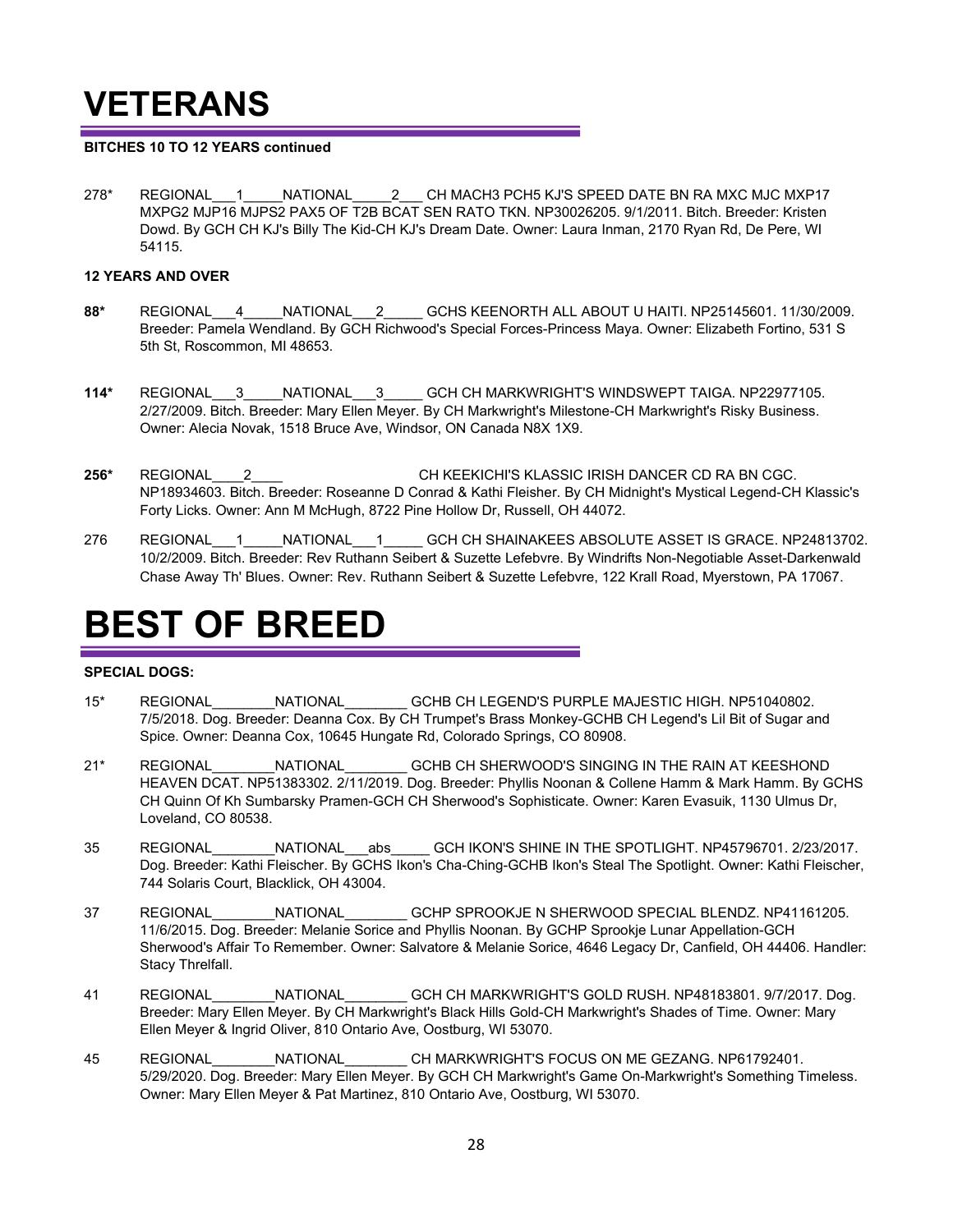#### **SPECIAL DOGS: continued…..**

- 49\* REGIONAL\_\_\_\_\_\_\_\_NATIONAL\_\_\_\_\_\_\_\_ GCHB PANDORA THOR. NP44071701. 8/12/2016. Dog. Breeder: Michelle Roybal. By GCHS Trumpet's You Could Be Mine-GCHS Pandora The Matrix. Owner: Michelle Roybal, 7388 Aspenwood Lane, Boston, VA 22713.
- 51 REGIONAL NATIONAL abs GCHS KJ'S LIKE A BOSS CGC TKN ATT. NP53546001. 1/17/2019. Dog. Breeder: Kristen Dowd. By CH B MI KJ Head Honcho-GCHB KJ's Dreamsicle RN BCAT RATO CGC TKN. Owner: Kristen Dowd, 2112 Edgewood Dr, Woodstock, IL 60098.
- 53\* REGIONAL\_\_\_\_\_\_\_\_NATIONAL\_\_\_\_\_\_\_\_ CH KJ'S BOSS MAN COMES TO TOWN CGC. NP53546003. 1/17/2019. Dog. Breeder: Kristen Dowd. By CH B MI KJ Head Honcho-GCHB KJ's Dreamsicle RN BCAT RATO CGC TKN. Owner: Lois and David Waddell and Kristen Dowd, 901 Cranbrook Dr, Wilmington, DE 19803.
- 55\* REGIONAL\_\_\_\_\_\_\_\_NATIONAL\_\_\_abs\_\_\_\_\_ CH ADONAI'S ONE WHOM MY SOUL LOVES. NP58469004. 2/14/2020. Dog. Breeder: MeLinda Hughes. By CH Evolution Let The Bridges Burn-CH Adonai's Breath of Heaven. Owner: MeLinda Hughes, 13875 Cass County Rd, Vivian, LA 71082.
- 63\* REGIONAL\_\_\_\_\_\_\_\_NATIONAL\_\_\_\_\_\_\_\_ GCHB TRUMPET'S TEARDROPS ON MY GUITAR. NP41519402. 10/22/2015. Dog. Breeder: Beth Blankenship. By GCHS CH Trumpet's No Questions Asked HOF-GCH Trumpet's Poundcake ROM. Owner: Beth Blankenship, 1219 Saint John Church Rd, Gibsonville, NC 27249.
- 65\* REGIONAL\_\_\_\_\_\_\_\_NATIONAL\_\_\_\_\_\_\_\_ CH WUND-R Y BIRTHDAY BASH. NP54965304. 5/23/2019. Dog. Breeder: Terri VanSchyndel, Sherri Kovach. By CH Daimler's Boot Cut Jeans-CH Wund-R Y K-Central Gin Fizz. Owner: Terri VanSchyndel & Holly McCabe, 4795 Hazel Lane, Abrams, WI 54101.
- 71 REGIONAL\_\_\_\_\_\_\_\_NATIONAL\_\_\_\_\_\_\_\_ CH WINDRIFT'S DIRTY HAIRY. NP67410309. 5/28/2021. Dog. Breeder: Ashley Reed and Joanne Reed. By CH Windrift's Stand By Me-CH Windrift's When I Dream. Owner: Joanne Reed & Ashley Reed, 5380 Parker Branch Rd, Franklin, TN 37064.
- 73 REGIONAL\_\_\_\_\_\_\_\_NATIONAL\_\_\_\_\_\_\_\_ CH WINDRIFTS STAND BY ME. NP55492203. 5/31/2019. Dog. By CH Keeshee's Lock Stock 'N Barrel-CH Wild Heart's Over The Moon To Merrythought. Owner: Joanne Reed & Ashley Reed, 5380 Parker Branch Rd, Franklin, TN 37064.
- 79 REGIONAL\_\_\_\_\_\_\_\_NATIONAL\_\_\_\_\_\_\_\_ GCH SKYLINE'S CONTINUUM. NP53000101. 8/2/2018. Dog. Breeder: Susan Cullen and Kristen Cullen DVM. By GCHP Skyline's Unit Of Measure-GCH Skyline's Purrsonal Selection. Owner: Jean Gauchat-Hargis & Joshua Hargis, Susan Cullen, Kristen Cullen DVM, 9811 La Clair Rd, Wilton, CA 95693.
- 93\* REGIONAL NATIONAL CH HISPEED GIVING ME A MILLION REASONS @ IKON. NP45832101. 3/5/2017. Dog. Breeder: Tammy Siegers, Kathi Fleischer. By GCHS IKON's Hooray For Hollywood-CH IKON's Lamborghini Reventon. Owner: Tammy Sieges, Kathi Fleischer, 1107 W Vienna Rd, Clio, MI 48420.
- 95\* REGIONAL NATIONAL CH KEESRIDGE I'VE GOT THE MAGIC IN ME CGC TKN. NP60926201. 7/31/2019. Dog. Breeder: Amanda & Cindy Lougheed. By Ashbrook's Like-A-Rock O Allante-Keesridge Reflection O'Heaven. Owner; Tracy La Belle, 1238 Forest Bay Dr, Waterford, MI 48328.
- 103\* REGIONAL\_\_\_\_\_\_\_\_NATIONAL\_\_\_\_\_\_\_\_ CH TRUMPET'S LITTLE BIT ROCK N' ROLL. NP62208201. 8/14/2020. Dog. Breeder: Beth Blankenship. By CH Trumpet's I Write The Songs-CH Trumpet's Abracadabra. Owner:Keith Harpe, 9009 Lansdale Dr, Raleigh, NC 27617.
- 111 REGIONAL\_\_\_\_\_\_\_\_ CH CHIC'S DREAM OF LIVIN' LARGE AT LBK. NP43221801. 1/29/2016. Dog. Breeder: Jane Livingston & Robin Hite. By CH Ikon's Cha-Ching-Chic's Ankor Live Your Dream. Owner: Jane Livingston, Robin Hite, 873 Burkewood Dr, Lexington, KY 40509.
- 113 REGIONAL\_\_\_\_\_\_\_\_NATIONAL\_\_\_\_\_\_\_\_ CH ALLANTE'S THANK GOD I'M A COUNTRY BOY. NP54316902. 3/26/2019. Dog. Breeder: Jeri Kissling. By GCHB Allante's Ladies Love Country Boys-CH Allante's Easy On The Eyes. Owner: Janet L Miller & John R Miller, 7055 Maple Creek Dr, Liberty Twp, OH 45044.
- 125\* REGIONAL\_\_\_\_\_\_\_\_NATIONAL\_\_abs\_\_\_\_\_\_ CH KELTIC'S IRISH ROVER. NP46277102. 5/9/2017. Dog. Breeder: Ann M McHugh. By CH IKON's Astin Martin Special Edition-GCH CH Keltic's Faerydae Dancer CGCA. Owner: Joyce Wilson-Windsor, 4576 Doverdell Dr, Pittsburgh, PA 15236.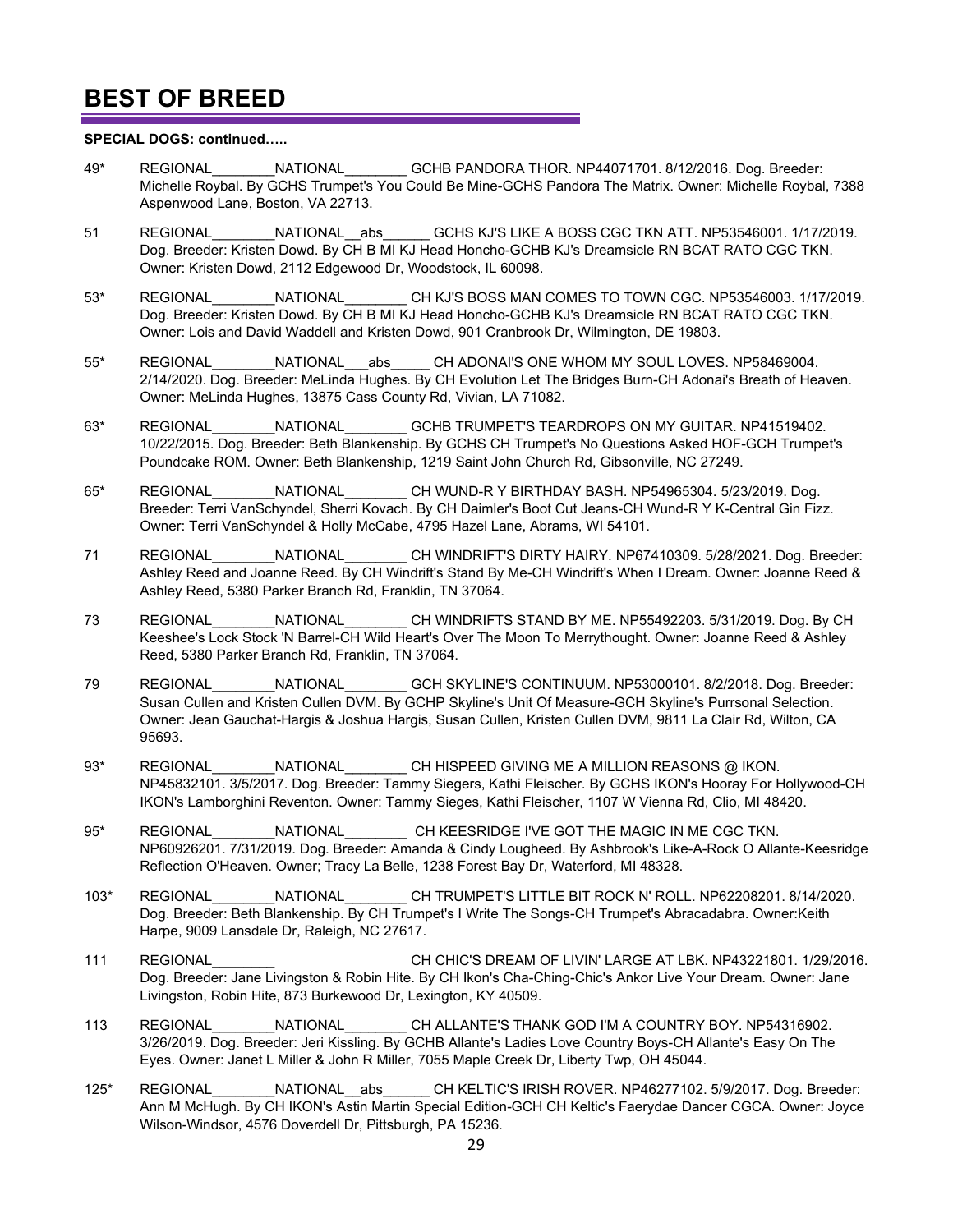#### **SPECIAL DOGS: continued…..**

- 131\* REGIONAL\_\_\_\_\_\_\_\_NATIONAL\_\_\_\_\_\_\_\_ CH CORNERSTONE'S SOLID GROUND. NP57574201. 11/7/2019. Dog. Breeder: Jean Leiker. By GCH Allante Polar Star First On Front Street-GCH JenNDi's Ashbrook Ascent. Owner: Jean Leiker, 892 280th Ave, Hays, KS 67601.
- 133 REGIONAL MATIONAL GCHG IKON'S TO THE MOON AND BACK. NP44916601. 11/12/2016. Dog. Breeder: Roseanne D Conrad & Kathi Fleischer. By CH Ikon's Aston Martin Special Edition RN CGC-CH Ikon's Giving Me Goosebumps GGC TKP. Owner: Jacqueline J Cicale, 5 Palmer Court, Ridgefield, CT 06877. Handler: Andrew Green.
- 139\* REGIONAL\_\_\_\_\_\_\_\_NATIONAL\_\_\_\_\_\_\_\_ GCHB CORNERSTONE'S FIRMLY GROUNDED. NP57574202. Dog. Breeder: Jean Leiker. By GCH Allante Polar Star First On Front Street TKN-GCH Jen'nDi's Ashbrook Ascent. Owner: Nancy Cameron & Jean Leiker, 269 Acorn Dr, Yankton, SD 57078.
- 141\* REGIONAL\_\_\_\_\_\_\_\_NATIONAL\_\_\_\_\_\_\_\_ CH OLEFORT SWASHBUCKLER CGC TKN. NP50717401. 10/2/2017. Dog. Breeder: Angela Curtis. By CH Olefort Jack Rabbit-Wund-R Y's Good Girl Gone Bad-Alexander Yee and Sally Wang, 41-24 69th St, Woodside, NY 11377.
- 143\* REGIONAL\_\_\_\_\_\_\_\_NATIONAL\_\_\_\_\_\_\_\_ CH ADONAI'S CRUSADER OF FAITH AT KIRKWALL. NP53280703. 2/6/2019. Dog. Breeder: Melinda Hughes. By GCHS CH Adonai's Drawn From The Water-Adonai's Daystar. Owner: Roslyn Miller & Melinda Hughes & Alec Harrelson, 8704 N 124th E Pl, Owasso, OK 7405.
- 145\* REGIONAL\_\_\_\_\_\_\_\_NATIONAL\_\_\_\_\_\_\_\_ CH PEREGRINE LIVE TO TELL RI BCAT CGC. NP58497403. 2/22/2020. Dog. Breeder: Sandi Ford. By GCHB CH Skyline Summerwind One Giant Leap-GCHS CH Skyline's Splash of Mimosa NA NAJ. Owner: Stacey Alexander, 1824 Summer Lake Dr, Chesterfield, MO 63017.
- 149\* REGIONAL\_\_\_\_\_\_\_\_NATIONAL\_\_\_\_\_\_\_\_ CH GEATLAND'S CAPSICUM. NP59917001. 4/20/2020. Dog. Breeder: Richard G Su & Judith Nye. By GCH Ashbrook's Like-A-Rock O Allante-GCH Geatland's Kwispel V Sprookje. Owner: Richard G Su & Judith Nye, 320 Jersey Ave, Elberon, NJ 07740.
- 153\* REGIONAL\_\_\_\_\_\_\_\_NATIONAL\_\_\_\_\_\_\_\_ CH DARKENWALD XHAIDEN. NP5463002. 3/24/2019. Dog. Breeder: Suzette Lefebvre. By CH Darkenwald Cut To The Chase-CH Evolution's Hot Topic At Darkenwald. Owner: Barbara Linert, Suzanne Vessella, Suzette Lefebvre, 3883 Artmar Dr, Youngstown, OH 44515.
- 155\* REGIONAL\_\_\_\_\_\_\_\_NATIONAL\_\_\_\_\_\_\_\_ GCH KEEPSAKE DEFINITION OF EZ FOR NIGHTWIND BCAT. NP51131701. 6/22/2018. Dog. Breeder: Margaret Bissell and Deborah Hodges. By CH Keepsake Hot Rod Lincoln AX AXJ NF-CH Nightwind E-Z RutTkay. Owner: Margaret Bissell, 202 Canter Court, Winchester, VA 22602.
- 161 REGIONAL\_\_\_\_\_\_\_\_NATIONAL\_\_\_\_\_\_\_\_ GCH ATHENA ARISTOTLE. NP52715401. 11/2/2018. Dog. Breeder: Jennifer Sturgeon & Gabrielle Sturgeon. By CH Ikon's Aston Martin Special Edition RN CGC-CH Athena Just Like That. Owner: Jennifer Sturgeon & Gabrielle Sturgeon, PO Box 747, East Granby, CT 06026.
- 163\* REGIONAL\_\_\_\_\_\_\_\_NATIONAL\_\_\_\_\_\_\_\_CH MARKWRIGHT'S ANOTHER MILESTONE. NP48183702. 9/11/2017. Dog. Breeder: Mary Ellen Meyer. By CH Markwright Milestone-CH Markwright's Winning Brew. Owner: Harriet K. Harpe & Mary Ellen Meyer, 10401 East HJ Ave, Galesburg, MI 49053.
- 167 REGIONAL\_\_\_\_\_\_\_\_NATIONAL\_\_\_\_\_\_\_\_ GCHB TRALEIGH TRANS AM. NP51250801. 7/13/2018. Dog. Breeder: Traci Wasser. By GCHB Trumpet's Teardrops On My Guitar-GCH Traleigh Travelocity. Owner: Traci Wasser, 180 Concord Circle, King of Prussia, PA 19406.
- 171\* REGIONAL NATIONAL CH SHOW ME AFTER THE FALL DCAT. NP47087303. 5/27/2017. Dog. Breeder: Joy & Pat Crisler, Julie Miller. By GCH CH Ikon's Hooray For Hollywood-GCH CH Keerocka's No Turning Back At Show Me. Owner: Debra Smith, Erik Smith, Joy & Pat Crisler, 618 Cowles Ave, Joliet, IL 60435.
- 175\* REGIONAL abs NATIONAL abs GCHS CH ALLANTE'S LADIES LOVE COUNTRY BOYS. NP44264501. 10/6/2016. Dog. Breeder: Jeri Kissling. By GCHB CH Trumpet's I Wanna Be Your Boyfriend-CH Allante's Wicked Decadence NAJ NA. Owner: Jeri & Bobby Kissling, 5824 S Keystone Ave, Indianapolis, IN 46227.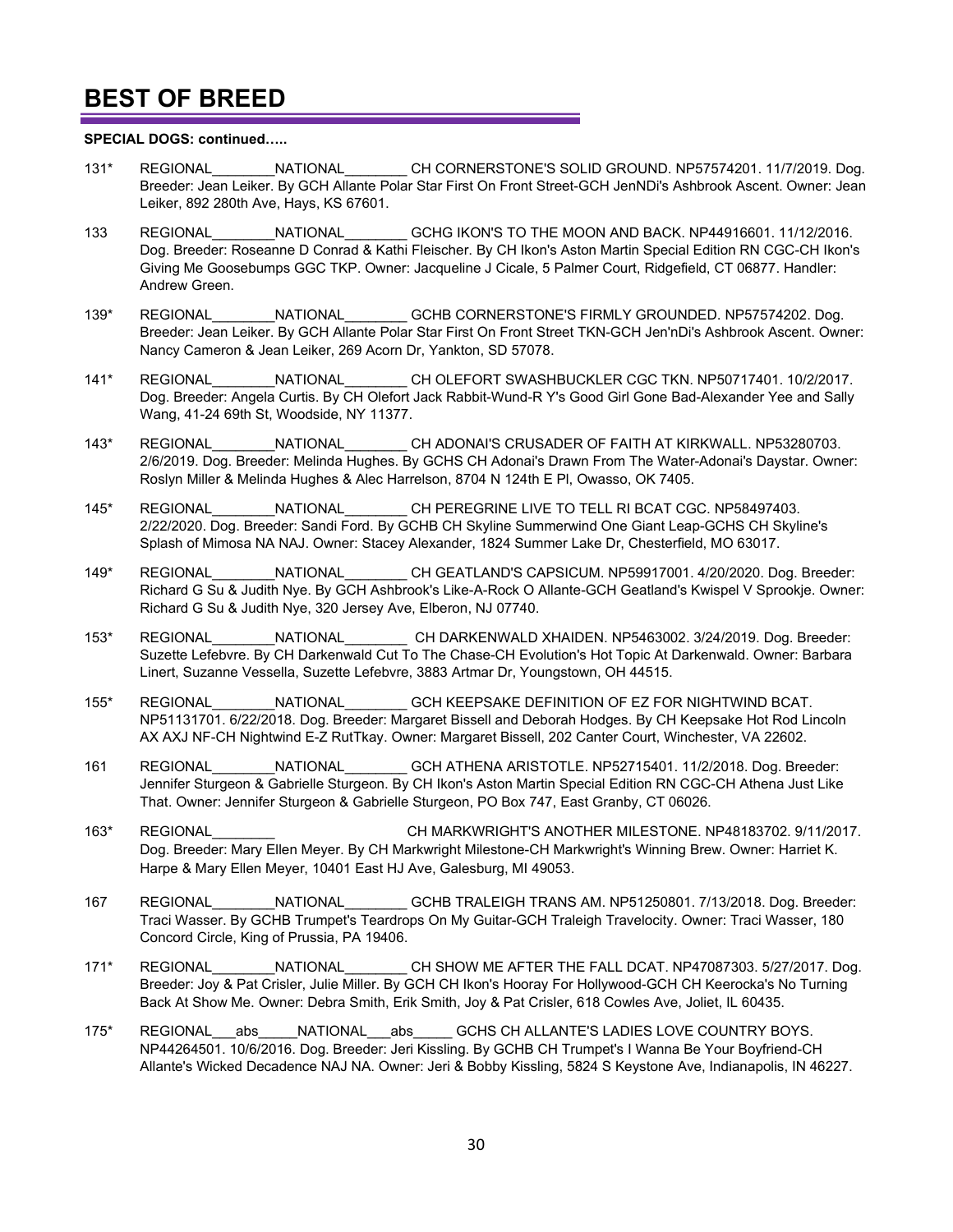#### **SPECIAL DOGS: continued…..**

- 177\* REGIONAL\_\_\_\_\_\_\_\_NATIONAL\_\_abs\_\_\_\_\_\_ CH ALLANTE'S JACK IS BACK OF BRITTLAF. NP65223002. 2/18/2021. Dog. Breeder: Jeri Kissling. By CH Allante's Crackerjack HOF ROMX-CH Allante's Easy On The Eyes. Owner: Nancy Thomas & Jeri Kissling, 1805 Whiteoak Court, Henderson, KY 42420.
- 179 REGIONAL MATIONAL GCHB SKYLINE SUMMERWIND ONE GIANT LEAP. NP40065602. 5/8/2015. Dog. Breeder: Susan Cullen, Kristen Cullen DVM. By CH Summerwind's Maximum Velocity-CH Skyline's Natural Selection. Owner: Jean Gauchat Hargis, Joshua Hargis, Donna Smith, 652 Grafton Hills Dr, Grafton, IL 62037.
- 189 REGIONAL\_\_\_\_\_\_\_\_NATIONAL\_\_\_\_\_\_\_\_ CH KEENORTH LOCKED & LOADED AT MARKWRIGHT. NP63434703. 11/20/2020. Dog. Breeder: Elizabeth Fortino. By GCH CH Ikons Horrah For Hollywood-CH Markwright's Packing My Pearls. Owner: Mary Ellen Meyer, 810 Ontario Ave, Oostburg, WI 53070.
- 193\* REGIONAL\_\_\_\_\_\_\_\_NATIONAL\_\_\_\_\_\_\_\_ GCH DISCOVER CRYOSEISMIC BOOM CD BN RE OA OAJ OF TKN CGC. NP38755603. 12/7/2014. Dog. Breeder: Roseann Vorce. By CH Kealoha-Shamrock TGIF At Keesbrook-GCH Discover Ruby Slippers. Owner: Leslie Meyn, 260 Sewickley Oakmont Rd, Pittsburgh, PA 15237.
- 199 REGIONAL **NATIONAL CH PEREGRINE CAUSING A COMMOTION. NP58487401. 2/22/2020.** Dog. Breeder: Sandi Ford. By GCHB CH Skyline Summerwind One Giant Leap-GCHS CH Skyline's Splash of Mimosa NA NAJ RATN CGC TKN. Owner: Sandi Ford, N6650 Rangeline Rd, Sheboygan, WI 53083.
- 201\* REGIONAL NATIONAL abs CH KEELYPSO'S LONE RANGER OF POLAR STAR. NP51712401. 6/19/2018. Dog. Breeder: Cynthia & Soren Frederiksen. By GCH CH Allante Polar Star First On Front Street-GCH CH Keelypso's Footloose 'N Fancy Free. Owner: Cynthia & Soren Frederiksen, PO Box 913, Conifer, CO 80433.
- 209 REGIONAL\_\_\_\_\_\_\_\_NATIONAL\_\_abs\_\_\_\_\_\_ CH TRALEIGH'S RACING IN THE RAIN. NP57224301. 11/1/2019. Dog. Breeder: Traci Wasser. By CH Trumpet's Shower The People-CH Traleigh's On Cloud Nine. Owner: Traci Wasser, 180 Concord Circle, King of Prussia, PA 19406.
- 211\* REGIONAL MATIONAL abs CH KEEPSAKE MOONSTRUCK AT ROCKSTAR. NP66326902. 3/30/2021. Dog. Breeder: Margaret Bissell. By GCHS Ikon's To The Moon and Back CGC TKN-GCH Keepsake American Pi. Owner: Jacqueline Cicale & Margaret Bissell, 202 Canter Court, Winchester, VA 22602.
- 215\* REGIONAL\_\_\_\_\_\_\_\_NATIONAL\_\_\_\_\_\_\_\_ GCHB RAYLENS DARK WIZARD OF BELKONWALD. NP47774201. 9/5/2017. Dog. Breeder: Elisabeth Dankert & Nancy Cameron. By GCHS CH Jen'n Di's Don't Stop Believin' CD RM RAE NA NAJ ACT2 CGC TKN-GCHB Rocky Mountain Radiance. Owner: Nancy Cameron & Lisa Dankert, 269 Acorn Dr, Yankton, SD 57078.
- 217 REGIONAL\_\_\_\_\_\_\_\_NATIONAL\_\_\_\_\_\_\_\_ GCHS INDYKEES BLESSINGS RAIN DOWN. NP38676004. 11/16/2014. Dog. Breeder: Pamela L Hildebrand. By GCH Ashbrook Mr Chairman-CH IndyKees You'll Accompany Me RN CGC. Owner: Janet L Miller & John R Miller, 7055 Maple Creek Dr, Libery Twp, OH 45044.
- 219\* REGIONAL\_\_\_\_\_\_\_\_NATIONAL\_\_\_\_\_\_\_\_ GACH HISPEED RICOCHET OFF IKON. NP34961001. Dog. Breeder: Tammy Siegers, Kathi Fleischer. By GCH IKON's Cha Ching-CH IKON's Lamborghini Reventon. Owner: Tammy Siegers, Kathi Fleischer, 1107 W Vienna Rd, Clio, MI 48420.
- 221\* REGIONAL\_\_\_\_\_\_\_\_NATIONAL\_\_\_\_\_\_\_\_ GCH CH VITO WUND-R Y SUMBARSKY PRAMEN. NP47833502. 7/30/2017. Dog. Breeder: Radka Miturova. By Eswood Under Lucky Stars-Narcissa Sumbarsky Pramen. Owner: Terri VanSchyndel, 4795 Hazel Lane, Abrams, WI 54101.
- 223\* REGIONAL\_\_\_\_\_\_\_\_NATIONAL\_\_\_\_\_\_\_\_ GCH CH LEGEND'S MASKED BANDIT. NP57691701. 11/18/2019. Dog. Breeder: Deanna Cox. By GCH CH Legend's Purple Majestic High-GCH CH Legend's Purple Lighting. Owner: Deanna Cox, 10645 Hungate Rd, Colorado Springs, CO 80908.
- 225 REGIONAL\_\_\_\_\_\_\_\_NATIONAL\_\_\_\_\_\_\_\_ GCH SPROOKJE ARMAND DE BRIGNAC BRUT GOLD. NP62593802. 8/28/2020. Dog. Breeder: Melanie Sorice & LaNora Madden. By CH VosDal Victory Junction's Legacy-GCH Sprookje N Sherwood's Victory Toast at VosDal. Owner: Salvatore & Melanie Sorice, 4646 Legacy Dr, Canfield, OH 44406. Handler: Elizabeth Edgerton.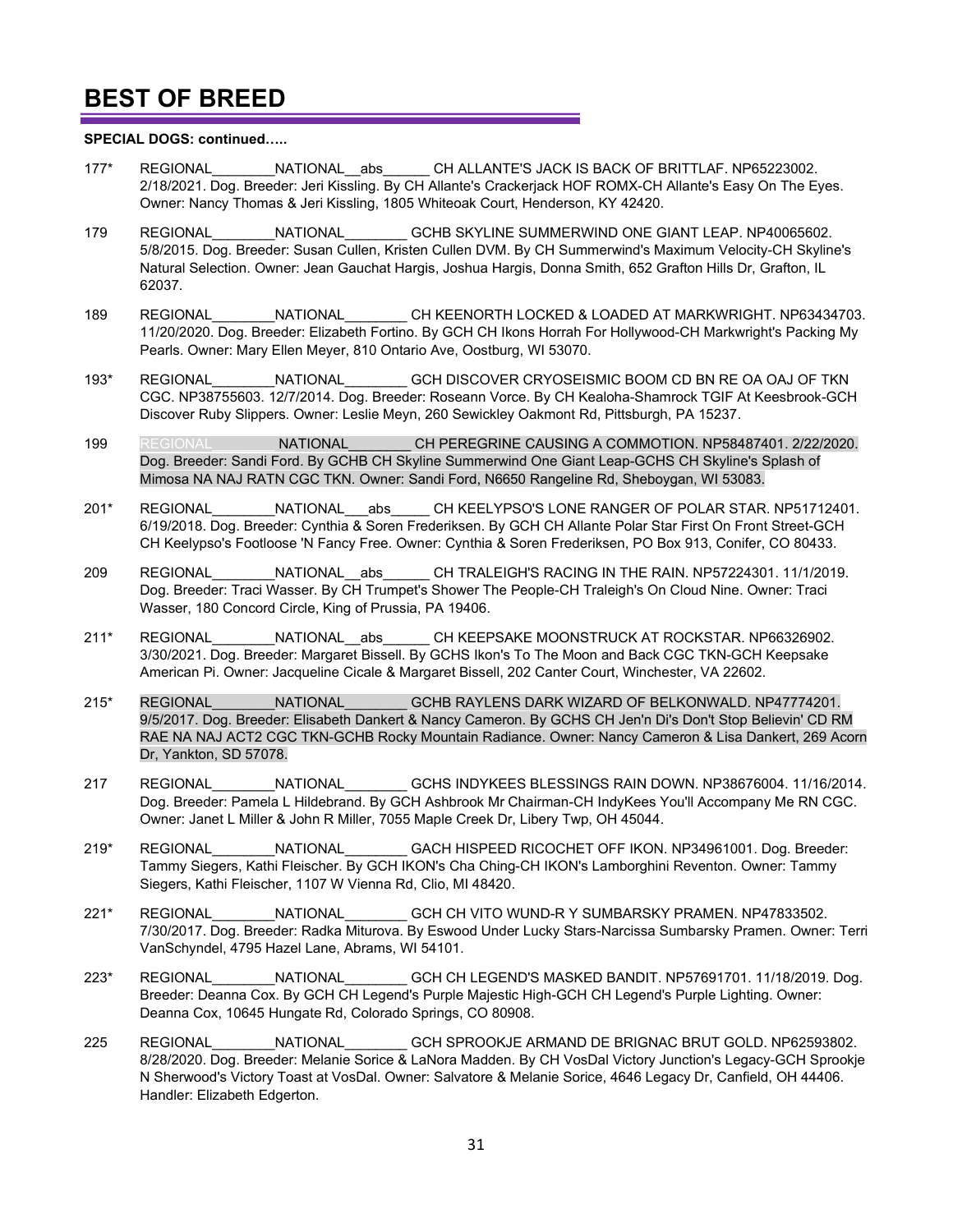#### **SPECIAL DOGS: continued…..**

- 227\* REGIONAL\_\_\_\_\_\_\_\_NATIONAL\_\_\_\_\_\_\_\_ GCH WUND-R-Y K-CENTRAL TIME IN A BOTTLE CD RA CGCA FCAT8 CAA TKA ATT. NP46448503. 2/7/2017. Dog. Breeder: Terri VanSchyndel & Sherri-Anne Kovach. By CH Marrkees Sizzling Comet CGC-CH Wund-R Y Bottoms Up K-Central. Owner: Stacie & Jeff Beasley, Terri VanSchyndel & Sherri-Anne Kovach, 9100 Live Oak Lane, Upper Marlboro, MD 20772.
- 237 REGIONAL\_\_\_\_\_\_\_\_NATIONAL\_\_\_\_\_\_\_\_ GCHS ASHBROOK'S MAVERICK FROM SHAINAKEES. NP43035801. 5/29/2016. Dog. Breeder: Rev. Ruthann Seibert & Suzette Lefebvre. By GCHS Ashbrook's Easy Rider-GCH ShainaKees Absolute Asset Is Grace. Owner: Lynne Hewitt, Box 1636, Carlyle, SK.
- 241\* REGIONAL NATIONAL CH KELTIC'S LUCK O'THE IRISH. NP46277103. 5/9/2017. Dog. Breeder: Ann M McHugh. By CH Ikon's Aston Martin Special Edition RN CGC-GCH CH Keltic's Faerie Dancer CGCA. Owner: Ann M McHugh, 8722 Pine Hollow Dr, Russell, Ohio 44072.
- 247\* REGIONAL abs NATIONAL abs CH SHOW ME THE BUTLER AT THE ABBEY. NP56808402. 8/24/2019. Dog. Breeder: R Patrick and Joy S Crisler. By GCHB CH Trumpet's Tear Drops On My Guitar-GCH CH Keerocka's No Turning Back At ShowMe. Owner: Joy S & R Patrick Crisler, 12237 KS Hwy 152, La Cygne, KS 66040.
- 257\* REGIONAL\_\_\_\_\_\_\_\_NATIONAL\_\_\_\_\_\_\_\_ GCH KEEPSAKE GREAT BALL'S OF FIRE. NP54721101. 4/4/2019. Dog. Breeder: Margaret Bissell. By GCHS Foxfair Rudy Valentino-GCH Keepsake Little Deuce Coupe. Owner: Margaret Bissell, 202 Canter Court, Winchester, VA 22602.
- 259 REGIONAL\_\_\_\_\_\_\_\_NATIONAL\_\_abs\_\_\_\_\_\_ GCHS CH WINDRIFT'S THE FORCE AWAKENS. NP42892602. 4/9/2016. Dog. Breeder: Anna & Chanse Boehringer. By CH Windrift's Star Dust-CH Windrift's Star Dancer's Promenade. Owner: Anna Boehringer & Joanne Reed, 7050 FM 660, Ennis, TX 75119.
- 261\* REGIONAL\_\_\_\_\_\_\_\_NATIONAL\_\_abs\_\_\_\_\_\_ LEGEND'S LORD OF SUNSPEAR AT WINDRIFT. NP63974101. 9/24/2020. Dog. Breeder: Deanna Cox, Anna Boehringer and Joanne Reed. By GCHS CH Windrift's The Force Awakens-GCH Legend's Purple Lightning. Owner: Nicole Boehringer, Anna Boehringer, Deanna Cox, Joanne Reed, 7050 FM 660, Ennis, TX 75119.

#### **SPECIAL BITCHES:**

- **14\*** REGIONAL\_\_\_\_\_\_\_\_NATIONAL\_\_\_\_\_\_\_\_ GCH CH KEELYPSO'S ON THE THRESHOLD OF A DREAM POLAR STAR. NP56022604. 6/30/2019. Bitch. Breeder: Cynthia & Sore Frederiksen. By GCH CH Allante Polar Star First On Front Street-CH Keelypso's Red Hot Silly Pepper. Owner: Cynthia & Soren Frederiksen, PO Box 913, Conifer, CO 80433.
- **20\*** REGIONAL\_\_\_\_\_\_\_\_NATIONAL\_\_\_\_\_\_\_\_ CH LEGEND'S QUEEN REGNANT OF WINDRIFT. NP63974103. 9/24/2020. Bitch. Breeder: Deanna Cox and Anna Boehringer and Joanne Reed. By GCHB CH Windrift's The Force Awakens-GCH CH Legend's Purple Lighting. Owner: Deanna Cox and Anna Boehringer, 10645 Hungate Rd, Colorado Springs, CO 80908.
- **38** REGIONAL\_\_\_\_\_\_\_\_NATIONAL\_\_\_\_\_\_\_\_ CH TRUMPET'S RAISE YOUR GLASS. NP40432002. 6/10/2015. Bitch. Breeder: Beth Blankenship. By GCHB CH Trumpet's Good Times Roll-GCH CH Bonnyvale's Paperback Writer by Wolfers for Trumpet. Owner: Carissa & Cheryl Boettcher, 1963 Cascade Dr, Waukesha, WI 53188.
- **40** REGIONAL\_\_\_\_\_\_\_\_NATIONAL\_\_\_\_\_\_\_\_ GCHB IKON'S SPOTLIGHT ON SHIMMER. NP45796702. 2/23/2017. Bitch. Breeder: Kathi Fleischer. By GCHS Ikon's Cha-Ching-GCHB Ikon's Steal The Spotlight. Owner: Kathi Fleischer, 744 Solaris Court, Blacklick, OH 43004.
- **42** REGIONAL\_\_\_abs\_\_\_\_\_NATIONAL\_\_\_abs\_\_\_\_\_ CH HAREM LIL POP TART NA NAJ. NP57697501. 11/23/2019. Bitch. Breeder: Emily Taggart & Kristen Dowd. By CH Jamynnn's Crazy For A Colada-KJ's Pop The Question OA OAJ CGC. Owner: Emily Taggart & Kristen Dowd, 8530 Drake Ave, Skokie, IL 60076.
- **48\*** REGIONAL\_\_\_abs\_\_\_\_\_NATIONAL\_\_\_\_\_\_\_\_ CH OLEFORT BUBBLICIOUS. NP47978801. 8/11/2017. Bitch. Breeder: Angela Curtis. By CH Olefort Jack Rabbit-GCH Olefort Starfish. Owner: Angela Curtis, 133 Evelyn Dr, Rossville, GA 30741.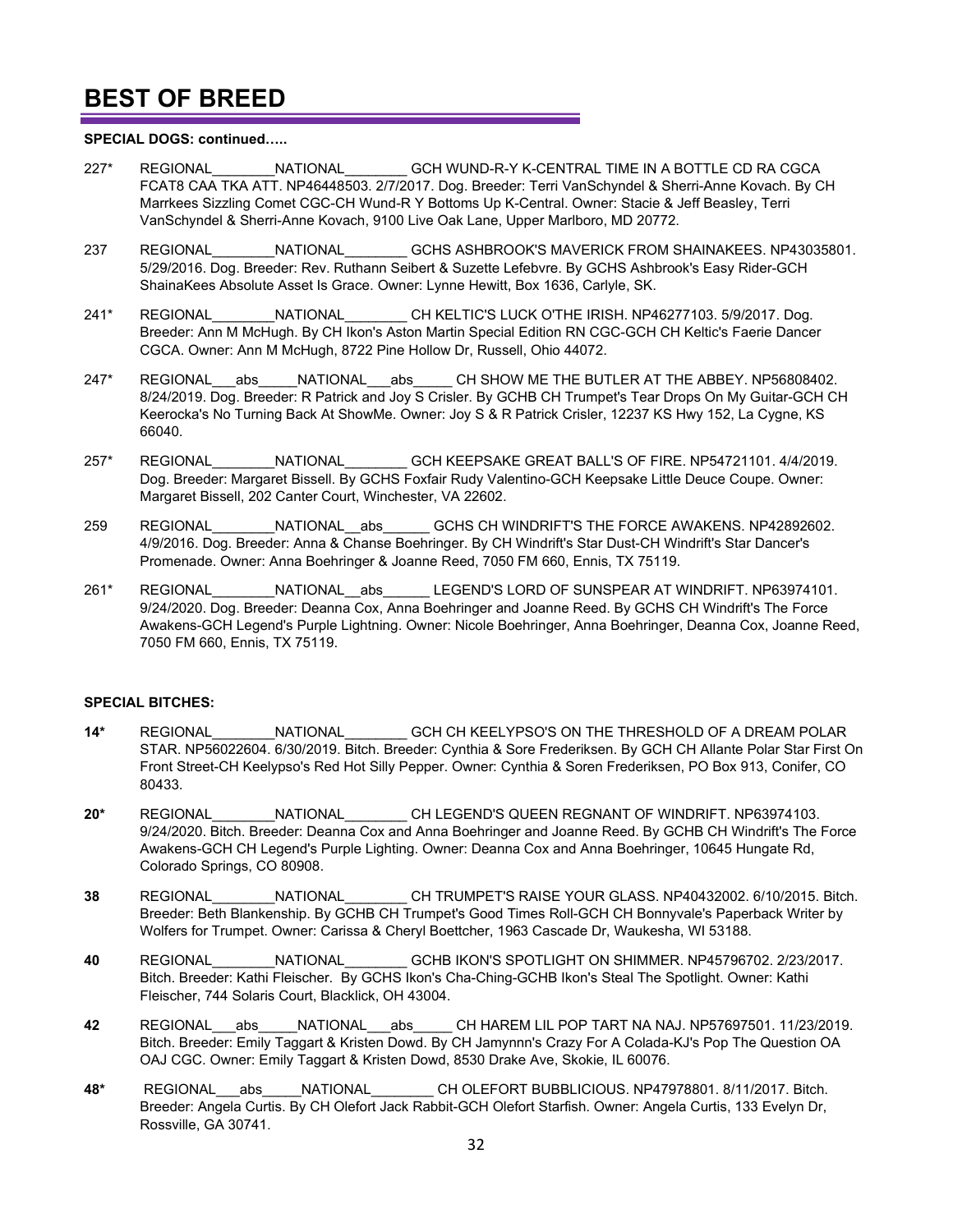#### **SPECIAL BITCHES: continued…..**

- **52\*** REGIONAL\_\_\_\_\_\_\_\_NATIONAL\_\_\_\_\_\_\_\_ CH WOLFERS LOVE OR CONFUSION. NP57050002. 9/13/2019. Bitch. Breeder: Bonnie & Rob Fowler. By GCHB CH Trumpet's Teardrops On My Guitar-CH Trumpet's Chasing Pavements. Owner: Bonnie & Rob Fowler, 4433 Bent Tree Farm Rd, Winston-Salem, NC 27106.
- **54** REGIONAL\_\_\_\_\_\_\_\_NATIONAL\_\_\_\_\_\_\_\_ GCHB DARKENWALD WARMEST KOINONIA WITH SHAINAKEES. NP52367501. 10/26/2018. Bitch. Breeder: Suzette Lefebvre & Rev Ruthann Seibert. By GCHS Shainakees Abundant Asset Is Mercy-CH Bonovox Silver Lining of Darkenwald. Owner: Rev Ruthann Seibert & Suzette Lefebvre, 3985 William Court, Charlottesville, VA 22903. Handler Wade Koistinen #4195.
- **58\*** REGIONAL\_\_\_\_\_\_\_\_NATIONAL\_\_\_\_\_\_\_\_ GCHB PANDORA SEVEN HORSES IN THE SKY. NP46947901. 7/27/2017. Bitch. Breeder: Michelle Roybal. By GCHB Pandora Thor-GCH Windrift's Pandora. Owner: Michelle Roybal, 7388 Aspenwood Lane, Boston, VA 22713.7388 Aspenwood Lane, Boston, VA 22713.
- 70\* REGIONAL NATIONAL CH ADONAI'S BANNER OF LOVE. NP58469001. 2/14/2020. Bitch. Breeder: MeLinda Hughes. By CH Evolution Let The Bridges Burn-CH Adonai's Breath of Heaven. Owner: MeLinda Hughes, 13875 Cass County Rd, Vivian, LA 71082.
- 78\* REGIONAL\_\_\_\_\_\_\_\_NATIONAL\_\_\_\_\_\_\_\_ SKYLINE'S POCKET CHANGE. NP55131303. 4/10/2019. Bitch. Breeder: Susan Cullen & Kristen Cullen D.V.M. By GCH CH LadySlipper's Rodnberry Warpfactor 4-GCH CH Skyline's Purrsonal Selection. Owner: Roxanne Dyer, 9 Jomanda Way, Fairport, NY 14450.
- 80\* REGIONAL NATIONAL CH WUND-R Y K-CENTRAL GIN FIZZ. NP45386801. 10/10/2016. Bitch. Breeder: Terri VanSchyndel & Sherri Kovach. By CH Wund-R Y K-Central Shaken Not Stirred-Wund-R Y Marzipan For K-Central. Owner: Terri VanSchyndel, 4795 Hazel Lane, Abrams, WI 54101.
- 90\* REGIONAL\_\_\_\_\_\_\_\_NATIONAL\_\_\_\_\_\_\_\_CH KEENORTH DIAMONDS R 4 KEEPS. NP63434701. 11/20/2020. Bitch. Breeder: Elizabeth Fortino. By GCHS IKON"S Hooray For Hollywood-CH Markwrights I'm Packing My Pearls. Owner: Elizabeth Fortino, 531 S 5th St, Roscommon, MI 48653.
- 92 REGIONAL MATIONAL CH FOXFAIR I GET AROUND CD RN NF AX AXJ TKN. NP40927005. 8/12/2015. Bitch. Breeder: Debbie Lynch & Jeanne Buente. By GCH Vista's Good Vibrations-CH Foxfair Virginia Dare. Owner: Jeanne Buente & Debbie Lynch, 12440 Kiousville Palestine Rd, Mount Sterling, OH 43143.
- 98\* REGIONAL NATIONAL abs GCHB CH KJ'S DREAMSICLE RN BCAT RATO CGC TKN. NP37119402. 5/12/2014. Bitch. Breeder: Kristen Dowd. By GCH CH MACH Jamynn's I'm Not An Outlaw CD MXS MJS-GCH CH KJ's Dream Date RN CGC. Owner: Angie and David Malanick, 2322 S 8th St, Sheboygan, WI 53081.
- 100 REGIONAL\_\_\_\_\_\_\_\_NATIONAL\_\_\_\_\_\_\_\_ CH SKYLINE'S MAKES CENTS. NP55131301. 4/10/2019. Bitch. Breeder: Susan Cullen and Kristen Cullen DVM. By GCH Ladyslipper's Rodnberry Warpfactor 4-GCH Skyline's Purrsonal Selection. Owner: Kristen Cullen and Susan Cullen, 9811 La Clair Rd, Wilton, CA 95693.
- 106\* REGIONAL\_\_\_\_\_\_\_\_NATIONAL\_\_\_\_\_\_\_\_ CH DARKENWALD XYRESIC CUTLASS. NP54263001. 3/24/2019. Bitch. Breeder: Suzette Lefebvre. By CH Darkenwald Cut To The Chase ROM-CH Evolution's Hot Topic At Darkenwald. Owner: Talli and Daniel Brown and Suzette Lefebvre, 304 Lorraine Ave, Fredericksburg, VA 22408.
- 112\* REGIONAL\_\_\_\_\_\_\_\_NATIONAL\_\_\_\_\_\_\_\_ GCH CH MARKWRIGHT'S TOUCH OF FROST CGC RN. NP36769401. 1/21/2014. Bitch. Breeder: Mary Ellen Meyer. By GCH Markwright's Smoking Gun-CH Markwright's Be Dazzlied By Twilight. Owner: Alecia Novak, 1518 Bruce Ave, Windsor, ON Canada N8X 1X9.
- 116 REGIONAL\_\_\_\_\_\_\_\_NATIONAL\_\_\_\_\_\_\_\_ CH INDYKEES KEEPING THE FAITH. NP56622201. 10/9/2019. Bitch. Breeder: Pamela L Hildebrand, Katherine Smoot. By CH IndyKees That's Amore'-GCHB IndyKees Hurryin' Hoosier. Owner: Pamela L Hildebrand, Katherine Smoot, 1423 N Mitchner Ave, Indianapolis, IN 46219.
- 118\* REGIONAL\_\_abs\_\_\_\_\_\_NATIONAL\_\_\_abs\_\_\_\_\_ GCHB WINDRIFT'S MOONDANCER FOR WILD HEART. NP46985708. 5/22/2017. Bitch. Breeder: Joanne Reed & Ashley Reed. By GCH Jen'nDi's Lyrical Dreams For Jo-Lyn-CH Windrift's Star Ruby. Owner: Liz L McKnight, 16608 Littlerock Rd SW, Rochester, WA 98579.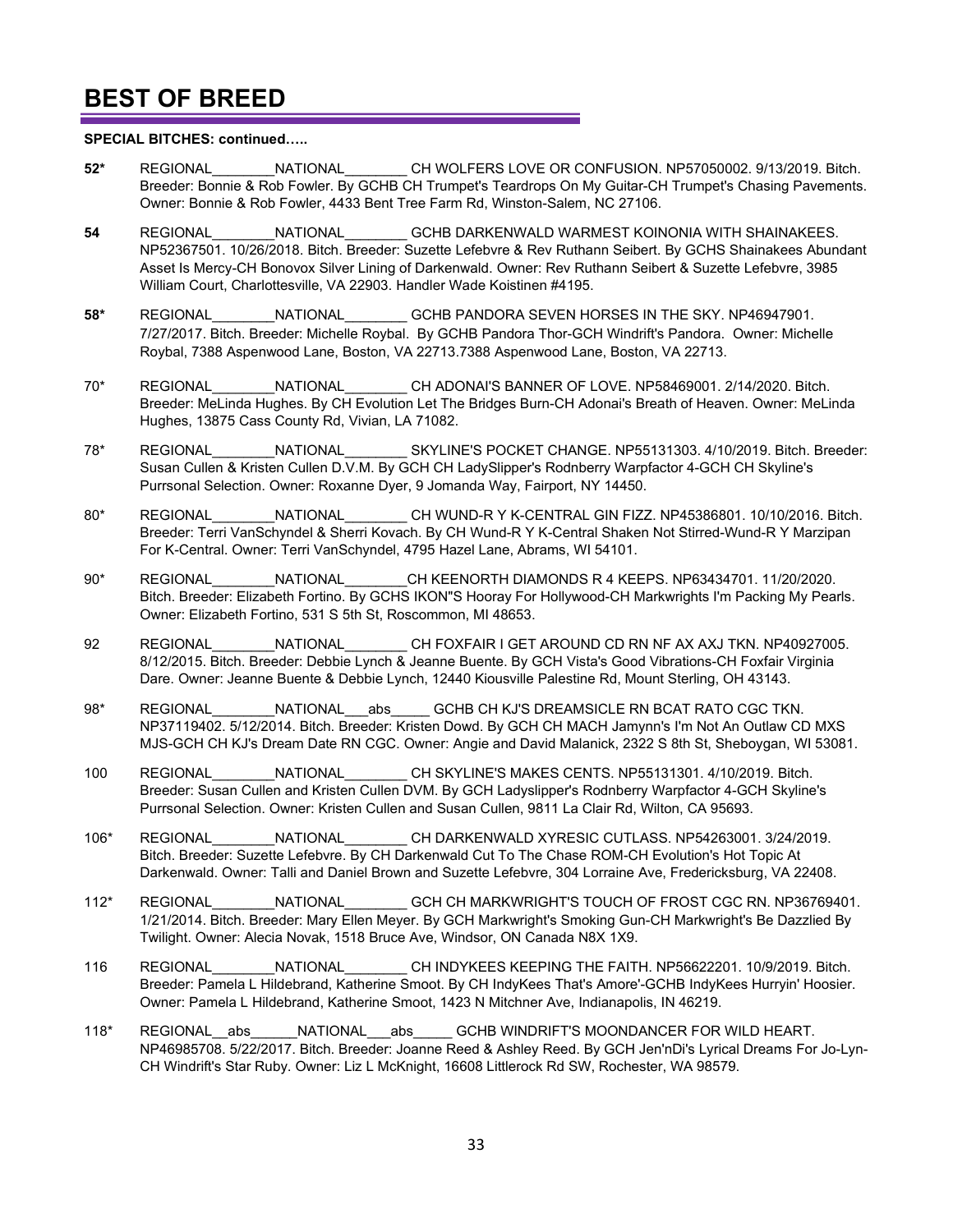#### **BEST OF BREED SPECIAL BITCHES: continued…..**

- 138\* REGIONAL\_\_\_\_\_\_\_\_NATIONAL\_\_\_\_\_\_\_\_ CH ASTARZ GLITTER IN THE AIR NAP NJP NFP. NP43479805. 6/23/2016. Bitch. Breeder: Donna Stekli & Kathryn Barker. By GCHS Foxfair Rudy Valentino HOF-GCHB A\*starz Through The Looking Glass HOF CGC RN NTD OAP OFP OJP. Owner: Donna Stekli & Kathryn Barker, 5799 Cold Run Valley Rd, Berkeley Springs, WV 25411.
- 150 REGIONAL\_\_\_\_\_\_\_\_NATIONAL\_\_\_\_\_\_\_\_ GCH CH ENCHANTED'S KISS ME KATE. NP58079201. 1/28/2020. Bitch. Breeder: Kathy Dodge & Joanne Reed. By GCHB CH Astarz Enchanted Dream Quest-GCH CH Windrift's Dream Girl. Owner: Kathy Dodge, 347 Clough Rd, Waterbury, CT 06708.
- 156\* REGIONAL\_\_abs\_\_\_\_NATIONAL\_abs\_\_\_\_\_\_CH ROCKSTAR'S AT LAST. NP5025032. 6/2/2018. Bitch. Breeder: Breeder: Roseanne D Conrad & Kathi Fleischer. By CH Ikon's Aston Martin Special Edition RN CGC-CH Ikon's Giving Me Goosebumps GGC TKP. Owner: Roseanne D Conrad, 207 Woodlawn Ave, Martinsburg, PA 16662.
- 172 REGIONAL\_\_\_\_\_\_\_\_NATIONAL\_\_\_\_\_\_\_\_ AM CH/CAN GCH KEESRIDGE SET FIRE TO TH'REIGN RN NS. NP46228501. 2/26/2016. Bitch. Breeder: Amanda Lougheed. By Darkenwald Cut To The Chase-GCH Keesridge The Essence of Zivah CGN CD. Owner: Kelly Wood, 133 Poolton Cres, Courtice, Ontario L1E 2H6.
- 176\* REGIONAL NATIONAL GCH KEEPSAKE SOME LIKE IT HOT. NP46031001. 3/29/2017. Bitch. Breeder: Margaret Bissell. By GCHS Foxfair Rudy Valentino-Keepsake Burning Desire CDX MX MXS MXJ MJB. Owner: Margaret Bissell, 202 Cancer Court, Winchester, VA 22602.
- 190\* REGIONAL\_\_\_\_\_\_\_\_NATIONAL\_\_\_\_\_\_\_\_ CH ALLANTE'S JACK LOOKS GOOD ON YOU. NP65223001. 2/18/2021. Bitch. Breeder: Jeri Kissling. By CH Allante's Crackerjack HOF ROMX-CH Allante's Easy On The Eyes. Owner: Jeri & Bobby Kissling, 5824 S Keystone Ave, Indianapolis, IN 46227.
- 194 REGIONAL abs NATIONAL abs GCH MARKWRIGHT'S MS. FITZGERALD. NP43770012. 7/10/2016. Bitch. Breeder: Mary Ellen Meyer, Darla Daugherty & David Daugherty. By GCH Ashbrook Mr Chairman-CH Markwright's Shades Of Time. Owner: Suzanne A Vessella, 317 Golf Ave, Ellwood City, PA 16117.
- 214\* REGIONAL\_\_\_\_\_\_\_\_NATIONAL\_\_\_\_\_\_\_\_ CH TRUMPET'S SHE'S GOT THE LOOK. NP43228501. 5/10/2016. Bitch. Breeder: Beth Blankenship. By GCHS CH Trumpet's No Questions Asked HOF-GCH Trumpet's Poundcake ROM. Owner: Beth Blankenship, 1219 Saint John Church Rd, Gibsonville, NC 27249.
- 220 REGIONAL MATIONAL abs GCHB INDYKEES HURRYIN' HOOSIER. NP42310301. 3/12/2016. Bitch. Breeder: Pamela L Hildebrand. By CH Wund-R-Y Hard Habit To Break-CH IndyKees You'll Accompany Me RN CGC. Owner: Pamela L Hildebrand, Katherine Smoot, 1423 N Mitchner Ave, Indianapolis, IN 46219.
- 226\* REGIONAL\_\_\_\_\_\_\_\_NATIONAL\_\_\_\_\_\_\_\_ CH KEEPSAKE SET THE WORLD ON FIRE BN RA NA NAJ XF TKN BCAT CGC. NP46031003. 3/29/2017. Bitch. Breeder: Margaret Bissell. By GCHS Foxfair Rudy Valentino-Keepsake Burning Desire. Owner: Leslie Meyn, 260 Sewickley Oakmont Rd, Pittsburgh, PA 15237.
- 242 REGIONAL abs NATIONAL GCH DREAMWOODS QUACKING ME UP. NP49814202. 2/25/2018. Bitch. Breeder: Debra A Tousey. By GCHB Dreamwoods On The Rocks-GCH Ashbrooks Rufflin Feathers. Owner: Debra A Tousey, W6358 Silver St, Fond Du Lac, WI 54937.
- 246 REGIONAL\_\_\_\_\_\_\_\_NATIONAL\_\_\_\_\_\_\_\_ GCH SKYLINE'S MINE EYES HAVE SEEN. NP53000102. 8/2/2018. Bitch. Breeder: Susan Cullen & Kristen Cullen DVM. By GCHP Skyline's Unit of Measure-GCH Skyline's Purrsonal Selection. Owner: Susan Cullen & Kristen Cullen DVM, 18300 Buck Lake Cir, Prior Lake, MN 55372.
- 258\* REGIONAL\_\_\_\_\_\_\_\_NATIONAL\_\_\_\_\_\_\_\_ CH KELTIC'S FAERYDAE DANCER CGC. NP46277101. Bitch. Breeder: Ann M McHugh. By CH Ikon's Aston Martin Special Edition RN CGC-GCH CH Keltic's Faerie Dancer CGCA. Owner: Ann M McHugh, 8722 Pine Hollow Dr, Russell OH 44072.
- 260 **NATIONAL** abs CH MERRYTHOUGHT'S MIDNIGHT RENDEZVOUS AT KALIBER. NP66146502. 3/8/2021. Bitch. Breeder: Rachel Johnson, Liz McKnight, Emila Johnson. By CH Wild Heart's Takin' A Chance With Merrythought-CH Merrythought's Land Of The Midnight Sun. Owner: Elisa Browning, Jeff Browning, 4983 Hannegan Rd, Bellingham, WA 98226.
- 262\* REGIONAL\_\_\_\_\_\_\_\_NATIONAL\_\_\_\_\_\_\_\_ GCHS NERADMIK 1ST KISS WITH KALIBER. NP55040701. 2/18/2019. Bitch. Breeder: Kim Paar, Jean Sharp-Bale. By GCHG Barkee All That And More-CH Neradmik Norma Jean. Owner: Elisa Browning, Jeff Browning, 4984 Hannegan Rd, Bellingham, WA 98226.